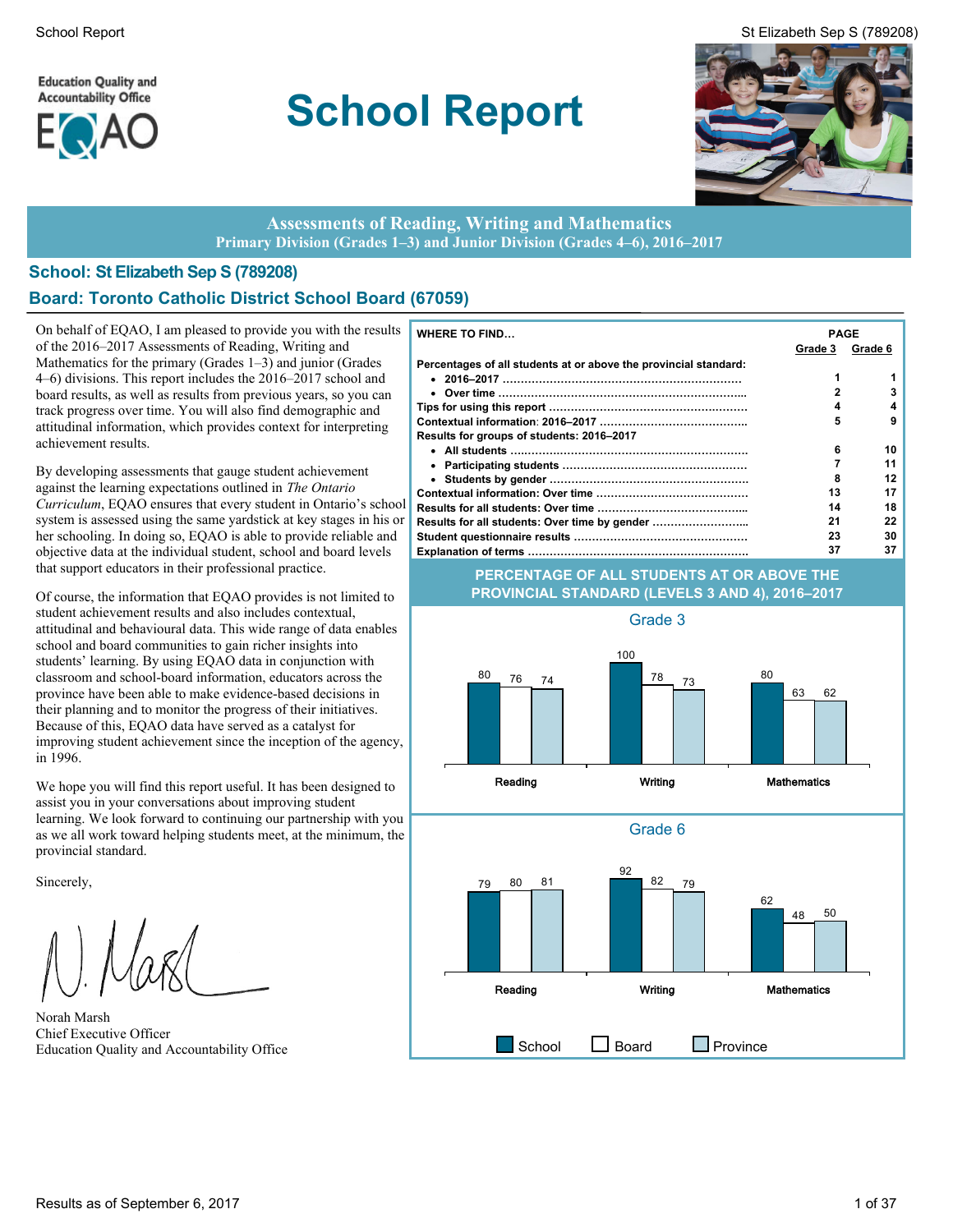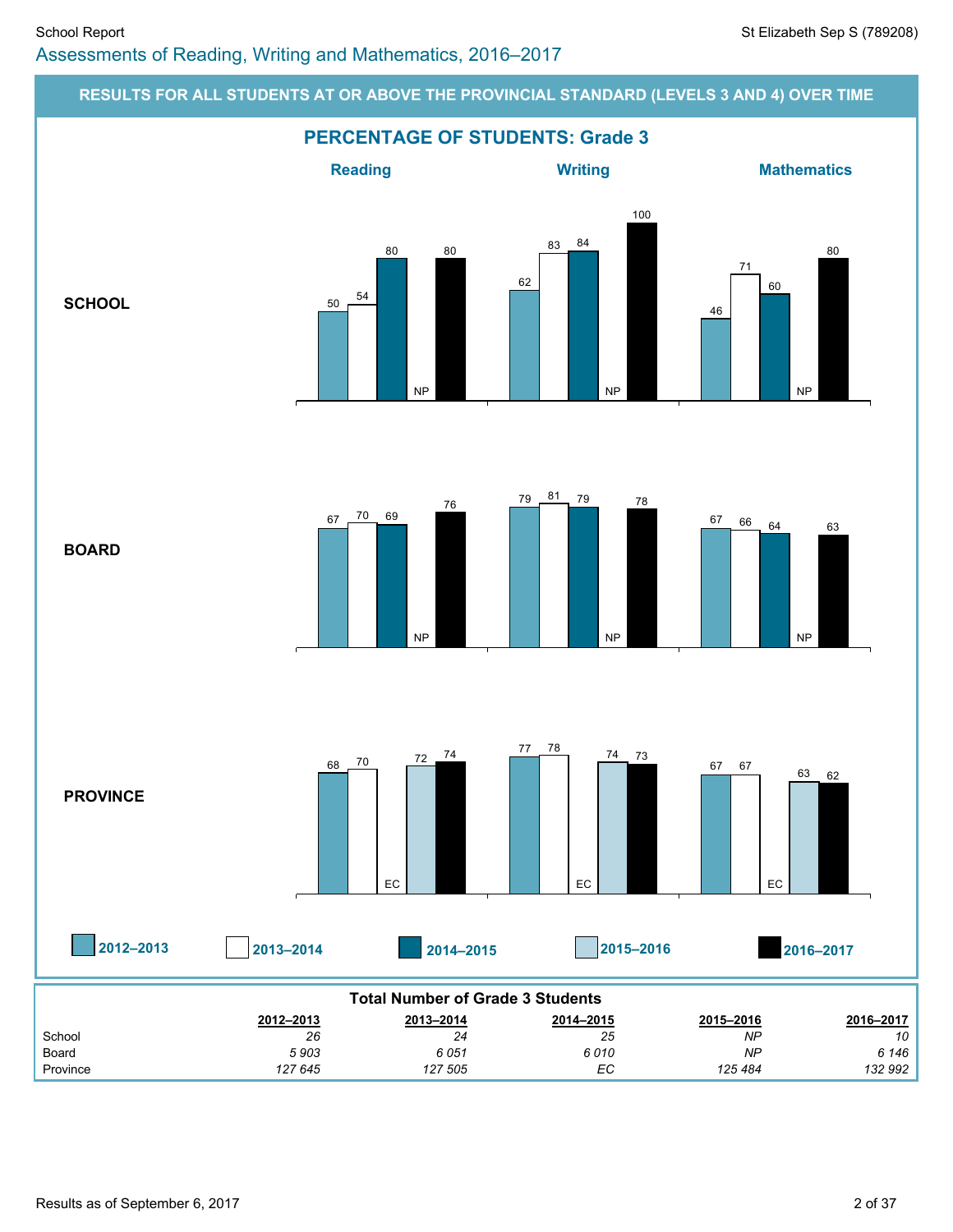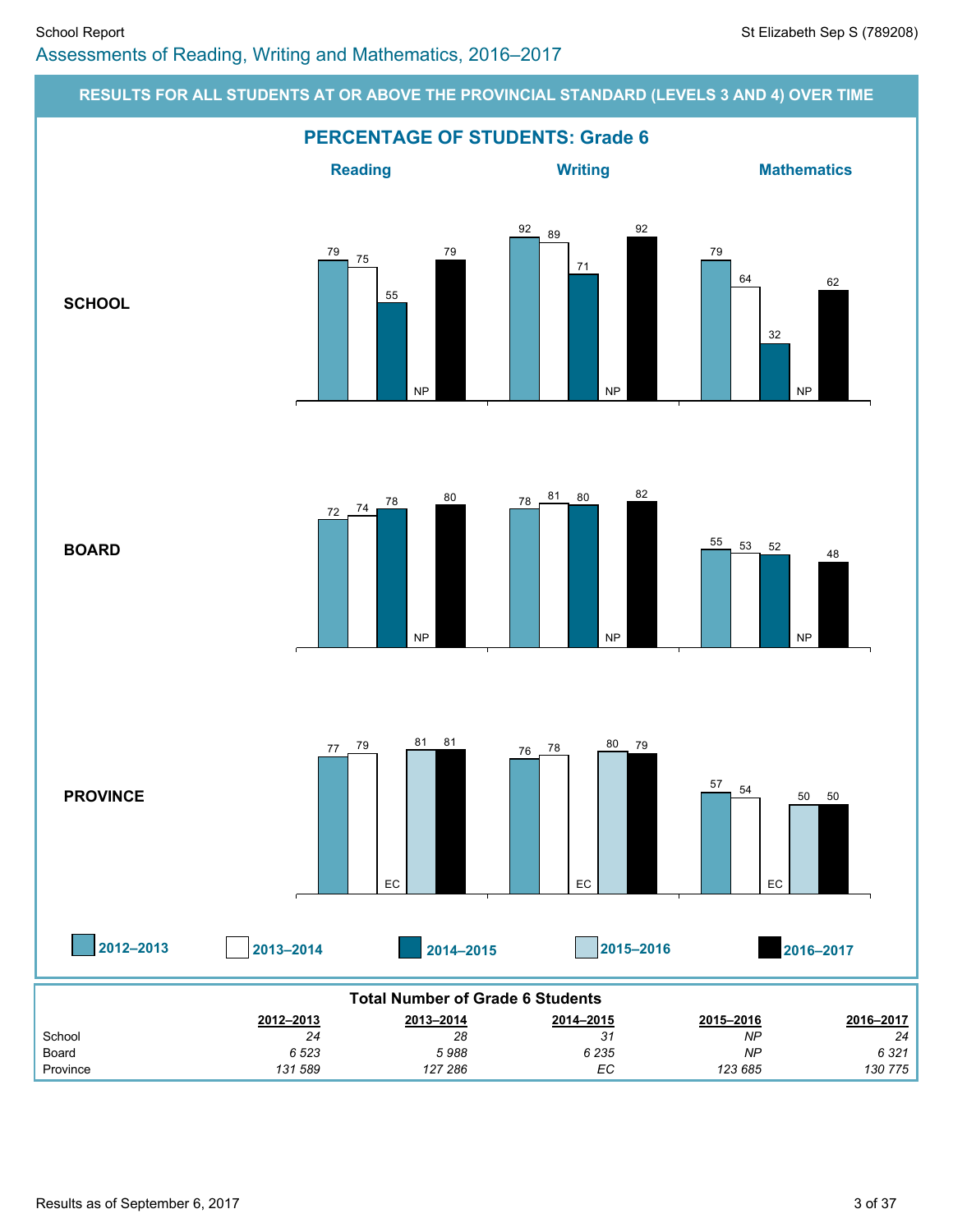# **TIPS**

Each school or board is unique. To appreciate the distinctive character of a school or board, look at the contextual information to understand the features and characteristics of the community it serves.

 $\mathfrak{G}$ 

Every assessment captures the performance of students at one point in time each year. Consider the results along with other information about students' achievement in reading, writing and mathematics.

 $\alpha$ 

Exercise caution when interpreting results for small schools or boards. Results may vary considerably from year to year, and differences may look exaggerated. For example, in a school of 20 students, a difference of 10% represents only two students.

#### $CZ$

Trends may be difficult to identify or to interpret. This is especially true in small schools or boards, or in schools where there is a high turnover in the student population.

#### $CZ$

EQAO values students' privacy. Results are not reported publicly for schools or boards where fewer than 10 students participated because it might be possible to identify individual students.

# **ABOUT THIS SCHOOL OR BOARD REPORT**

This report shows how well students have met curriculum expectations to the end of the Primary Division and the end of the Junior Division. Students complete a set of test booklets that allow them to show what they have learned in reading, writing and mathematics. The assessments are based on *The Ontario Curriculum.*

### **This report includes**

- $\bullet$  results for this year;
- $\bullet$  a comparison of results of the current and previous administrations to aid in monitoring improvement;
- $\bullet$  information about the characteristics of the students who participated;
- $\bullet$  summary graphs showing the percentage of students achieving the provincial standard in reading, writing and mathematics;
- $\bullet$  detailed tables and graphs showing results for all levels of achievement, results for gender and participation information;
- $\bullet$  student questionnaire results; and
- $\bullet$  an explanation of all terms used in this report.

# **HOW TO USE THIS REPORT**

- Examine the contextual information to understand the similarities and differences between the school, the board and the province; the board and the province. Consider the challenges that any differences might present.
- $\bullet$  Examine the results for reading, writing and mathematics.
	- Are these results consistent with what you would expect?
	- How do the school results compare to the board and the province; the board results compare to the province?
	- How do these results compare over time?
	- What influence might students' attitudes have on student performance (refer to the questionnaire results)?
- Speak to school or board staff about the goals for school improvement related to reading, writing and mathematics.

The Education Quality and Accountability Office is an independent agency that gathers information about student achievement through province-wide assessments. Each year, all Grade 3 and Grade 6 students across Ontario take part in these assessments of reading, writing and mathematics. Individual results are reported to students and to parents and guardians. School, board and provincial results are released publicly.

Learn more about us at [www.eqao.com.](http://www.eqao.com/)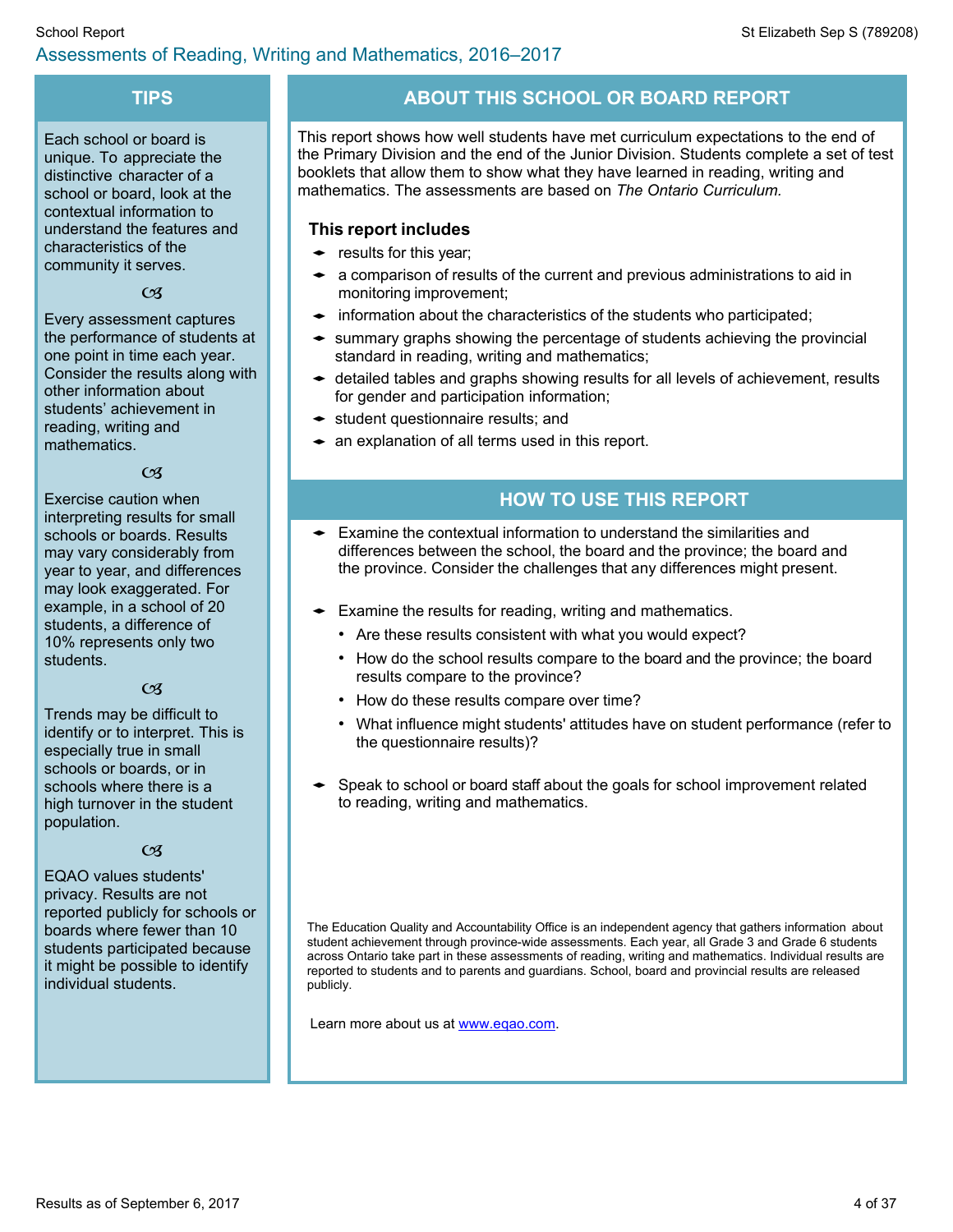# **Contextual Information: Grade 3\***

п

This information provides a context for interpreting the school's results.

| <b>Demographic Information</b>                             | <b>School</b>  |                | <b>Board</b>  |                | <b>Province</b> |         |
|------------------------------------------------------------|----------------|----------------|---------------|----------------|-----------------|---------|
| <b>Enrolment</b>                                           |                |                |               |                |                 |         |
| Number of Grade 3 students                                 |                | 10             |               | 6 1 4 6        |                 | 132 992 |
| Number of classes with Grade 3 students                    |                | 1              |               | 467            |                 | 10 098  |
| Number of schools with Grade 3 classes                     |                | Not applicable |               | 167            |                 | 3317    |
|                                                            | <b>Number</b>  | <b>Percent</b> | <b>Number</b> | <b>Percent</b> | <b>Number</b>   | Percent |
| Gender                                                     |                |                |               |                |                 |         |
| Female                                                     | 3              | 30%            | 3052          | 50%            | 64 691          | 49%     |
| Male                                                       | 7              | 70%            | 3094          | 50%            | 68 301          | 51%     |
| Gender not specified                                       | 0              | 0%             | 0             | 0%             | 0               | 0%      |
| <b>Student Status</b>                                      |                |                |               |                |                 |         |
| English language learners**                                | $\mathbf{1}$   | 10%            | 599           | 10%            | 17849           | 13%     |
| Students with special education needs (excluding gifted)** | 3              | 30%            | 1062          | 17%            | 24 077          | 18%     |
| <b>Place of Birth</b>                                      |                |                |               |                |                 |         |
| Born in Canada                                             | $\overline{7}$ | 70%            | 5039          | 82%            | 118988          | 89%     |
| Born outside Canada                                        | 3              | 30%            | 1 106         | 18%            | 13723           | 10%     |
| In Canada less than one year                               | 0              | 0%             | 43            | 1%             | 982             | 1%      |
| In Canada one year or more but less than three years       | 1              | 10%            | 309           | 5%             | 3 323           | 2%      |
| In Canada three years or more                              | $\overline{c}$ | 20%            | 754           | 12%            | 8591            | 6%      |
| Language                                                   |                |                |               |                |                 |         |
| First language learned at home was other than English      | 5              | 50%            | 1415          | 23%            | 28979           | 22%     |
| <b>Year Student Entered Current School</b>                 |                |                |               |                |                 |         |
| Year of the assessment                                     | 0              | 0%             | 654           | 11%            | 17064           | 13%     |
| Year prior to the assessment                               | 1              | 10%            | 502           | 8%             | 14 673          | 11%     |
| 2 years prior to the assessment                            | 1              | 10%            | 656           | 11%            | 19 187          | 14%     |
| 3 or more years prior to the assessment                    | 8              | 80%            | 4 3 2 4       | 70%            | 81933           | 62%     |
| Data not available                                         | 0              | 0%             | 10            | $1\%$          | 135             | $1\%$   |
| <b>Year Student Entered Current Board</b>                  |                |                |               |                |                 |         |
| Year of the assessment                                     | 0              | 0%             | 384           | 6%             | 8 2 8 5         | 6%      |
| Year prior to the assessment                               | 1              | 10%            | 345           | 6%             | 7747            | 6%      |
| 2 years prior to the assessment                            | $\mathbf{1}$   | 10%            | 428           | 7%             | 9898            | 7%      |
| 3 or more years prior to the assessment                    | 8              | 80%            | 4979          | 81%            | 106 764         | 80%     |
| Data not available                                         | 0              | 0%             | 10            | $1\%$          | 298             | $1\%$   |

\* Contextual data pertaining to gender, student status, place of birth, language learned at home and year entered school and board are provided by schools

and/or boards through the Student Data Collection process. Some data may be missing because they were not provided by the school or the board.

\*\* See the Explanation of Terms.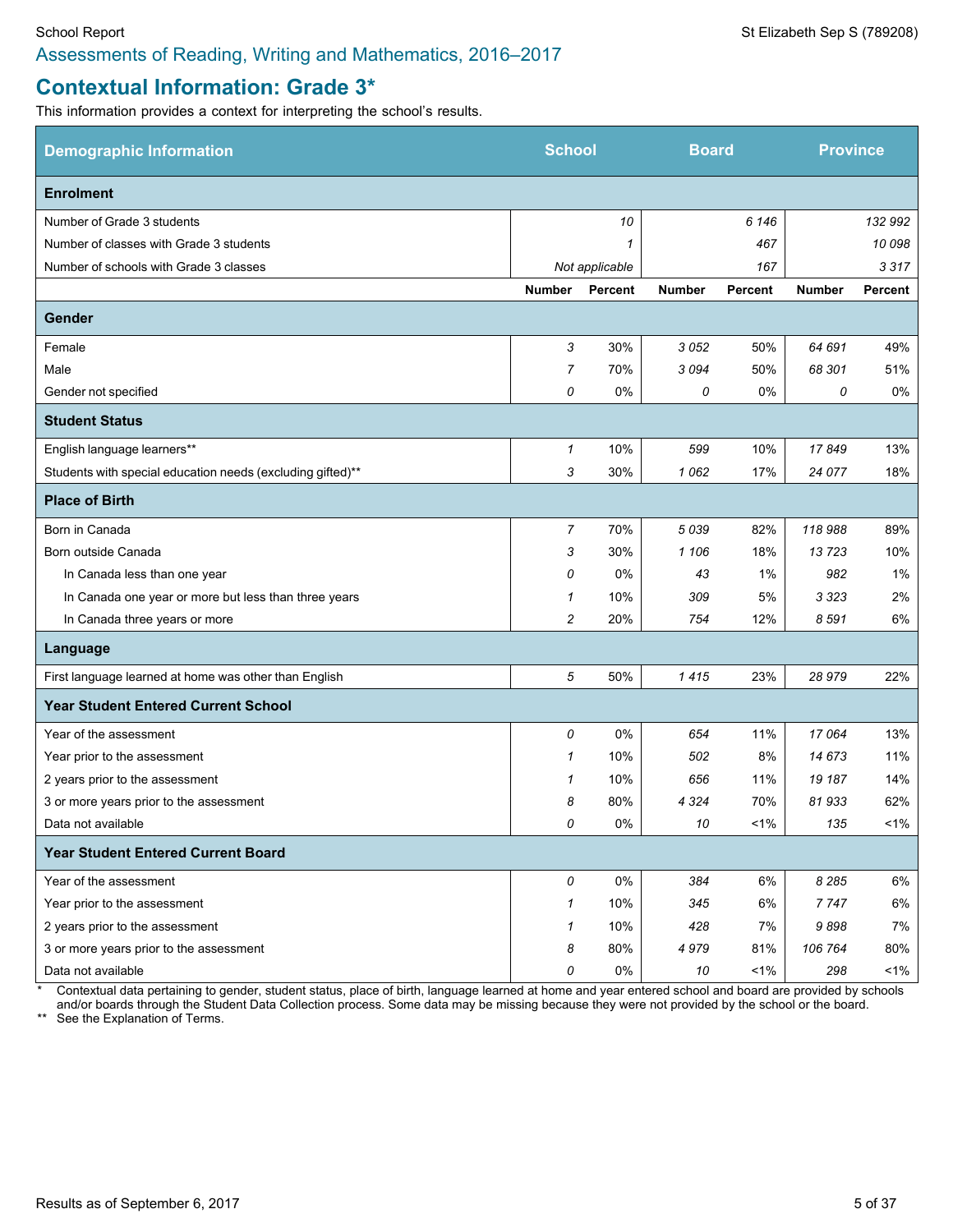# **Grade 3: All Students ††**

**Grade 3: Writing\***

*Number of Students*

*Participating*

**Grade 3: Mathematics\***

*Number of Students*

**At or Above Provincial Standard (Levels 3 and 4)†**

| <b>Grade 3: Reading*</b>                                                                                  |                     |       |                      |                            |  |  |  |  |
|-----------------------------------------------------------------------------------------------------------|---------------------|-------|----------------------|----------------------------|--|--|--|--|
| Number of Students                                                                                        | <b>School</b><br>10 |       | <b>Board</b><br>5893 | <b>Province</b><br>126 016 |  |  |  |  |
|                                                                                                           | $\frac{0}{6}$<br>#  |       | $\frac{0}{6}$        | $\%$                       |  |  |  |  |
| Level 4                                                                                                   | $\overline{c}$      | 20%   | 19%                  | 17%                        |  |  |  |  |
| Level 3                                                                                                   | 6                   | 60%   | 57%                  | 57%                        |  |  |  |  |
| Level 2                                                                                                   | $\overline{2}$      | 20%   | 18%                  | 19%                        |  |  |  |  |
| Level 1                                                                                                   | $\theta$            | $0\%$ | $2\%$                | 3%                         |  |  |  |  |
| $NE1**$                                                                                                   | $\theta$            | $0\%$ | $1\%$                | $1\%$                      |  |  |  |  |
| Participating<br><b>Students</b>                                                                          | 10                  | 100%  | 97%                  | 97%                        |  |  |  |  |
| No Data                                                                                                   | $\theta$            | $0\%$ | $1\%$                | $1\%$                      |  |  |  |  |
| Exempt                                                                                                    | 0                   | $0\%$ | $2\%$                | 3%                         |  |  |  |  |
| <b>At or Above</b><br><b>Provincial Standard</b><br>(Levels $3$ and $4$ ) <sup><math>\dagger</math></sup> |                     | 80%   | 76%                  | 74%                        |  |  |  |  |

**School** *10*

**Level 4** *0* 0% 4% 3% **Level 3 10 100% 100% 74% 74% 70% Level 2** *0* 0% 17% 22% **Level 1** *0* 0% 1% 1% **NE1\*\*** *0* 0% 1% <1%

**No Data**  $\begin{array}{|c|c|c|c|c|c|} \hline \end{array}$  0% 1% 1% 1% 1% **Exempt** *0* 0% 2% 2%

> **School** *10*

*Students <sup>10</sup>* 100% 97% 97%

**Board** *5 893*

*#* % % %

**100% 78% 73%**

**Board** *6 146*

*# % % %*

**Province** *126 036*

**Province** *132 983*







| Because percentages in tables and graphs are rounded, and because graphs do not show all reporting categories, percentages may not add up to 100. |
|---------------------------------------------------------------------------------------------------------------------------------------------------|
| ** See the Explanation of Terms.                                                                                                                  |

† These percentages are based on the actual number of students and cannot be calculated simply by adding the rounded percentages of students at Levels 3 and 4.

†† Some French Immersion students do not write all components of the assessment in Grade 3; the numbers shown reflect those students who were expected to write each component as determined by the French Immersion participation option selected by boards.

# **Level 4 1 1 1 10% 14% 14% 13% Level 3 7 70% 49% 49% 49%**

| At or Above<br><b>Provincial Standard</b><br>(Levels $3$ and $4$ ) <sup><math>\dagger</math></sup> |                | 80%   | 63%    | 62% |
|----------------------------------------------------------------------------------------------------|----------------|-------|--------|-----|
| Exempt                                                                                             | 0              | $0\%$ | $2\%$  | 2%  |
| <b>No Data</b>                                                                                     | 0              | $0\%$ | $1\%$  | 1%  |
| Participating<br><b>Students</b>                                                                   | 10             | 100%  | 97%    | 97% |
| $NE1**$                                                                                            | 0              | $0\%$ | $<1\%$ | 1%  |
| <b>Level 1</b>                                                                                     | $\theta$       | $0\%$ | 4%     | 5%  |
| Level 2                                                                                            | $\overline{2}$ | 20%   | 30%    | 29% |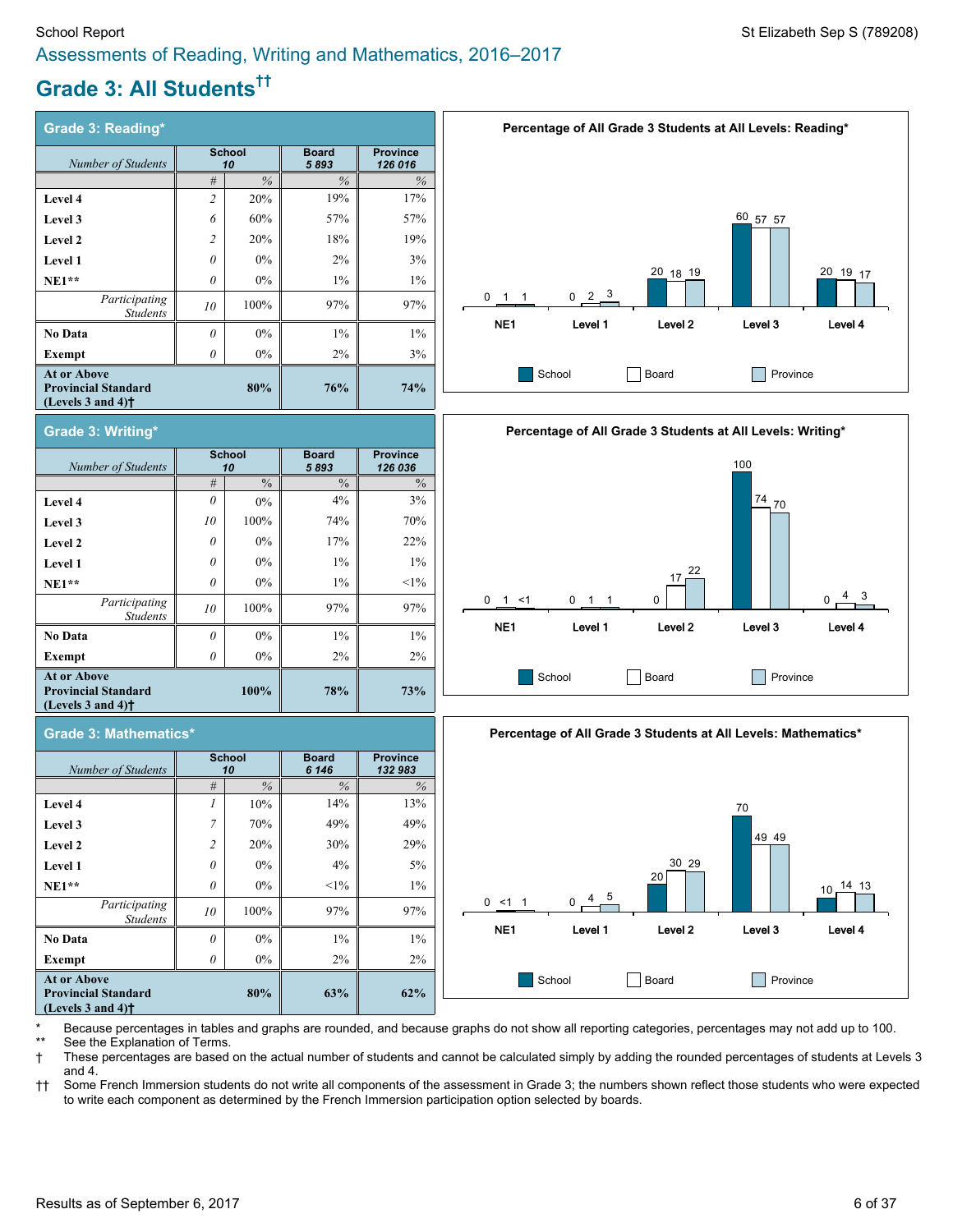#### School Report St Elizabeth Sep S (789208) Assessments of Reading, Writing and Mathematics, 2016–2017

# **Grade 3: Participating Students (excludes "no data" and "exempt" categories)**

| Grade 3: Reading*                                                                                         |                |                     |                      |                            |
|-----------------------------------------------------------------------------------------------------------|----------------|---------------------|----------------------|----------------------------|
| Number of Students                                                                                        |                | <b>School</b><br>10 | <b>Board</b><br>5708 | <b>Province</b><br>122 003 |
|                                                                                                           | #              | $\frac{0}{6}$       | $\frac{0}{6}$        | $\%$                       |
| Level 4                                                                                                   | $\overline{c}$ | 20%                 | 19%                  | 18%                        |
| Level 3                                                                                                   | 6              | 60%                 | 59%                  | 58%                        |
| Level 2                                                                                                   | $\overline{c}$ | 20%                 | 19%                  | 20%                        |
| Level 1                                                                                                   | 0              | 0%                  | 2%                   | 3%                         |
| $NE1**$                                                                                                   | 0              | $0\%$               | $1\%$                | $1\%$                      |
| <b>At or Above</b><br><b>Provincial Standard</b><br>(Levels $3$ and $4$ ) <sup><math>\dagger</math></sup> |                | 80%                 | 78%                  | 76%                        |



| <b>Grade 3: Writing*</b>                                                                                  |                     |       |                      |                            |
|-----------------------------------------------------------------------------------------------------------|---------------------|-------|----------------------|----------------------------|
| Number of Students                                                                                        | <b>School</b><br>10 |       | <b>Board</b><br>5709 | <b>Province</b><br>122 199 |
|                                                                                                           | #                   | $\%$  | $\%$                 | $\%$                       |
| Level 4                                                                                                   | $\theta$            | $0\%$ | $4\%$                | 3%                         |
| Level 3                                                                                                   | 10                  | 100%  | 77%                  | 72%                        |
| Level 2                                                                                                   | 0                   | $0\%$ | 18%                  | 23%                        |
| Level 1                                                                                                   | 0                   | 0%    | $1\%$                | $1\%$                      |
| $NE1**$                                                                                                   | $\theta$            | $0\%$ | $1\%$                | $<1\%$                     |
| <b>At or Above</b><br><b>Provincial Standard</b><br>(Levels $3$ and $4$ ) <sup><math>\dagger</math></sup> |                     | 100%  | 81%                  | 76%                        |

**School** *10*





Because percentages in tables and graphs are rounded, percentages may not add up to 100.

**Board** *5 981*

See the Explanation of Terms.

**Grade 3: Mathematics\***

*Number of Students*

**At or Above Provincial Standard (Levels 3 and 4)†**

† These percentages are based on the actual number of students and cannot be calculated simply by adding the rounded percentages of students at Levels 3 and 4.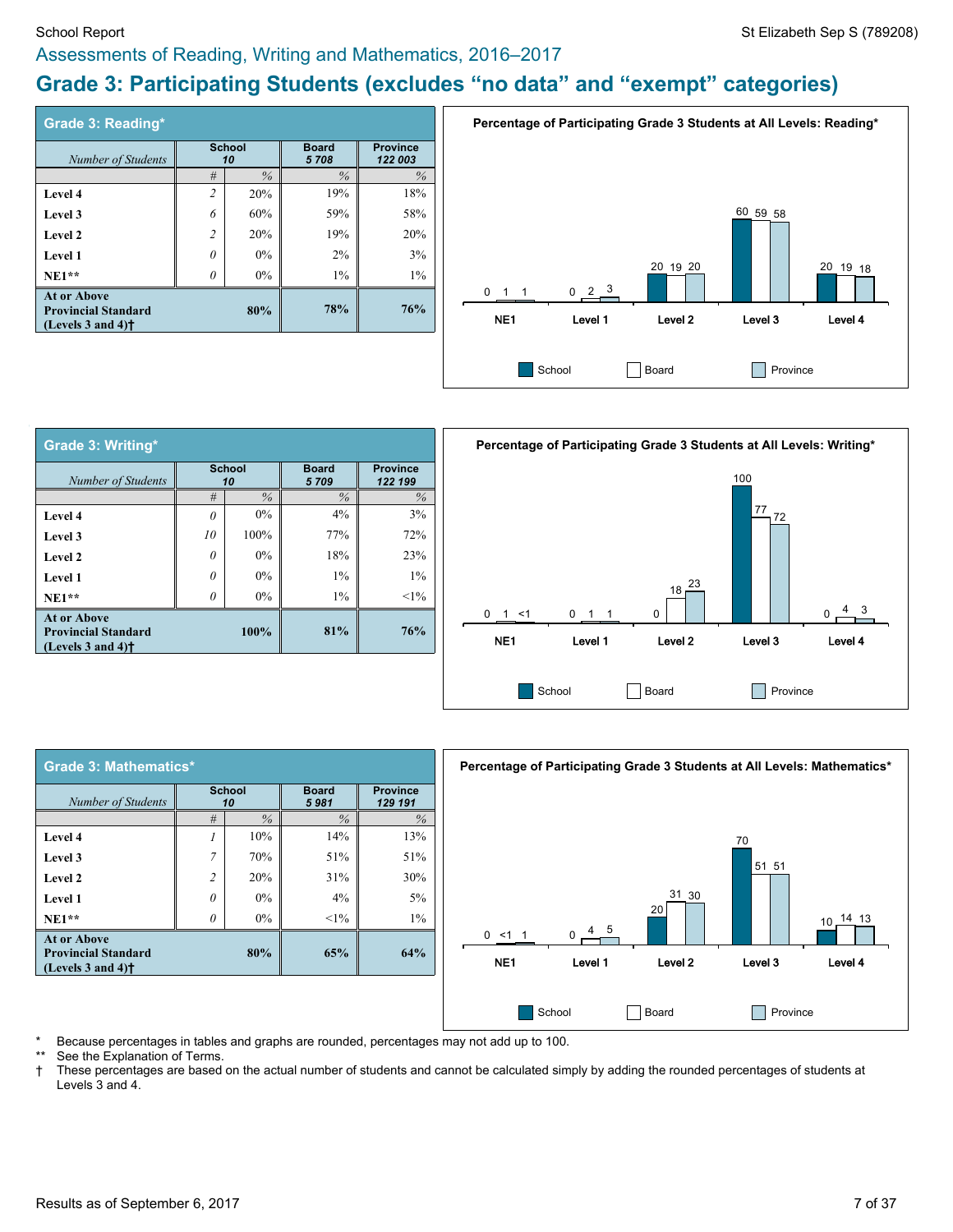# **Grade 3: Gender ††**

| Grade 3: School*                                                                                          |               |                |                  |             |               |                    |  |  |
|-----------------------------------------------------------------------------------------------------------|---------------|----------------|------------------|-------------|---------------|--------------------|--|--|
|                                                                                                           | Reading       |                | <b>Writing</b>   |             |               | <b>Mathematics</b> |  |  |
| Number of Students                                                                                        | Female<br>N/R | Male<br>$N\!R$ | Female<br>$N\!R$ | Male<br>N/R | Female<br>N/R | Male<br>N/R        |  |  |
| <b>Level 4</b>                                                                                            | N/R           | N/R            | N/R              | N/R         | N/R           | N/R                |  |  |
| Level 3                                                                                                   | N/R           | N/R            | N/R              | N/R         | N/R           | N/R                |  |  |
| Level 2                                                                                                   | N/R           | N/R            | N/R              | N/R         | N/R           | N/R                |  |  |
| Level 1                                                                                                   | N/R           | N/R            | N/R              | N/R         | N/R           | N/R                |  |  |
| $NE1**$                                                                                                   | N/R           | N/R            | N/R              | N/R         | N/R           | N/R                |  |  |
| Participating<br><b>Students</b>                                                                          | N/R           | N/R            | N/R              | N/R         | N/R           | N/R                |  |  |
| <b>No Data</b>                                                                                            | N/R           | N/R            | N/R              | N/R         | N/R           | N/R                |  |  |
| Exempt                                                                                                    | N/R           | N/R            | N/R              | N/R         | N/R           | N/R                |  |  |
| <b>At or Above</b><br><b>Provincial Standard</b><br>(Levels $3$ and $4$ ) <sup><math>\dagger</math></sup> | N/R           | N/R            | N/R              | N/R         | N/R           | N/R                |  |  |







# **Grade 3: Board\***

|                                                                                                           | <b>Reading</b> |               | <b>Writing</b> |              | <b>Mathematics</b> |               |  |
|-----------------------------------------------------------------------------------------------------------|----------------|---------------|----------------|--------------|--------------------|---------------|--|
| Number of Students                                                                                        | Female<br>2908 | Male<br>2 985 | Female<br>2908 | Male<br>2985 | Female<br>3052     | Male<br>3 094 |  |
| <b>Level 4</b>                                                                                            | 23%            | 15%           | 6%             | $2\%$        | 13%                | 14%           |  |
| <b>Level 3</b>                                                                                            | 57%            | 57%           | 77%            | 72%          | 48%                | 50%           |  |
| Level 2                                                                                                   | 16%            | 21%           | 14%            | 21%          | 32%                | 28%           |  |
| <b>Level 1</b>                                                                                            | $2\%$          | 3%            | $<1\%$         | $1\%$        | 4%                 | $4\%$         |  |
| $NE1**$                                                                                                   | $<1\%$         | $1\%$         | $<1\%$         | $1\%$        | $<1\%$             | $<1\%$        |  |
| Participating<br><b>Students</b>                                                                          | 97%            | 96%           | 98%            | 96%          | 98%                | 97%           |  |
| <b>No Data</b>                                                                                            | $1\%$          | $1\%$         | $1\%$          | $1\%$        | $1\%$              | $1\%$         |  |
| Exempt                                                                                                    | $2\%$          | 3%            | $2\%$          | 3%           | $2\%$              | $2\%$         |  |
| <b>At or Above</b><br><b>Provincial Standard</b><br>(Levels $3$ and $4$ ) <sup><math>\dagger</math></sup> | 80%            | 72%           | 83%            | 74%          | 62%                | 64%           |  |

#### **Grade 3: Province\* Reading Writing Mathematics** *Number of Students* **Female** *60 812* **Male** *65 204* **Female** *60 817* **Male** *65 219* **Female** *64 685* **Male** *68 298* **Level 4** 22% 13% 5% 2% 12% 13% **Level 3 1 57% 1 <b>57%** 1 **57% 1 75% 1 65% 1 49% 49% 49% Level 2 2 28% 22% 22% 27% 28% 28% Level 1** 2% 3% 1% 1% 3% 5% 5% **NE1\*\*** <1% 1% <1% 1% <1% 1% *Participating Students* 98% 96% 98% 96% 98% 96% **No Data** 1% 1% 1% 1% 1% 1% **Exempt** 2% 3% 2% 3% 2% 3% **At or Above Provincial Standard (Levels 3 and 4)† 78% 70% 80% 67% 62% 63%**

Because percentages in tables are rounded, percentages may not add up to 100.

See the Explanation of Terms.

† These percentages are based on the actual number of students and cannot be calculated simply by adding the rounded percentages of students at Levels 3 and 4.

†† Results include only students for whom gender data were available.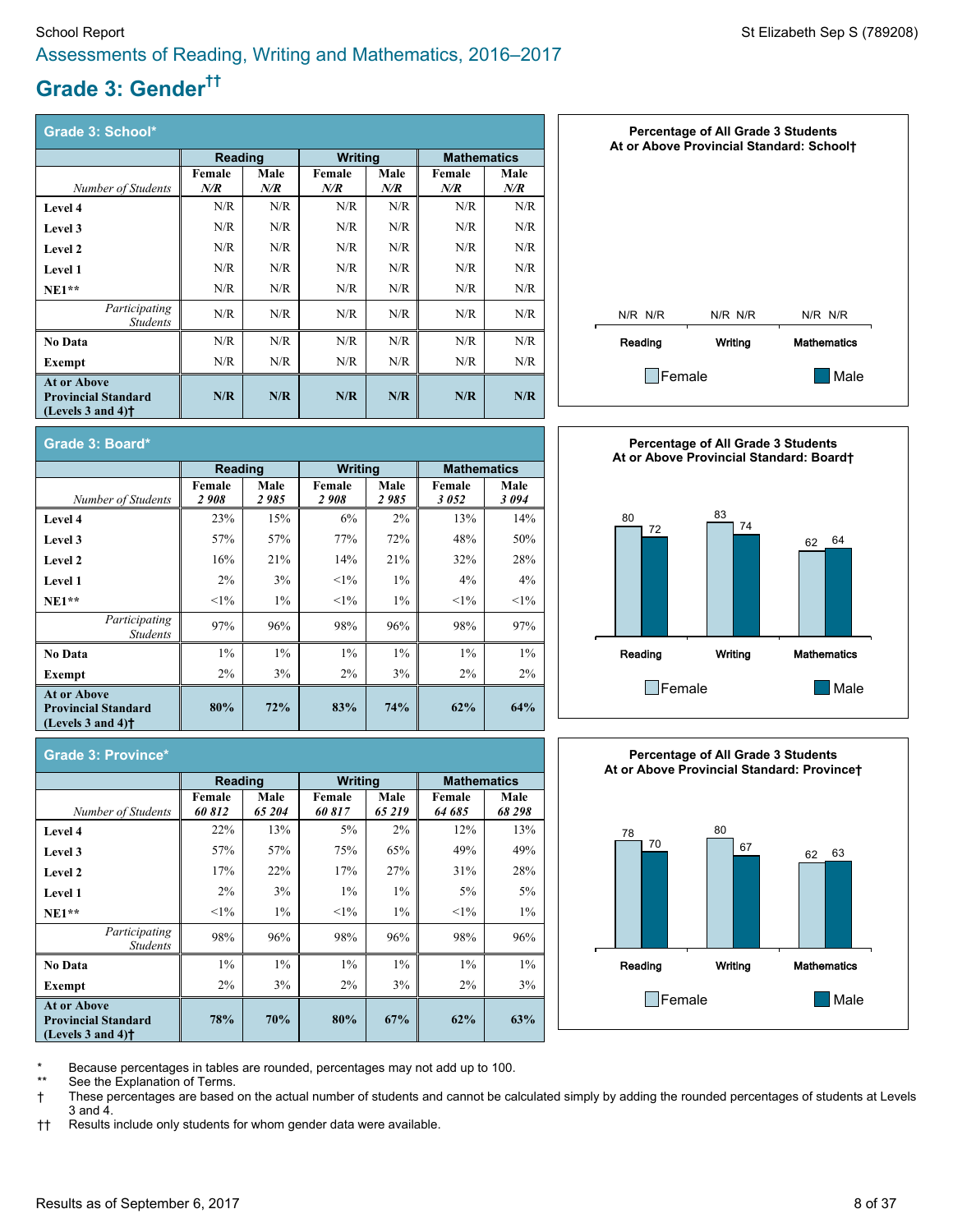# **Contextual Information: Grade 6\***

This information provides a context for interpreting the school's results.

| <b>Demographic Information</b>                             | <b>School</b>  |                | <b>Board</b>  |                | <b>Province</b> |                |
|------------------------------------------------------------|----------------|----------------|---------------|----------------|-----------------|----------------|
| <b>Enrolment</b>                                           |                |                |               |                |                 |                |
| Number of Grade 6 students                                 |                | 24             |               | 6 3 2 1        |                 | 130 775        |
| Number of classes with Grade 6 students                    |                | $\overline{c}$ |               | 388            |                 | 8 3 9 4        |
| Number of schools with Grade 6 classes                     |                | Not applicable |               | 167            |                 | 3 1 4 5        |
|                                                            | <b>Number</b>  | <b>Percent</b> | <b>Number</b> | <b>Percent</b> | <b>Number</b>   | <b>Percent</b> |
| Gender                                                     |                |                |               |                |                 |                |
| Female                                                     | 11             | 46%            | 3076          | 49%            | 63 4 45         | 49%            |
| Male                                                       | 13             | 54%            | 3 2 4 5       | 51%            | 67 330          | 51%            |
| Gender not specified                                       | 0              | 0%             | 0             | 0%             | 0               | 0%             |
| <b>Student Status</b>                                      |                |                |               |                |                 |                |
| English language learners**                                | $\overline{c}$ | 8%             | 725           | 11%            | 14 238          | 11%            |
| Students with special education needs (excluding gifted)** | 10             | 42%            | 1 2 8 7       | 20%            | 28 345          | 22%            |
| <b>Place of Birth</b>                                      |                |                |               |                |                 |                |
| Born in Canada                                             | 18             | 75%            | 4759          | 75%            | 114 230         | 87%            |
| Born outside Canada                                        | 6              | 25%            | 1561          | 25%            | 16 3 24         | 12%            |
| In Canada less than one year                               | 0              | 0%             | 39            | 1%             | 786             | 1%             |
| In Canada one year or more but less than three years       | 0              | 0%             | 411           | 7%             | 3045            | 2%             |
| In Canada three years or more                              | 6              | 25%            | 1 109         | 18%            | 11764           | 9%             |
| Language                                                   |                |                |               |                |                 |                |
| First language learned at home was other than English      | 7              | 29%            | 1691          | 27%            | 29 758          | 23%            |
| <b>Year Student Entered Current School</b>                 |                |                |               |                |                 |                |
| Year of the assessment                                     | $\overline{c}$ | 8%             | 650           | 10%            | 27713           | 21%            |
| Year prior to the assessment                               | 2              | 8%             | 494           | 8%             | 12625           | 10%            |
| 2 years prior to the assessment                            | 0              | 0%             | 436           | 7%             | 11 572          | 9%             |
| 3 or more years prior to the assessment                    | 20             | 83%            | 4737          | 75%            | 78 785          | 60%            |
| Data not available                                         | 0              | $0\%$          | 4             | $1\%$          | 80              | 1%             |
| <b>Year Student Entered Current Board</b>                  |                |                |               |                |                 |                |
| Year of the assessment                                     | 0              | 0%             | 398           | 6%             | 7 190           | 5%             |
| Year prior to the assessment                               | 1              | 4%             | 293           | 5%             | 6480            | $5\%$          |
| 2 years prior to the assessment                            | 0              | 0%             | 255           | 4%             | 5705            | 4%             |
| 3 or more years prior to the assessment                    | 23             | 96%            | 5 3 7 0       | 85%            | 109 729         | 84%            |
| Data not available                                         | 0              | $0\%$          | 5             | $1\%$          | 1671            | $1\%$          |

Contextual data pertaining to gender, student status, place of birth, language learned at home and year entered school and board are provided by schools and/or boards through the Student Data Collection process. Some data may be missing because they were not provided by the school or the board.

\*\* See the Explanation of Terms.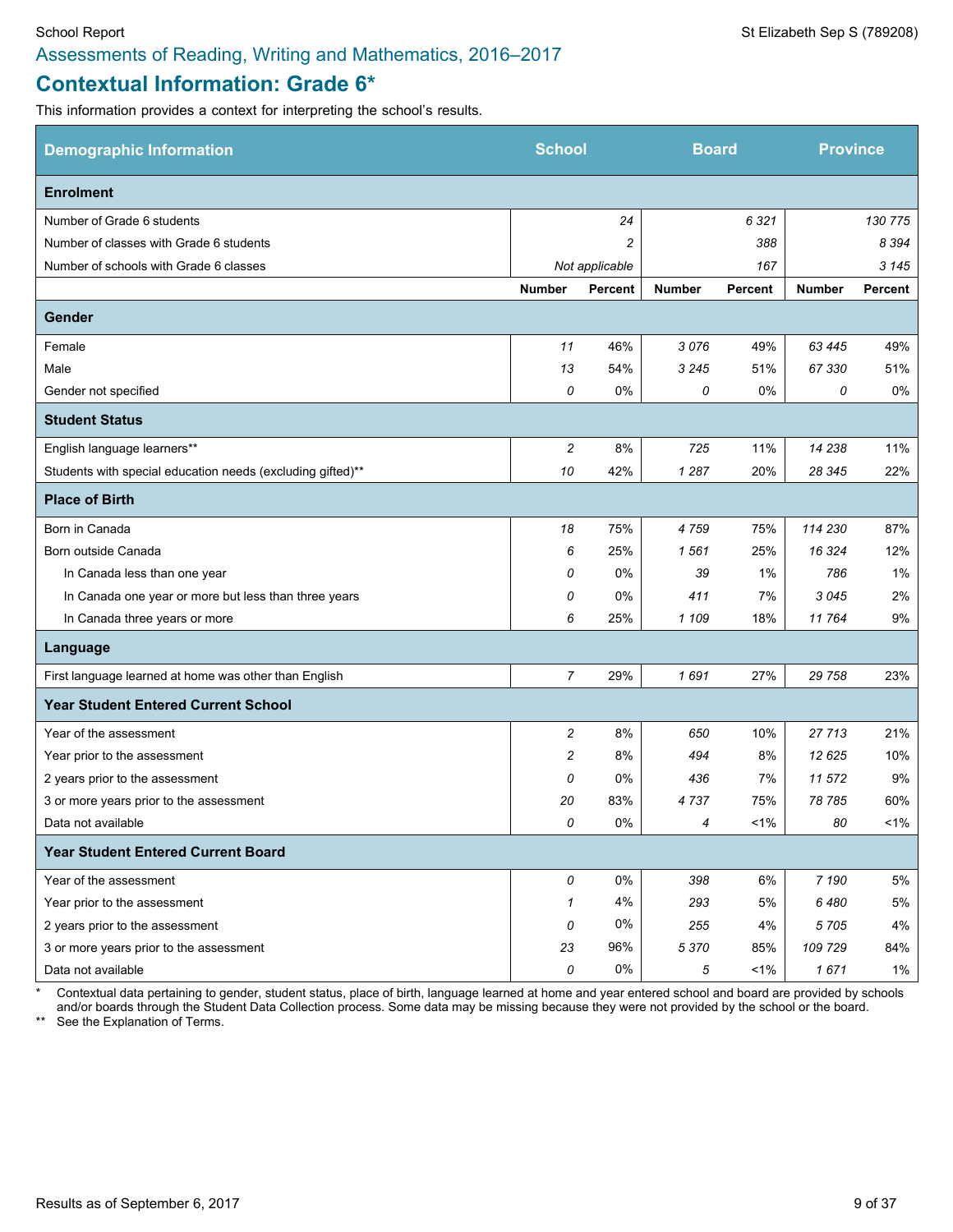### School Report St Elizabeth Sep S (789208) Assessments of Reading, Writing and Mathematics, 2016–2017

# **Grade 6: All Students**

| <b>Grade 6: Reading*</b>                                                                                  |                     |            |                         |                            |  |  |  |  |
|-----------------------------------------------------------------------------------------------------------|---------------------|------------|-------------------------|----------------------------|--|--|--|--|
| Number of Students                                                                                        | <b>School</b><br>24 |            | <b>Board</b><br>6 3 2 1 | <b>Province</b><br>130 767 |  |  |  |  |
|                                                                                                           | $\frac{0}{0}$<br>#  |            | $\%$                    | $\%$                       |  |  |  |  |
| Level 4                                                                                                   | 7                   | 29%        | 13%                     | 13%                        |  |  |  |  |
| Level 3                                                                                                   | 12                  | 50%        | 67%                     | 68%                        |  |  |  |  |
| Level 2                                                                                                   | 5                   | 21%        | 17%                     | 15%                        |  |  |  |  |
| Level 1                                                                                                   | $\theta$            | $0\%$      | $1\%$                   | $1\%$                      |  |  |  |  |
| $NE1**$                                                                                                   | $\theta$            | $0\%$      | $<1\%$                  | $<1\%$                     |  |  |  |  |
| Participating<br><b>Students</b>                                                                          | 24                  | 100%       | 98%                     | 97%                        |  |  |  |  |
| No Data                                                                                                   | $\theta$            | $0\%$      | $1\%$                   | $1\%$                      |  |  |  |  |
| Exempt                                                                                                    | 0                   | $0\%$      | $2\%$                   | 2%                         |  |  |  |  |
| <b>At or Above</b><br><b>Provincial Standard</b><br>(Levels $3$ and $4$ ) <sup><math>\dagger</math></sup> |                     | <b>79%</b> | 80%                     | 81%                        |  |  |  |  |
| $\mathbf{r}$ . As a set of the set of $\mathbf{r}$                                                        |                     |            |                         |                            |  |  |  |  |











Because percentages in tables and graphs are rounded, and because graphs do not show all reporting categories, percentages may not add up to 100.

See the Explanation of Terms.

† These percentages are based on the actual number of students and cannot be calculated simply by adding the rounded percentages of students at Levels 3 and 4.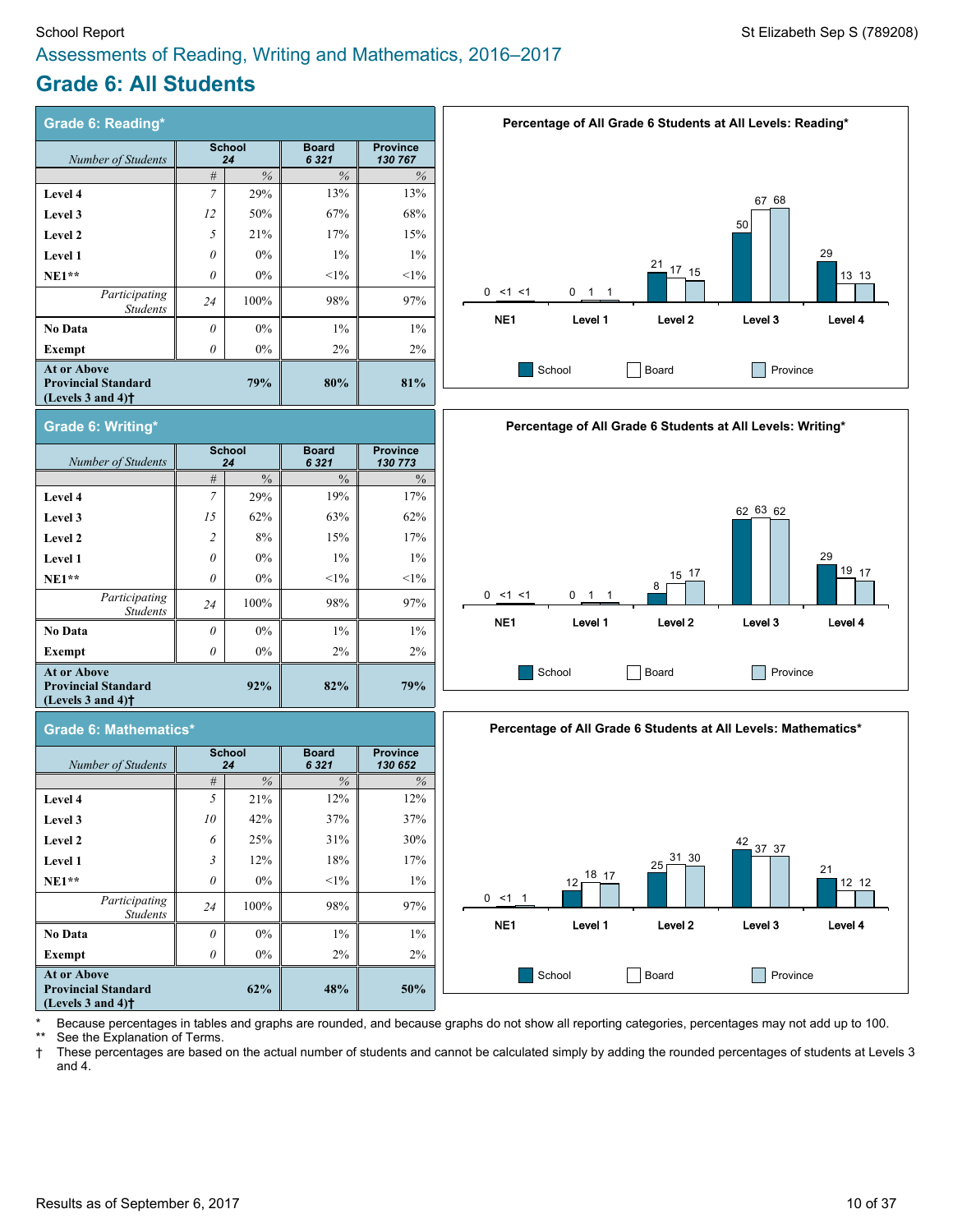#### School Report St Elizabeth Sep S (789208) Assessments of Reading, Writing and Mathematics, 2016–2017

# **Grade 6: Participating Students (excludes "no data" and "exempt" categories)**

| Grade 6: Reading*                                                                                         |                     |     |                       |                            |
|-----------------------------------------------------------------------------------------------------------|---------------------|-----|-----------------------|----------------------------|
| Number of Students                                                                                        | <b>School</b><br>24 |     | <b>Board</b><br>6 181 | <b>Province</b><br>127 220 |
|                                                                                                           | $\%$<br>#           |     | $\%$                  | $\%$                       |
| Level 4                                                                                                   | $\overline{7}$      | 29% | 13%                   | 14%                        |
| Level 3                                                                                                   | 12                  | 50% | 68%                   | 70%                        |
| Level 2                                                                                                   | 5                   | 21% | 17%                   | 15%                        |
| Level 1                                                                                                   | 0                   | 0%  | $1\%$                 | $1\%$                      |
| $NE1**$                                                                                                   | 0                   | 0%  | $<1\%$                | $<1\%$                     |
| <b>At or Above</b><br><b>Provincial Standard</b><br>(Levels $3$ and $4$ ) <sup><math>\dagger</math></sup> |                     | 79% | 82%                   | 83%                        |



| Grade 6: Writing*                                                                                         |                |                     |                       |                            |  |  |  |  |
|-----------------------------------------------------------------------------------------------------------|----------------|---------------------|-----------------------|----------------------------|--|--|--|--|
| Number of Students                                                                                        |                | <b>School</b><br>24 | <b>Board</b><br>6 182 | <b>Province</b><br>127 258 |  |  |  |  |
|                                                                                                           | #              | $\%$                | $\%$                  | $\%$                       |  |  |  |  |
| Level 4                                                                                                   | $\overline{7}$ | 29%                 | 20%                   | 18%                        |  |  |  |  |
| Level 3                                                                                                   | 1.5            | 62%                 | 64%                   | 64%                        |  |  |  |  |
| Level 2                                                                                                   | $\overline{c}$ | 8%                  | 15%                   | 17%                        |  |  |  |  |
| Level 1                                                                                                   | 0              | $0\%$               | $1\%$                 | $1\%$                      |  |  |  |  |
| $NE1**$                                                                                                   | $\theta$       | $0\%$               | $<1\%$                | $<1\%$                     |  |  |  |  |
| <b>At or Above</b><br><b>Provincial Standard</b><br>(Levels $3$ and $4$ ) <sup><math>\dagger</math></sup> |                | 92%                 | 84%                   | 81%                        |  |  |  |  |



| Grade 6: Mathematics*                                                             |                |                     |                       |                            |  |  |  |
|-----------------------------------------------------------------------------------|----------------|---------------------|-----------------------|----------------------------|--|--|--|
| Number of Students                                                                |                | <b>School</b><br>24 | <b>Board</b><br>6 180 | <b>Province</b><br>127 059 |  |  |  |
|                                                                                   | #              | $\%$                | $\%$                  | $\%$                       |  |  |  |
| Level 4                                                                           | $\overline{5}$ | 21%                 | 12%                   | 13%                        |  |  |  |
| Level 3                                                                           | 10             | 42%                 | 37%                   | 38%                        |  |  |  |
| Level 2                                                                           | 6              | 25%                 | 32%                   | 31%                        |  |  |  |
| <b>Level 1</b>                                                                    | $\mathfrak{Z}$ | 12%                 | 19%                   | 17%                        |  |  |  |
| $NE1**$                                                                           | 0              | $0\%$               | $<1\%$                | $1\%$                      |  |  |  |
| <b>At or Above</b><br><b>Provincial Standard</b><br>(Levels 3 and 4) <sup>†</sup> |                | 62%                 | 49%                   | 51%                        |  |  |  |



Because percentages in tables and graphs are rounded, percentages may not add up to 100.

See the Explanation of Terms.

† These percentages are based on the actual number of students and cannot be calculated simply by adding the rounded percentages of students at Levels 3 and 4.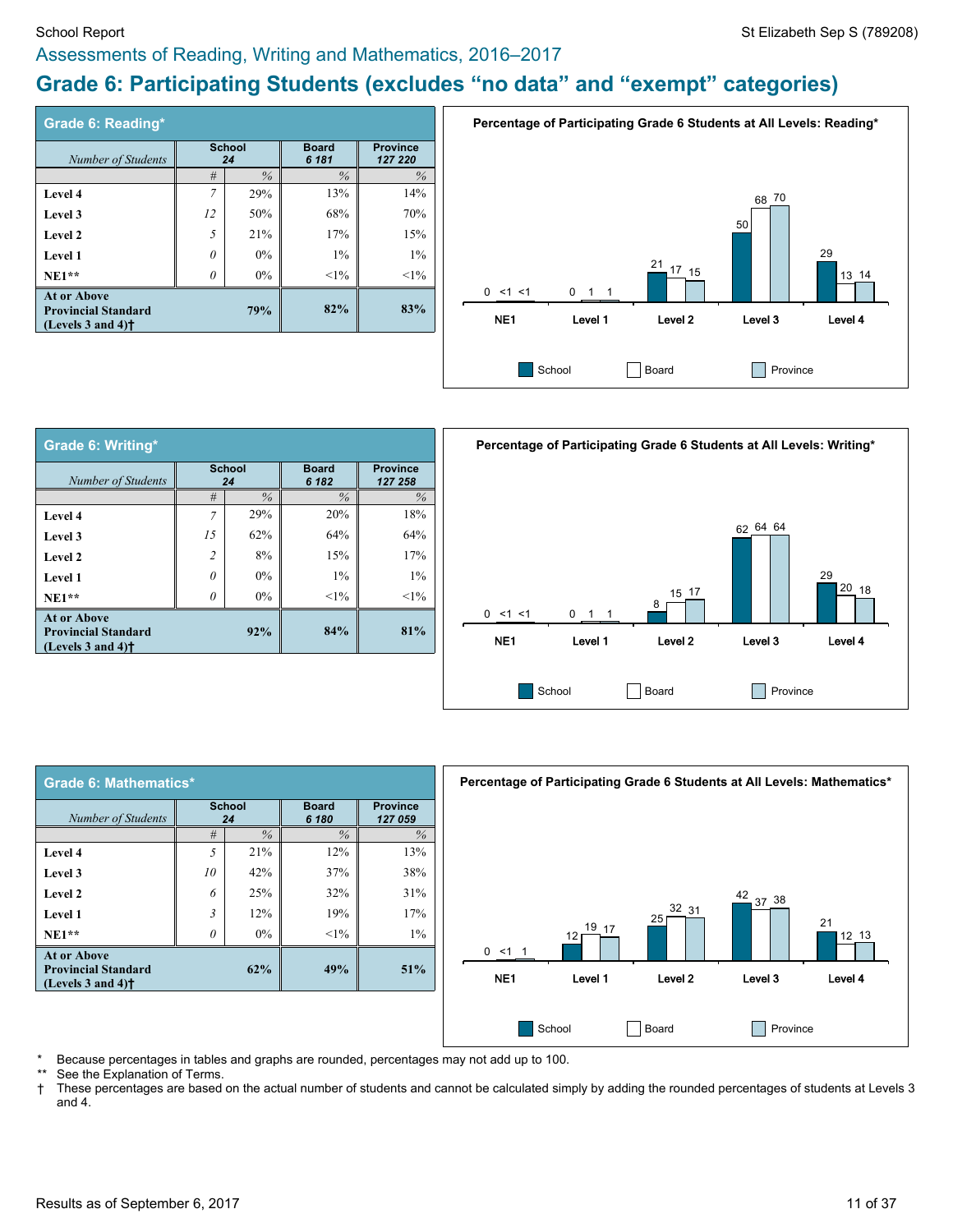# **Grade 6: Gender ††**

| Grade 6: School*                                                                                          |         |       |                |       |                    |       |
|-----------------------------------------------------------------------------------------------------------|---------|-------|----------------|-------|--------------------|-------|
|                                                                                                           | Reading |       | <b>Writing</b> |       | <b>Mathematics</b> |       |
|                                                                                                           | Female  | Male  | Female         | Male  | Female             | Male  |
| Number of Students                                                                                        | 11      | 13    | 11             | 13    | 11                 | 13    |
| <b>Level 4</b>                                                                                            | 36%     | 23%   | 27%            | 31%   | 27%                | 15%   |
| Level 3                                                                                                   | 36%     | 62%   | 64%            | 62%   | 27%                | 54%   |
| Level 2                                                                                                   | 27%     | 15%   | 9%             | 8%    | 36%                | 15%   |
| Level 1                                                                                                   | $0\%$   | $0\%$ | $0\%$          | $0\%$ | 9%                 | 15%   |
| $NE1**$                                                                                                   | $0\%$   | $0\%$ | $0\%$          | $0\%$ | $0\%$              | $0\%$ |
| Participating<br><b>Students</b>                                                                          | 100%    | 100%  | 100%           | 100%  | 100%               | 100%  |
| <b>No Data</b>                                                                                            | $0\%$   | $0\%$ | $0\%$          | $0\%$ | $0\%$              | $0\%$ |
| Exempt                                                                                                    | $0\%$   | $0\%$ | $0\%$          | $0\%$ | $0\%$              | $0\%$ |
| <b>At or Above</b><br><b>Provincial Standard</b><br>(Levels $3$ and $4$ ) <sup><math>\dagger</math></sup> | 73%     | 85%   | 91%            | 92%   | 55%                | 69%   |



| Grade 6: Board*                                                                                           |                |                 |                |                 |                    |                 |
|-----------------------------------------------------------------------------------------------------------|----------------|-----------------|----------------|-----------------|--------------------|-----------------|
|                                                                                                           | Reading        |                 | Writing        |                 | <b>Mathematics</b> |                 |
| Number of Students                                                                                        | Female<br>3076 | Male<br>3 2 4 5 | Female<br>3076 | Male<br>3 2 4 5 | Female<br>3076     | Male<br>3 2 4 5 |
| <b>Level 4</b>                                                                                            | 17%            | 10%             | 26%            | 13%             | 12%                | 12%             |
| Level 3                                                                                                   | 68%            | 65%             | 62%            | 64%             | 38%                | 36%             |
| Level 2                                                                                                   | 13%            | 21%             | 10%            | 19%             | 31%                | 31%             |
| Level 1                                                                                                   | $1\%$          | $1\%$           | $1\%$          | $1\%$           | 18%                | 19%             |
| $NE1**$                                                                                                   | $<1\%$         | $1\%$           | $1\%$          | $1\%$           | $<1\%$             | $1\%$           |
| Participating<br><b>Students</b>                                                                          | 98%            | 97%             | 98%            | 97%             | 98%                | 97%             |
| No Data                                                                                                   | $1\%$          | $1\%$           | $1\%$          | $1\%$           | $1\%$              | $1\%$           |
| Exempt                                                                                                    | $1\%$          | 2%              | $1\%$          | 2%              | $1\%$              | 2%              |
| <b>At or Above</b><br><b>Provincial Standard</b><br>(Levels $3$ and $4$ ) <sup><math>\dagger</math></sup> | 85%            | 75%             | 88%            | 77%             | 49%                | 47%             |



#### **Grade 6: Province\***

|                                                                                     | Reading          |               | Writing          |               | <b>Mathematics</b> |                |
|-------------------------------------------------------------------------------------|------------------|---------------|------------------|---------------|--------------------|----------------|
| Number of Students                                                                  | Female<br>63 443 | Male<br>67324 | Female<br>63 445 | Male<br>67328 | Female<br>63 378   | Male<br>67 274 |
| Level 4                                                                             | 18%              | 9%            | 24%              | 11%           | 12%                | 13%            |
| Level 3                                                                             | 68%              | 67%           | 62%              | 62%           | 37%                | 37%            |
| Level 2                                                                             | 11%              | 18%           | 11%              | 23%           | 32%                | 29%            |
| <b>Level 1</b>                                                                      | $1\%$            | $1\%$         | $1\%$            | $1\%$         | 16%                | 17%            |
| $NE1**$                                                                             | $1\%$            | $<1\%$        | $1\%$            | $1\%$         | $<1\%$             | $1\%$          |
| Participating<br><b>Students</b>                                                    | 98%              | 97%           | 98%              | 97%           | 98%                | 97%            |
| <b>No Data</b>                                                                      | $1\%$            | $1\%$         | $1\%$            | $1\%$         | $1\%$              | $1\%$          |
| Exempt                                                                              | $1\%$            | $2\%$         | $1\%$            | $2\%$         | $1\%$              | $2\%$          |
| <b>At or Above</b><br><b>Provincial Standard</b><br>(Levels $3$ and $4$ ) $\dagger$ | 86%              | 77%           | 86%              | 73%           | 49%                | 50%            |

**Percentage of All Grade 6 Students At or Above Provincial Standard: Province†**



Because percentages in tables and graphs are rounded, percentages may not add up to 100.

See the Explanation of Terms.

**†** These percentages are based on the actual number of students and cannot be calculated simply by adding the rounded percentages of students at Levels 3 and 4.

**††** Results include only students for whom gender data were available.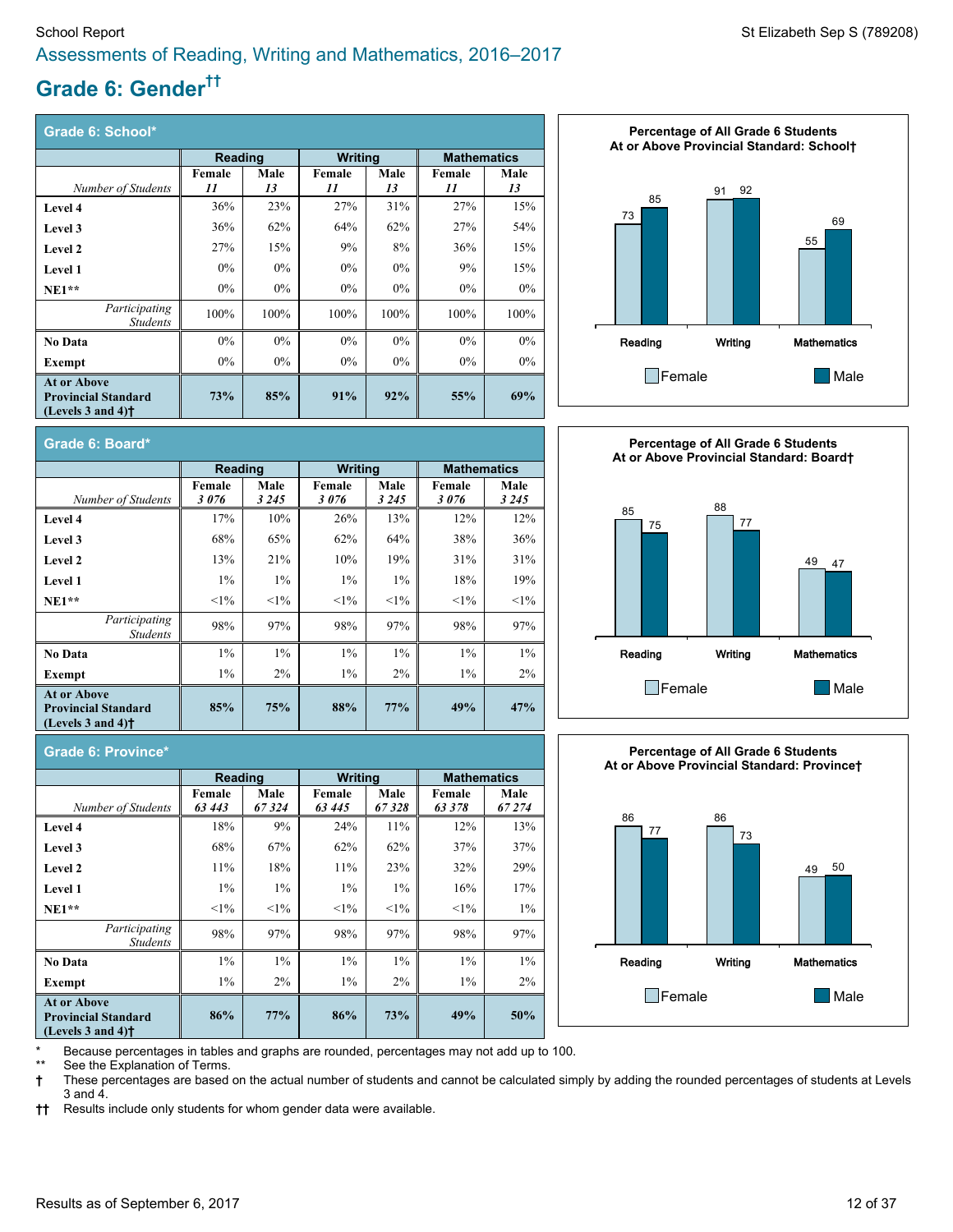# **Contextual Information over Time: Grade 3\***

This information provides a context for interpreting the school's results of the current and previous administrations.

| <b>Grade 3</b>                                             | 2012-2013 | 2013-2014 | 2014-2015 | 2015-2016 | 2016-2017 |
|------------------------------------------------------------|-----------|-----------|-----------|-----------|-----------|
| <b>Enrolment</b>                                           |           |           |           |           |           |
| Number of students                                         | 26        | 24        | 25        | NP        | 10        |
| <b>Participation in the Assessment</b>                     |           |           |           |           |           |
| Reading†                                                   | 100%      | 92%       | 100%      | <b>NP</b> | 100%      |
| Writing <sup>+</sup>                                       | 100%      | 92%       | 100%      | NP        | 100%      |
| Mathematics <sup>+</sup>                                   | 100%      | 92%       | 100%      | <b>NP</b> | 100%      |
| <b>Gender</b>                                              |           |           |           |           |           |
| Female                                                     | 62%       | 50%       | 36%       | <b>NP</b> | 30%       |
| Male                                                       | 38%       | 50%       | 64%       | <b>NP</b> | 70%       |
| <b>Student Status</b>                                      |           |           |           |           |           |
| English language learners**                                | 23%       | 17%       | 20%       | <b>NP</b> | 10%       |
| Students with special education needs (excluding gifted)** | 4%        | 25%       | 16%       | <b>NP</b> | 30%       |
| <b>Place of Birth</b>                                      |           |           |           |           |           |
| Born in Canada                                             | 62%       | 67%       | 76%       | <b>NP</b> | 70%       |
| Born outside Canada                                        | 38%       | 33%       | 24%       | NP        | 30%       |
| In Canada less than one year                               | 0%        | 0%        | 4%        | <b>NP</b> | 0%        |
| In Canada one year or more but less than three years       | 15%       | 8%        | 4%        | NP        | 10%       |
| In Canada three years or more                              | 23%       | 25%       | 16%       | <b>NP</b> | 20%       |
| Language                                                   |           |           |           |           |           |
| First language learned at home was other than English      | 46%       | 38%       | 36%       | <b>NP</b> | 50%       |
| <b>Year Student Entered Current School</b>                 |           |           |           |           |           |
| Year of the assessment                                     | 15%       | 12%       | 24%       | <b>NP</b> | 0%        |
| Year prior to the assessment                               | 15%       | 4%        | 0%        | NP        | 10%       |
| 2 years prior to the assessment                            | 15%       | 12%       | 24%       | NP        | 10%       |
| 3 or more years prior to the assessment                    | 54%       | 71%       | 52%       | <b>NP</b> | 80%       |
| Data not available                                         | $0\%$     | 0%        | 0%        | NP        | $0\%$     |
| <b>Year Student Entered Current Board</b>                  |           |           |           |           |           |
| Year of the assessment                                     | 8%        | 8%        | 16%       | <b>NP</b> | $0\%$     |
| Year prior to the assessment                               | 4%        | 4%        | $0\%$     | <b>NP</b> | 10%       |
| 2 years prior to the assessment                            | 8%        | 4%        | 12%       | <b>NP</b> | 10%       |
| 3 or more years prior to the assessment                    | 81%       | 83%       | 72%       | <b>NP</b> | 80%       |
| Data not available                                         | $0\%$     | 0%        | $0\%$     | NP        | 0%        |

\* Contextual data pertaining to gender, student status, place of birth, language learned at home and year entered school are provided by schools and/or boards through the Student Data Collection process. Some data may be missing because they were not provided by the school or the board.

† Some French Immersion students do not write all components of the assessment in Grade 3; the numbers shown reflect those students who were expected to write each component as determined by the French Immersion participation option selected by boards.

\*\* See the Explanation of Terms.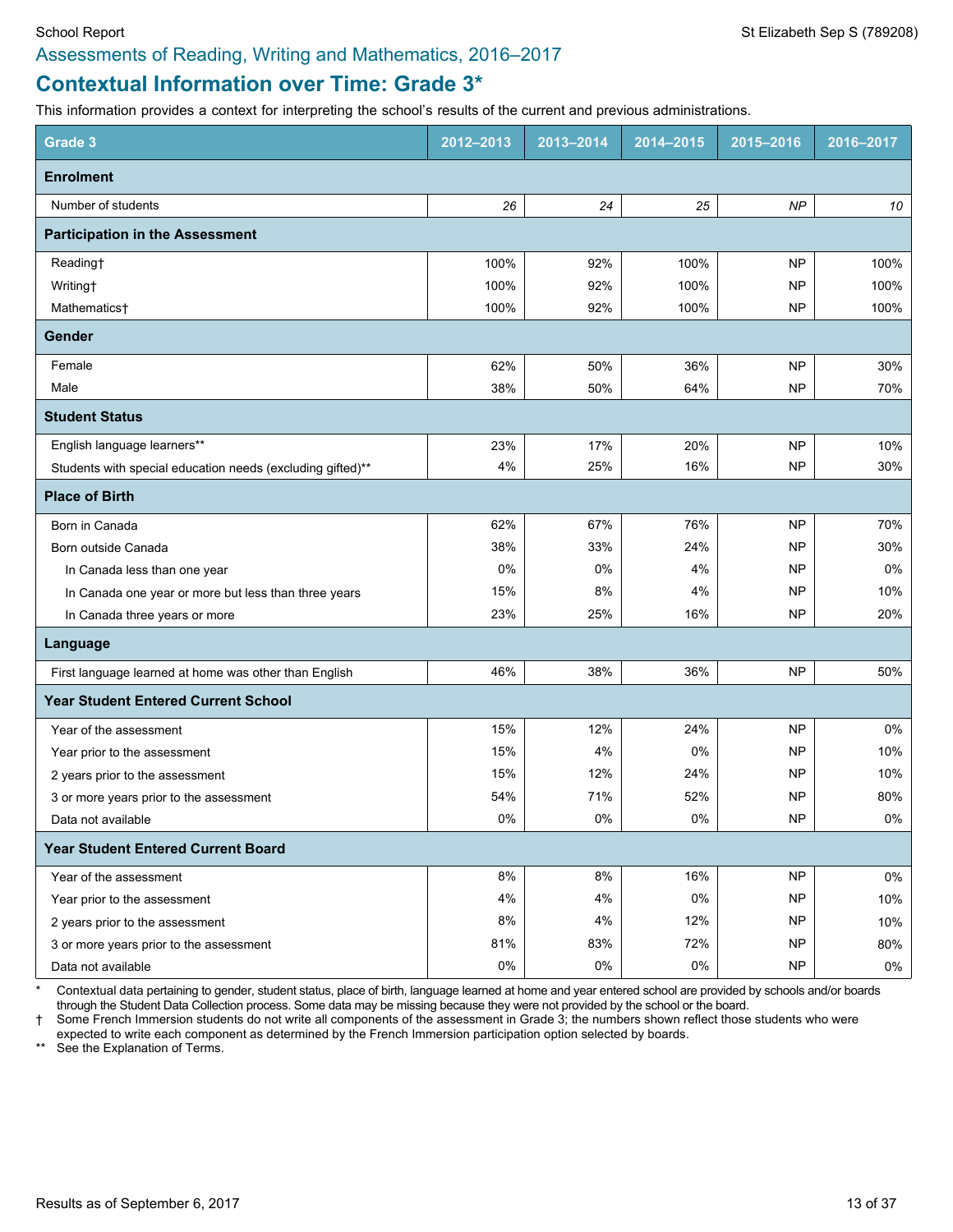# **Grade 3: Reading**

| <b>Grade 3 Reading: School*</b>                                  |             |            |                                 |             | Percentage of All Grade 3 Students at All Levels in Reading: School*   |
|------------------------------------------------------------------|-------------|------------|---------------------------------|-------------|------------------------------------------------------------------------|
| Year                                                             | $'13 - 14$  | $'14 - 15$ | $'15 - '16$                     | $'16 - '17$ |                                                                        |
| Number of<br><b>Students</b>                                     | 24          | 25         | NP                              | 10          | 80                                                                     |
| Level 4                                                          | 8%          | $0\%$      | NP                              | 20%         |                                                                        |
| Level 3                                                          | 46%         | 80%        | NP                              | 60%         | 60                                                                     |
| Level 2                                                          | 33%         | 20%        | NP                              | 20%         | 46<br>33                                                               |
| Level 1                                                          | 4%          | 0%         | NP                              | 0%          | 20<br>20<br>20                                                         |
| $NE1**$                                                          | 0%          | 0%         | NP                              | 0%          | 8<br>4<br>NP<br>0 NP 0<br>0 NP 0<br>NΡ<br>0<br>0 NP                    |
| Participating<br><b>Students</b>                                 | 92%         | 100%       | NP                              | 100%        | NE1<br>Level <sub>2</sub><br>Level 3<br>Level 1<br>Level 4             |
| <b>No Data</b>                                                   | $0\%$       | $0\%$      | $\ensuremath{\text{NP}}\xspace$ | 0%          |                                                                        |
| Exempt                                                           | 8%          | 0%         | NP                              | $0\%$       |                                                                        |
| <b>At or Above</b><br><b>Provincial</b><br>Standard <sup>†</sup> | 54%         | 80%        | NP                              | 80%         | 2013-2014<br>2014-2015<br>2015-2016<br>2016-2017                       |
| <b>Grade 3 Reading: Board*</b>                                   |             |            |                                 |             | Percentage of All Grade 3 Students at All Levels in Reading: Board*    |
| Year                                                             | $'13 - '14$ | $'14 - 15$ | $'15 - '16$                     | $'16 - '17$ |                                                                        |
| Number of<br><b>Students</b>                                     | 5848        | 5803       | $\bf NP$                        | 5893        |                                                                        |
| Level 4                                                          | 12%         | 14%        | NP                              | 19%         |                                                                        |
| Level 3                                                          | 58%         | 56%        | NP                              | 57%         | 58 56<br>57                                                            |
| Level 2                                                          | 23%         | 25%        | NP                              | 18%         |                                                                        |
| Level 1                                                          | 3%          | 3%         | NP                              | 2%          | $23 \, 25$<br>19<br>18<br>$12-14$                                      |
| $NE1**$                                                          | 1%          | $1\%$      | NP                              | $1\%$       | $3 \t3 NP \t2$<br>NP<br>1 NP 1<br>NΡ<br>NΡ                             |
| Participating<br><b>Students</b>                                 | 97%         | 97%        | NP                              | 97%         | NE <sub>1</sub><br>Level <sub>2</sub><br>Level 3<br>Level 1<br>Level 4 |
| No Data                                                          | $<1\%$      | $1\%$      | NP                              | $1\%$       |                                                                        |
| Exempt                                                           | 3%          | 2%         | NP                              | 2%          |                                                                        |
| <b>At or Above</b><br><b>Provincial</b><br>Standard <sup>+</sup> | 70%         | 69%        | <b>NP</b>                       | 76%         | 2013-2014<br>2014-2015<br>2015-2016<br>2016-2017                       |
| <b>Grade 3 Reading: Province*</b>                                |             |            |                                 |             | Percentage of All Grade 3 Students at All Levels in Reading: Province* |
| Year                                                             | $'13 - 14$  | $'14 - 15$ | $'15 - '16$                     | $'16 - '17$ |                                                                        |
| Number of<br><b>Students</b>                                     | 122 018     | EC         | 118838                          | 126 016     |                                                                        |
| Level 4                                                          | 12%         | $\rm EC$   | 16%                             | 17%         |                                                                        |
| Level 3                                                          | 58%         | EC         | 56%                             | 57%         | 58<br>56 57                                                            |
| Level 2                                                          | 23%         | EC         | 21%                             | 19%         |                                                                        |
| Level 1                                                          | 4%          | EC         | 3%                              | 3%          | 23<br>$^{21}_{-19}$<br>16 17                                           |
| $NE1**$                                                          | $1\%$       | EC         | $1\%$                           | 1%          | 12<br>4<br>$EC$ $3$ $3$<br>1 EC 1 1<br>EC<br>EC<br>IЕC                 |
| Participating<br>Students                                        | 97%         | EC         | 97%                             | 97%         | NE1<br>Level 2<br>Level 1<br>Level 3<br>Level 4                        |
| <b>No Data</b>                                                   | $1\%$       | $\rm EC$   | $1\%$                           | 1%          |                                                                        |
| <b>Exempt</b>                                                    | $2\%$       | $\rm EC$   | $3\%$                           | 3%          |                                                                        |

◆ Refer to the EQAO Web site [\(www.eqao.com](http://www.eqao.com/)) for data from previous years.

**70% EC 72% 74%**

\* Because percentages in tables and graphs are rounded, and because graphs do not show all reporting categories, percentages may not add up to 100.

 $\Box$  2013-2014

**At or Above Provincial Standard†**

\*\* See the Explanation of Terms.<br>† These percentages are based † These percentages are based on the actual number of students and cannot be calculated simply by adding the rounded percentages of students at Levels 3 and 4.

2013–2014 2014–2015 2015–2016 2016–2017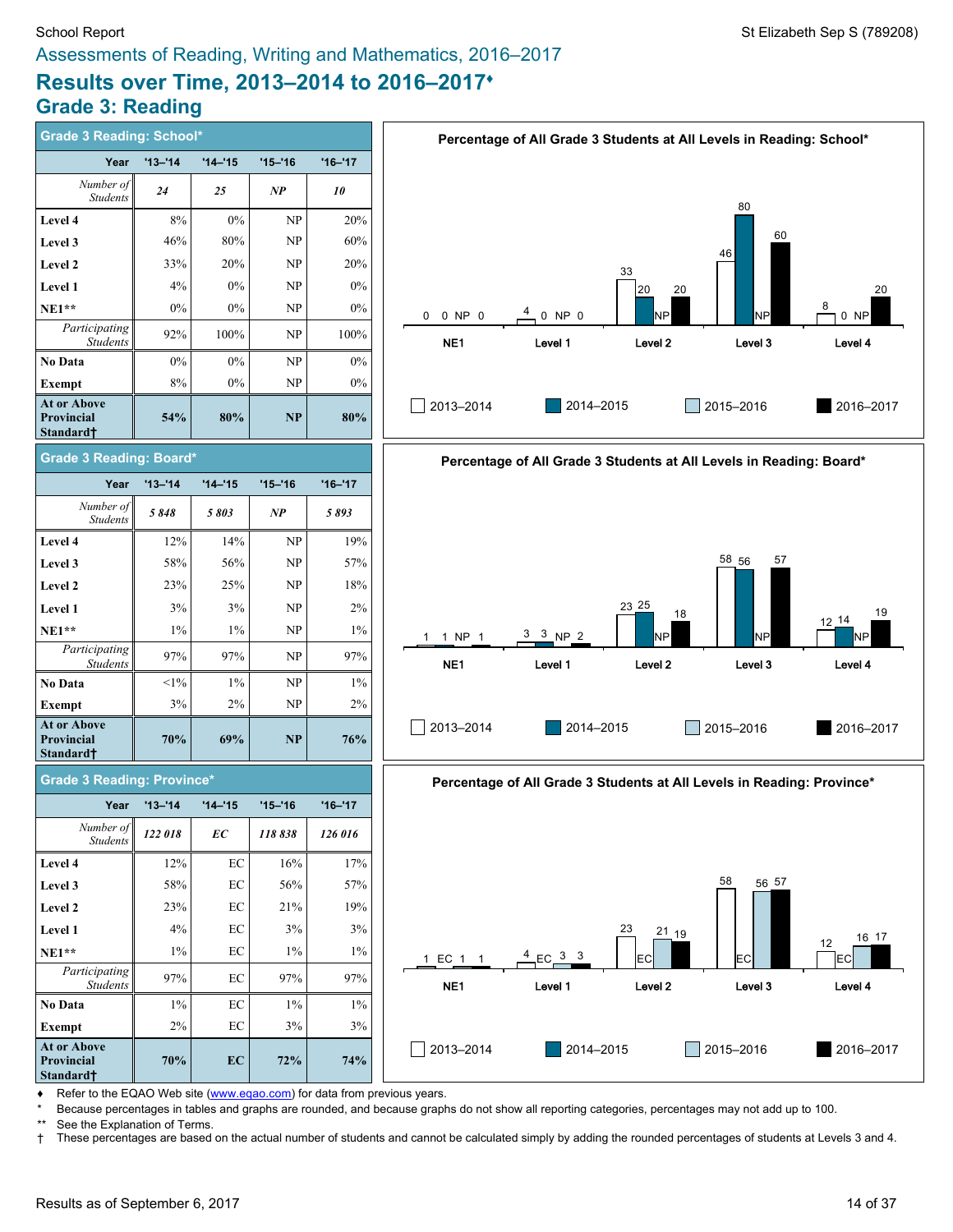# **Results over Time, 2013–2014 to 2016–2017♦ Grade 3: Writing**

| <b>Grade 3 Writing: School*</b>                    |             |            |             |             |                        | Percentage of All Grade 3 Students at All Levels in Writing: School*   |                    |             |                 |
|----------------------------------------------------|-------------|------------|-------------|-------------|------------------------|------------------------------------------------------------------------|--------------------|-------------|-----------------|
| Year                                               | $'13 - '14$ | $'14 - 15$ | $'15 - 16$  | $'16 - '17$ |                        |                                                                        |                    |             |                 |
| Number of<br>Students                              | 24          | 25         | NP          | 10          |                        |                                                                        |                    | 100<br>80   |                 |
| Level 4                                            | 17%         | 4%         | NP          | $0\%$       |                        |                                                                        |                    | 67          |                 |
| Level 3                                            | 67%         | $80\%$     | NP          | 100%        |                        |                                                                        |                    |             |                 |
| Level 2                                            | 8%          | 16%        | NP          | $0\%$       |                        |                                                                        |                    |             |                 |
| Level 1                                            | 0%          | $0\%$      | NP          | $0\%$       |                        |                                                                        | 16                 |             | 17              |
| $NE1**$                                            | 0%          | $0\%$      | NP          | 0%          | 0 NP 0<br>$\mathbf{0}$ | 0 0 NP 0                                                               | 8<br>NP 0          | NP          | 4 NP 0          |
| Participating<br>Students                          | 92%         | $100\%$    | NP          | 100%        | NE1                    | Level 1                                                                | Level <sub>2</sub> | Level 3     | Level 4         |
| No Data                                            | $0\%$       | $0\%$      | NP          | $0\%$       |                        |                                                                        |                    |             |                 |
| <b>Exempt</b>                                      | 8%          | 0%         | NP          | 0%          |                        |                                                                        |                    |             |                 |
| At or Above<br>Provincial<br>Standard <sup>+</sup> | 83%         | 84%        | <b>NP</b>   | 100%        | $ $ 2013-2014          | 2014-2015                                                              |                    | 2015-2016   | 2016-2017       |
| <b>Grade 3 Writing: Board*</b>                     |             |            |             |             |                        | Percentage of All Grade 3 Students at All Levels in Writing: Board*    |                    |             |                 |
| Year                                               | $'13 - '14$ | $'14 - 15$ | $'15 - '16$ | $'16 - '17$ |                        |                                                                        |                    |             |                 |
| Number of<br><b>Students</b>                       | 5848        | 5803       | NP          | 5893        |                        |                                                                        |                    |             |                 |
| Level 4                                            | 8%          | 7%         | NP          | 4%          |                        |                                                                        |                    | 74<br>73 72 |                 |
| Level 3                                            | 73%         | 72%        | NP          | 74%         |                        |                                                                        |                    |             |                 |
| Level 2                                            | 15%         | 17%        | NP          | 17%         |                        |                                                                        |                    |             |                 |
| Level 1                                            | $<$ 1%      | $1\%$      | NP          | $1\%$       |                        |                                                                        | 17<br>$15 - 17$    |             |                 |
| $NE1**$                                            | $<$ 1%      | $<1\%$     | NP          | $1\%$       | $<$ 1 $<$ 1 NP 1       | <1 1 NP 1                                                              | <b>NP</b>          | NP          | $\frac{8}{1}$ T |
| Participating<br>Students                          | 97%         | 97%        | NP          | 97%         | NE <sub>1</sub>        | Level 1                                                                | Level <sub>2</sub> | Level 3     | Level 4         |
| No Data                                            | $<$ 1%      | $1\%$      | NP          | $1\%$       |                        |                                                                        |                    |             |                 |
| <b>Exempt</b>                                      | 2%          | 2%         | NP          | 2%          |                        |                                                                        |                    |             |                 |
| At or Above<br>Provincial<br>Standard <sup>†</sup> | 81%         | 79%        | <b>NP</b>   | 78%         | 2013-2014              | 2014-2015                                                              |                    | 2015-2016   | 2016-2017       |
| <b>Grade 3 Writing: Province*</b>                  |             |            |             |             |                        | Percentage of All Grade 3 Students at All Levels in Writing: Province* |                    |             |                 |
| Year                                               | $'13 - '14$ | $'14 - 15$ | $'15 - 16$  | $'16 - '17$ |                        |                                                                        |                    |             |                 |
| Number of<br><b>Students</b>                       | 122 018     | EC         | 118 860     | 126 036     |                        |                                                                        |                    |             |                 |
| Level 4                                            | 6%          | EC         | 4%          | 3%          |                        |                                                                        |                    | 72<br>70 70 |                 |
| Level 3                                            | 72%         | EC         | 70%         | 70%         |                        |                                                                        |                    |             |                 |
| Level 2                                            | 18%         | $\rm EC$   | 22%         | 22%         |                        |                                                                        |                    |             |                 |
| Level 1                                            | $1\%$       | $\rm EC$   | 1%          | $1\%$       |                        |                                                                        | 22 22<br>18        |             |                 |
| $NE1**$                                            | $<1\%$      | $\rm EC$   | $1\%$       | $<1\%$      | $<$ 1 EC $<$ 1 $<$ 1   | 1 EC 1 1                                                               | EC                 | <b>EC</b>   | 6<br>$EC_4^4$ 3 |
| Participating<br><b>Students</b>                   | 97%         | EC         | 97%         | 97%         | NE <sub>1</sub>        | Level 1                                                                | Level <sub>2</sub> | Level 3     | Level 4         |
| <b>No Data</b>                                     | $1\%$       | $\rm EC$   | 1%          | $1\%$       |                        |                                                                        |                    |             |                 |
| <b>Exempt</b>                                      | 2%          | $\rm EC$   | 2%          | $2\%$       |                        |                                                                        |                    |             |                 |
| At or Above<br>Provincial<br>Standard†             | 78%         | EC         | 74%         | 73%         | 2013-2014              | 2014-2015                                                              |                    | 2015-2016   | 2016-2017       |

Refer to the EQAO Web site [\(www.eqao.com](http://www.eqao.com/)) for data from previous years.

Because percentages in tables and graphs are rounded, and because graphs do not show all reporting categories, percentages may not add up to 100.

\*\* See the Explanation of Terms.

† These percentages are based on the actual number of students and cannot be calculated simply by adding the rounded percentages of students at Levels 3 and 4.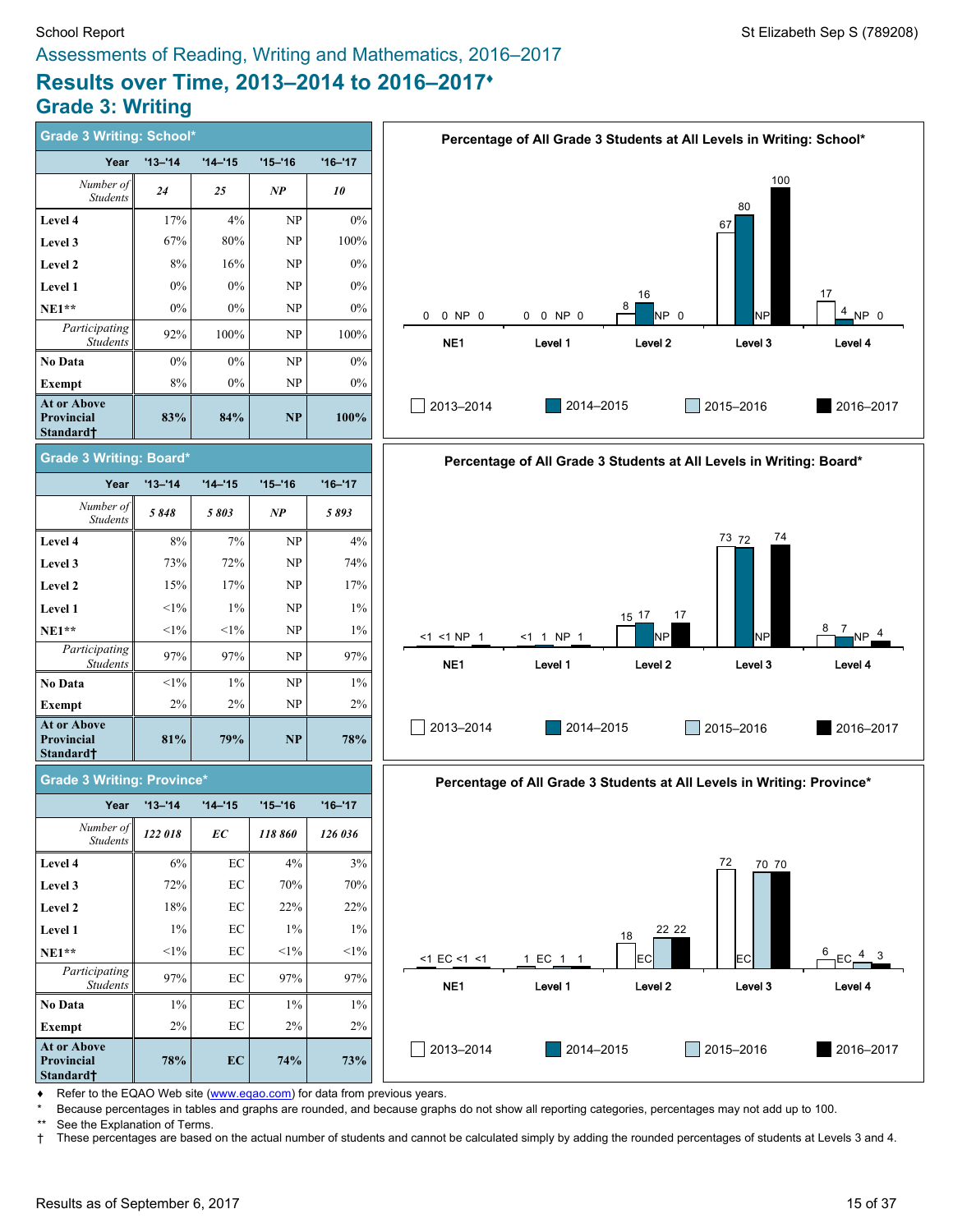# **Results over Time, 2013–2014 to 2016–2017♦ Grade 3: Mathematics**

| <b>Grade 3 Mathematics: School*</b>                       |             |            |            |             |  |  |  |  |
|-----------------------------------------------------------|-------------|------------|------------|-------------|--|--|--|--|
| Year                                                      | $'13 - '14$ | $'14 - 15$ | $'15 - 16$ | $'16 - '17$ |  |  |  |  |
| Number of<br><b>Students</b>                              | 24          | 25         | NP         | 10          |  |  |  |  |
| Level 4                                                   | 12%         | 12%        | NP         | 10%         |  |  |  |  |
| Level 3                                                   | 58%         | 48%        | NP         | 70%         |  |  |  |  |
| Level 2                                                   | 17%         | 32%        | NP         | 20%         |  |  |  |  |
| Level 1                                                   | 4%          | 8%         | NP         | $0\%$       |  |  |  |  |
| $NE1**$                                                   | $0\%$       | $0\%$      | NP         | $0\%$       |  |  |  |  |
| Participating<br><b>Students</b>                          | 92%         | 100%       | NP         | 100%        |  |  |  |  |
| <b>No Data</b>                                            | $0\%$       | $0\%$      | NP         | $0\%$       |  |  |  |  |
| <b>Exempt</b>                                             | 8%          | $0\%$      | NP         | $0\%$       |  |  |  |  |
| <b>At or Above</b><br><b>Provincial</b><br>Standard†      | 71%         | 60%        | NP         | 80%         |  |  |  |  |
| Grade 3 Mathematics: Board*                               |             |            |            |             |  |  |  |  |
| Year                                                      | $'13 - '14$ | $'14 - 15$ | $'15 - 16$ | $'16 - '17$ |  |  |  |  |
| Number of<br><b>Students</b>                              | 6 051       | 6010       | NP         | 6 1 4 6     |  |  |  |  |
| Level 4                                                   | 12%         | 13%        | NP         | 14%         |  |  |  |  |
| Level 3                                                   | 54%         | 51%        | NP         | 49%         |  |  |  |  |
| <b>Level 2</b>                                            | 27%         | 30%        | NP         | 30%         |  |  |  |  |
| Level 1                                                   | 4%          | 4%         | NP         | 4%          |  |  |  |  |
| <b>NE1**</b>                                              | $<1\%$      | $1\%$      | NP         | $<1\%$      |  |  |  |  |
| Participating<br><b>Students</b>                          | 97%         | 98%        | NP         | 97%         |  |  |  |  |
| No Data                                                   | $<1\%$      | $1\%$      | NP         | $1\%$       |  |  |  |  |
| Exempt                                                    | 2%          | 2%         | NP         | 2%          |  |  |  |  |
| <b>At or Above</b><br><b>Provincial</b><br>Standard†      | 66%         | 64%        | NP         | 63%         |  |  |  |  |
| <b>Grade 3 Mathematics: Province*</b>                     |             |            |            |             |  |  |  |  |
| Year                                                      | $'13 - 14$  | '14–'15    | $'15 - 16$ | $'16 - '17$ |  |  |  |  |
| Number of<br><b>Students</b>                              | 127 504     | ЕC         | 125 471    | 132 983     |  |  |  |  |
| Level 4                                                   | 13%         | EC         | 12%        | 13%         |  |  |  |  |
| Level 3                                                   | 54%         | EС         | 51%        | 49%         |  |  |  |  |
| Level 2                                                   | 26%         | EC         | 28%        | 29%         |  |  |  |  |
| Level 1                                                   | 4%          | EC         | 5%         | 5%          |  |  |  |  |
| <b>NE1**</b>                                              | $<1\%$      | EC         | $1\%$      | $1\%$       |  |  |  |  |
| Participating<br><b>Students</b>                          | 97%         | EС         | 97%        | 97%         |  |  |  |  |
| No Data                                                   | $1\%$       | EС         | $1\%$      | $1\%$       |  |  |  |  |
| <b>Exempt</b>                                             | 2%          | EC         | 2%         | 2%          |  |  |  |  |
| <b>At or Above</b><br>Provincial<br>Standard <sup>+</sup> | 67%         | EC         | 63%        | 62%         |  |  |  |  |





**Percentage of All Grade 3 Students at All Levels in Mathematics: Province\***



Refer to the EQAO Web site [\(www.eqao.com](http://www.eqao.com/)) for data from previous years.

\* Because percentages in tables and graphs are rounded, and because graphs do not show all reporting categories, percentages may not add up to 100.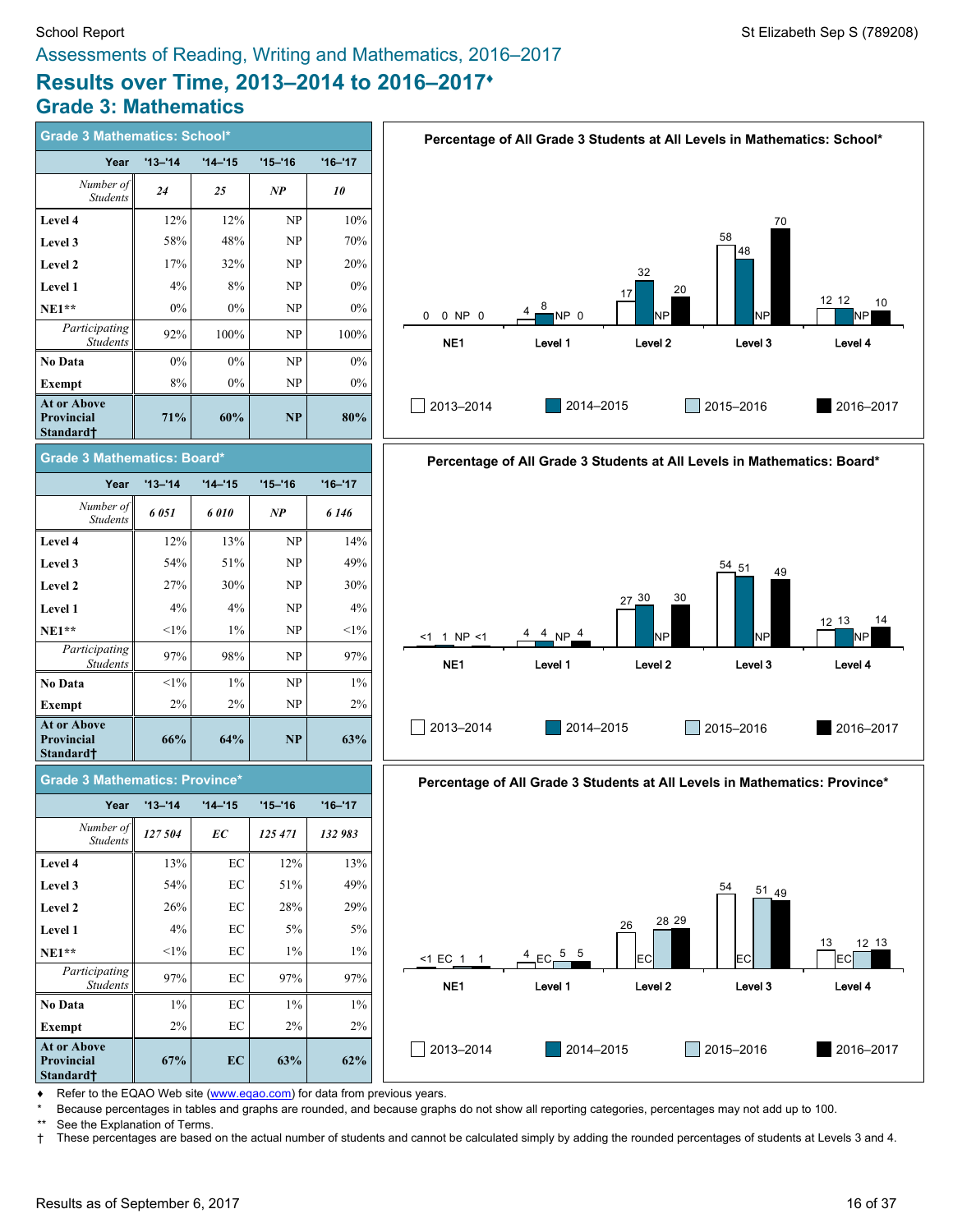# **Contextual Information over Time: Grade 6\***

This information provides a context for interpreting the school's results of the current and previous administrations.

| Grade 6                                                    | 2012-2013 | 2013-2014 | 2014-2015 | 2015-2016 | 2016-2017 |
|------------------------------------------------------------|-----------|-----------|-----------|-----------|-----------|
| <b>Enrolment</b>                                           |           |           |           |           |           |
| Number of students                                         | 24        | 28        | 31        | NP        | 24        |
| <b>Participation in the Assessment</b>                     |           |           |           |           |           |
| Reading                                                    | 100%      | 100%      | 94%       | <b>NP</b> | 100%      |
| Writing                                                    | 100%      | 100%      | 94%       | <b>NP</b> | 100%      |
| <b>Mathematics</b>                                         | 100%      | 100%      | 94%       | <b>NP</b> | 100%      |
| Gender                                                     |           |           |           |           |           |
| Female                                                     | 42%       | 61%       | 32%       | <b>NP</b> | 46%       |
| Male                                                       | 58%       | 39%       | 68%       | <b>NP</b> | 54%       |
| <b>Student Status</b>                                      |           |           |           |           |           |
| English language learners**                                | 12%       | 4%        | 19%       | <b>NP</b> | 8%        |
| Students with special education needs (excluding gifted)** | 33%       | 21%       | 32%       | <b>NP</b> | 42%       |
| <b>Place of Birth</b>                                      |           |           |           |           |           |
| Born in Canada                                             | 75%       | 82%       | 65%       | <b>NP</b> | 75%       |
| Born outside Canada                                        | 25%       | 18%       | 35%       | <b>NP</b> | 25%       |
| In Canada less than one year                               | 0%        | 0%        | 0%        | NP        | 0%        |
| In Canada one year or more but less than three years       | 0%        | 7%        | 10%       | <b>NP</b> | $0\%$     |
| In Canada three years or more                              | 25%       | 11%       | 26%       | <b>NP</b> | 25%       |
| Language                                                   |           |           |           |           |           |
| First language learned at home was other than English      | 33%       | 18%       | 39%       | <b>NP</b> | 29%       |
| <b>Year Student Entered Current School</b>                 |           |           |           |           |           |
| Year of the assessment                                     | 4%        | 0%        | 13%       | <b>NP</b> | 8%        |
| Year prior to the assessment                               | 8%        | 7%        | 6%        | <b>NP</b> | 8%        |
| 2 years prior to the assessment                            | 8%        | 11%       | 10%       | NP        | 0%        |
| 3 or more years prior to the assessment                    | 79%       | 82%       | 71%       | <b>NP</b> | 83%       |
| Data not available                                         | 0%        | 0%        | 0%        | <b>NP</b> | 0%        |
| <b>Year Student Entered Current Board</b>                  |           |           |           |           |           |
| Year of the assessment                                     | 4%        | $0\%$     | 6%        | <b>NP</b> | 0%        |
| Year prior to the assessment                               | 4%        | 4%        | $3%$      | <b>NP</b> | 4%        |
| 2 years prior to the assessment                            | 4%        | 4%        | 3%        | NP        | 0%        |
| 3 or more years prior to the assessment                    | 88%       | 93%       | 87%       | <b>NP</b> | 96%       |
| Data not available                                         | 0%        | $0\%$     | $0\%$     | NP        | 0%        |

\* Contextual data pertaining to gender, student status, place of birth, language learned at home and year entered school are provided by schools and/or boards through the Student Data Collection process. Some data may be missing because they were not provided by the school or the board.

\*\* See the Explanation of Terms.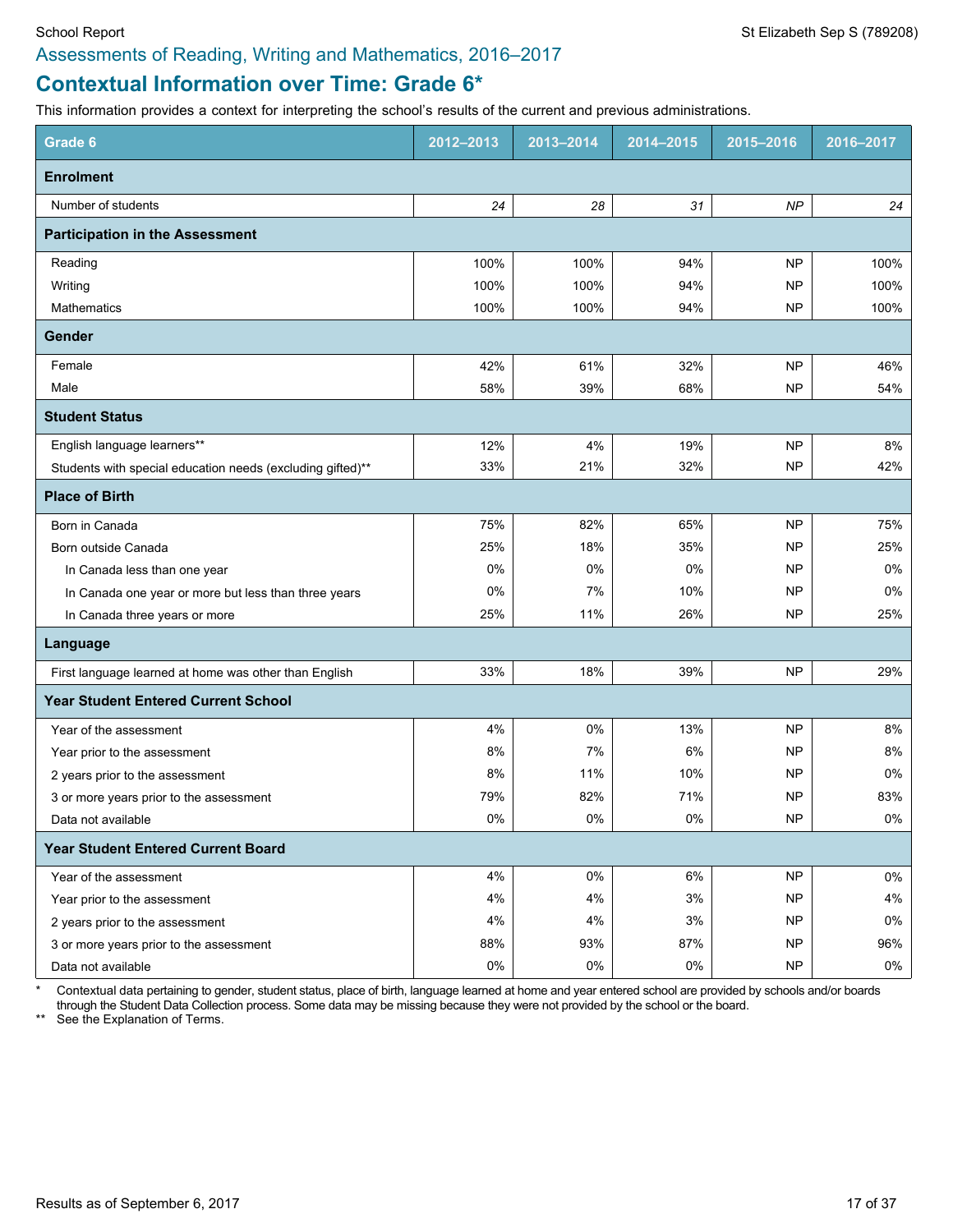# **Results over Time, 2013–2014 to 2016–2017♦ Grade 6: Reading**

| <b>Grade 6 Reading: School*</b>                    |             |             |             |             | Percentage of All Grade 6 Students at All Levels in Reading: School*           |
|----------------------------------------------------|-------------|-------------|-------------|-------------|--------------------------------------------------------------------------------|
| Year                                               | $'13 - '14$ | $'14 - '15$ | $'15 - '16$ | $'16 - '17$ |                                                                                |
| Number of<br><b>Students</b>                       | 28          | 31          | NP          | 24          |                                                                                |
| Level 4                                            | $11\%$      | $3\%$       | NP          | 29%         | 64                                                                             |
| Level 3                                            | 64%         | 52%         | NP          | 50%         | 52<br>50                                                                       |
| Level 2                                            | 25%         | 32%         | NP          | 21%         | 32                                                                             |
| Level 1                                            | 0%          | 6%          | NP          | 0%          | 29<br>25<br>21                                                                 |
| $NE1**$                                            | 0%          | $0\%$       | NP          | 0%          | 11<br>$3$ <sub>NP</sub><br>NP <sub>0</sub><br>NP<br>0 0 NP 0<br><b>NP</b><br>0 |
| Participating<br><b>Students</b>                   | 100%        | 94%         | NP          | 100%        | NE1<br>Level 1<br>Level <sub>2</sub><br>Level 3<br>Level 4                     |
| No Data                                            | $0\%$       | $0\%$       | NP          | $0\%$       |                                                                                |
| Exempt                                             | $0\%$       | 6%          | NP          | $0\%$       |                                                                                |
| At or Above<br>Provincial<br>Standard†             | 75%         | 55%         | NP          | 79%         | 2016-2017<br>2013-2014<br>2014-2015<br>  2015-2016                             |
| <b>Grade 6 Reading: Board*</b>                     |             |             |             |             | Percentage of All Grade 6 Students at All Levels in Reading: Board*            |
| Year                                               | $'13 - '14$ | $'14 - '15$ | $'15 - '16$ | $'16 - '17$ |                                                                                |
| Number of<br><b>Students</b>                       | 5980        | 6235        | NP          | 6321        |                                                                                |
| Level 4                                            | 10%         | 11%         | NP          | 13%         | 67<br>$64^{67}$                                                                |
| Level 3                                            | 64%         | 67%         | NP          | 67%         |                                                                                |
| Level 2                                            | 21%         | 18%         | NP          | 17%         |                                                                                |
| Level 1                                            | 3%          | 2%          | NP          | $1\%$       | $^{21}$ 18<br>17                                                               |
| $NE1**$                                            | $<1\%$      | $<1\%$      | <b>NP</b>   | $<1\%$      | 13<br>10 11<br>$3 - 2 NP 1$<br><b>NP</b><br><b>NP</b><br><1 <1 NP <1<br>NΡ     |
| Participating<br><b>Students</b>                   | 98%         | 98%         | NP          | 98%         | NE <sub>1</sub><br>Level <sub>2</sub><br>Level 1<br>Level 3<br>Level 4         |
| <b>No Data</b>                                     | $<1\%$      | $1\%$       | NP          | $1\%$       |                                                                                |
| Exempt                                             | 2%          | 2%          | <b>NP</b>   | 2%          |                                                                                |
| At or Above<br>Provincial<br>Standard†             | 74%         | 78%         | NP          | 80%         | 2013-2014<br>2014-2015<br>$2015 - 2016$<br>2016-2017                           |
| <b>Grade 6 Reading: Province*</b>                  |             |             |             |             | Percentage of All Grade 6 Students at All Levels in Reading: Province*         |
| Year                                               | $'13 - '14$ | $'14 - 15$  | $'15 - '16$ | $'16 - '17$ |                                                                                |
| Number of<br>Students                              | 127 261     | EС          | 123 592     | 130 767     |                                                                                |
| Level 4                                            | 12%         | EC          | 13%         | 13%         | 68 68<br>67                                                                    |
| Level 3                                            | 67%         | EC          | 68%         | 68%         |                                                                                |
| Level 2                                            | 16%         | EC          | 15%         | 15%         |                                                                                |
| Level 1                                            | 2%          | EC          | 2%          | $1\%$       | 16<br>15 15<br>13 13                                                           |
| <b>NE1**</b>                                       | $<1\%$      | EC          | $<\!\!1\%$  | $<1\%$      | 12<br>2 EC 2 1<br>EC<br>$<1$ EC $<1$ $<1$<br>EC<br>EC                          |
| $\overline{Participating}$<br>Students             | 98%         | EC          | 97%         | 97%         | Level 2<br>NE <sub>1</sub><br>Level 1<br>Level 3<br>Level 4                    |
| No Data                                            | $<1\%$      | EC          | $1\%$       | $1\%$       |                                                                                |
| Exempt                                             | 2%          | EC          | 2%          | 2%          |                                                                                |
| At or Above<br>Provincial<br>Standard <sup>†</sup> | 79%         | EC          | 81%         | 81%         | 2013-2014<br>2014-2015<br>2015-2016<br>2016-2017                               |

◆ Refer to the EQAO Web site [\(www.eqao.com](http://www.eqao.com/)) for data from previous years.

\* Because percentages in tables and graphs are rounded, and because graphs do not show all reporting categories, percentages may not add up to 100.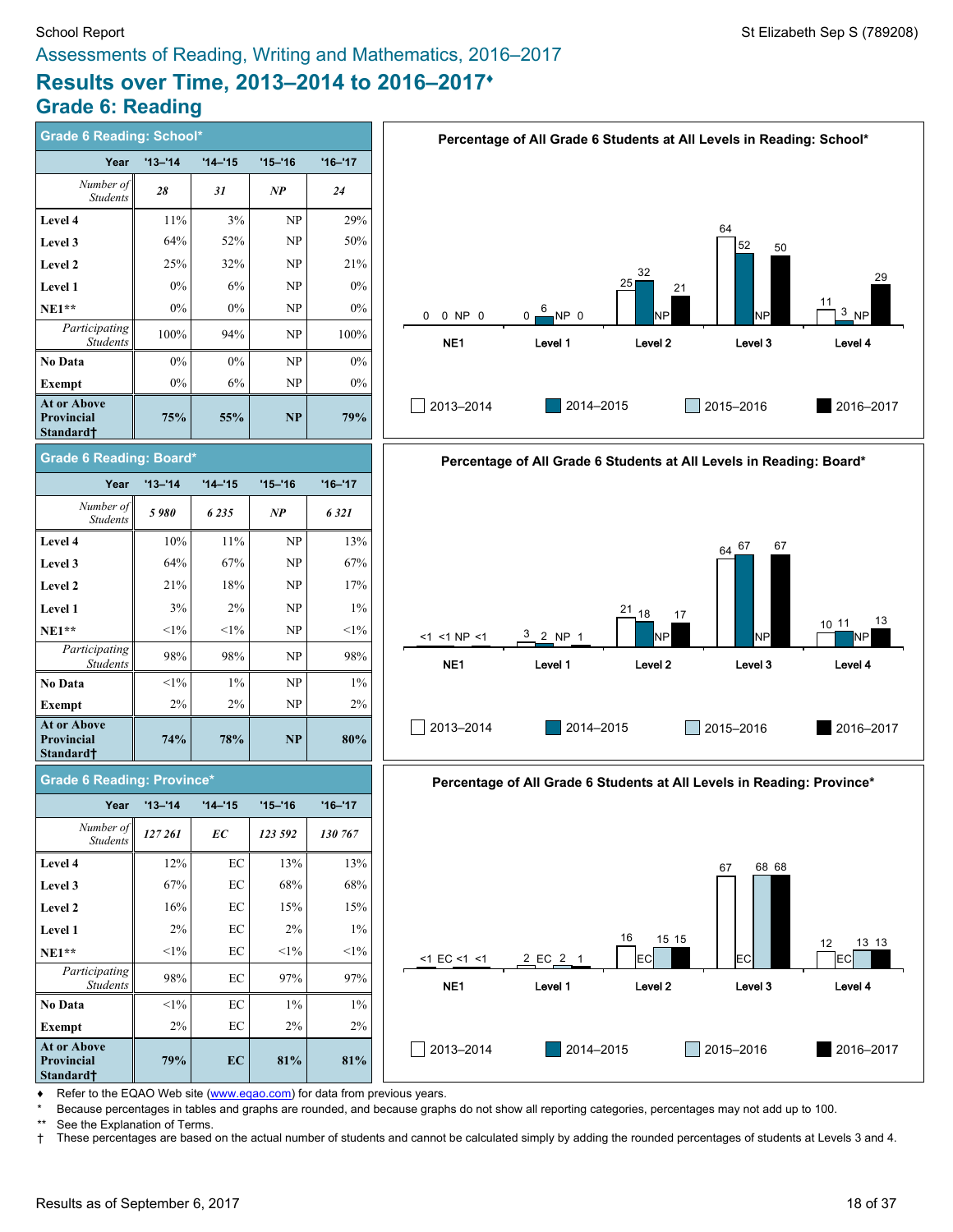# **Results over Time, 2013–2014 to 2016–2017♦ Grade 6: Writing**

| <b>Grade 6 Writing: School*</b>                    |                |             |                   |             | Percentage of All Grade 6 Students at All Levels in Writing: School*   |
|----------------------------------------------------|----------------|-------------|-------------------|-------------|------------------------------------------------------------------------|
| Year                                               | $'13 - 14$     | $'14 - '15$ | $'15 - '16$       | $'16 - '17$ |                                                                        |
| Number of<br><b>Students</b>                       | 28             | 31          | $\boldsymbol{NP}$ | 24          |                                                                        |
| <b>Level 4</b>                                     | 32%            | 13%         | NP                | 29%         |                                                                        |
| Level 3                                            | 57%            | 58%         | NP                | 62%         | 62<br>57 58                                                            |
| <b>Level 2</b>                                     | 11%            | 23%         | <b>NP</b>         | 8%          | 32                                                                     |
| <b>Level 1</b>                                     | $0\%$          | $0\%$       | NP                | $0\%$       | 29<br>23                                                               |
| <b>NE1**</b>                                       | 0%             | $0\%$       | NP                | $0\%$       | 13<br>11<br>8<br><b>NP</b><br>0 NP 0<br>0 0 NP 0<br>NP<br>0<br>NΡı     |
| Participating<br><b>Students</b>                   | 100%           | 94%         | NP                | 100%        | NE <sub>1</sub><br>Level 2<br>Level 3<br>Level 4<br>Level 1            |
| No Data                                            | $0\%$          | $0\%$       | <b>NP</b>         | 0%          |                                                                        |
| Exempt                                             | 0%             | 6%          | <b>NP</b>         | $0\%$       |                                                                        |
| At or Above<br>Provincial<br>Standard†             | 89%            | 71%         | <b>NP</b>         | 92%         | 2014-2015<br>2016-2017<br>2013-2014<br>$\Box$ 2015-2016                |
| <b>Grade 6 Writing: Board*</b>                     |                |             |                   |             | Percentage of All Grade 6 Students at All Levels in Writing: Board*    |
| Year                                               | $'13 - '14$    | $'14 - '15$ | $'15 - '16$       | $'16 - '17$ |                                                                        |
| Number of<br><b>Students</b>                       | 5980           | 6235        | $\boldsymbol{NP}$ | 6321        |                                                                        |
| <b>Level 4</b>                                     | 13%            | 17%         | NP                | 19%         | $\frac{68}{9}$ 63<br>63                                                |
| Level 3                                            | 68%            | 63%         | <b>NP</b>         | 63%         |                                                                        |
| <b>Level 2</b>                                     | 16%            | 17%         | NP                | 15%         |                                                                        |
| <b>Level 1</b>                                     | $1\%$          | $1\%$       | NP                | $1\%$       | 19<br>16 17<br>$13\frac{17}{6}$<br>15                                  |
| <b>NE1**</b>                                       | $<$ 1%         | $<1\%$      | NP                | $<1\%$      | <b>NP</b><br>1 1 NP 1<br>NΡ<br>NP<br><1 <1 NP <1                       |
| Participating<br><b>Students</b>                   | 98%            | 98%         | NP                | 98%         | NE1<br>Level 1<br>Level <sub>2</sub><br>Level 3<br>Level 4             |
| No Data                                            | 1%             | $1\%$       | NP                | $1\%$       |                                                                        |
| Exempt                                             | 2%             | 2%          | NP                | 2%          |                                                                        |
| At or Above<br>Provincial<br>Standard†             | 81%            | 80%         | <b>NP</b>         | 82%         | 2013-2014<br>2014-2015<br>$\Box$ 2015-2016<br>2016-2017                |
| <b>Grade 6 Writing: Province*</b>                  |                |             |                   |             | Percentage of All Grade 6 Students at All Levels in Writing: Province* |
| Year                                               | $'13 - '14$    | $'14 - '15$ | $'15 - '16$       | $'16 - '17$ |                                                                        |
| Number of<br>Students                              | $\it 127\,207$ | EC          | 123 617           | 130 773     |                                                                        |
| <b>Level 4</b>                                     | 12%            | $\rm EC$    | 18%               | 17%         | 66<br>62 62                                                            |
| Level 3                                            | 66%            | $\rm EC$    | 62%               | 62%         |                                                                        |
| <b>Level 2</b>                                     | 18%            | $\rm EC$    | 16%               | 17%         |                                                                        |
| Level 1                                            | $1\%$          | EC          | $1\%$             | $1\%$       | 18 17<br>18<br>16 17                                                   |
| <b>NE1**</b>                                       | $<$ 1%         | $\rm EC$    | $<$ 1%            | $<$ 1%      | 12<br>$<$ 1 EC $<$ 1 $<$ 1<br>1 EC 1 1<br><b>EC</b><br>EC<br><b>EC</b> |
| Participating<br><b>Students</b>                   | 98%            | $\rm EC$    | 97%               | 97%         | NE <sub>1</sub><br>Level 2<br>Level 3<br>Level 4<br>Level 1            |
| No Data                                            | $1\%$          | EC          | $1\%$             | $1\%$       |                                                                        |
| Exempt                                             | 2%             | $\rm EC$    | 2%                | 2%          |                                                                        |
| At or Above<br>Provincial<br>Standard <sup>+</sup> | 78%            | EC          | 80%               | 79%         | 2013-2014<br>2015-2016<br>2014-2015<br>2016-2017<br>l a                |

◆ Refer to the EQAO Web site [\(www.eqao.com](http://www.eqao.com/)) for data from previous years.

\* Because percentages in tables and graphs are rounded, and because graphs do not show all reporting categories, percentages may not add up to 100.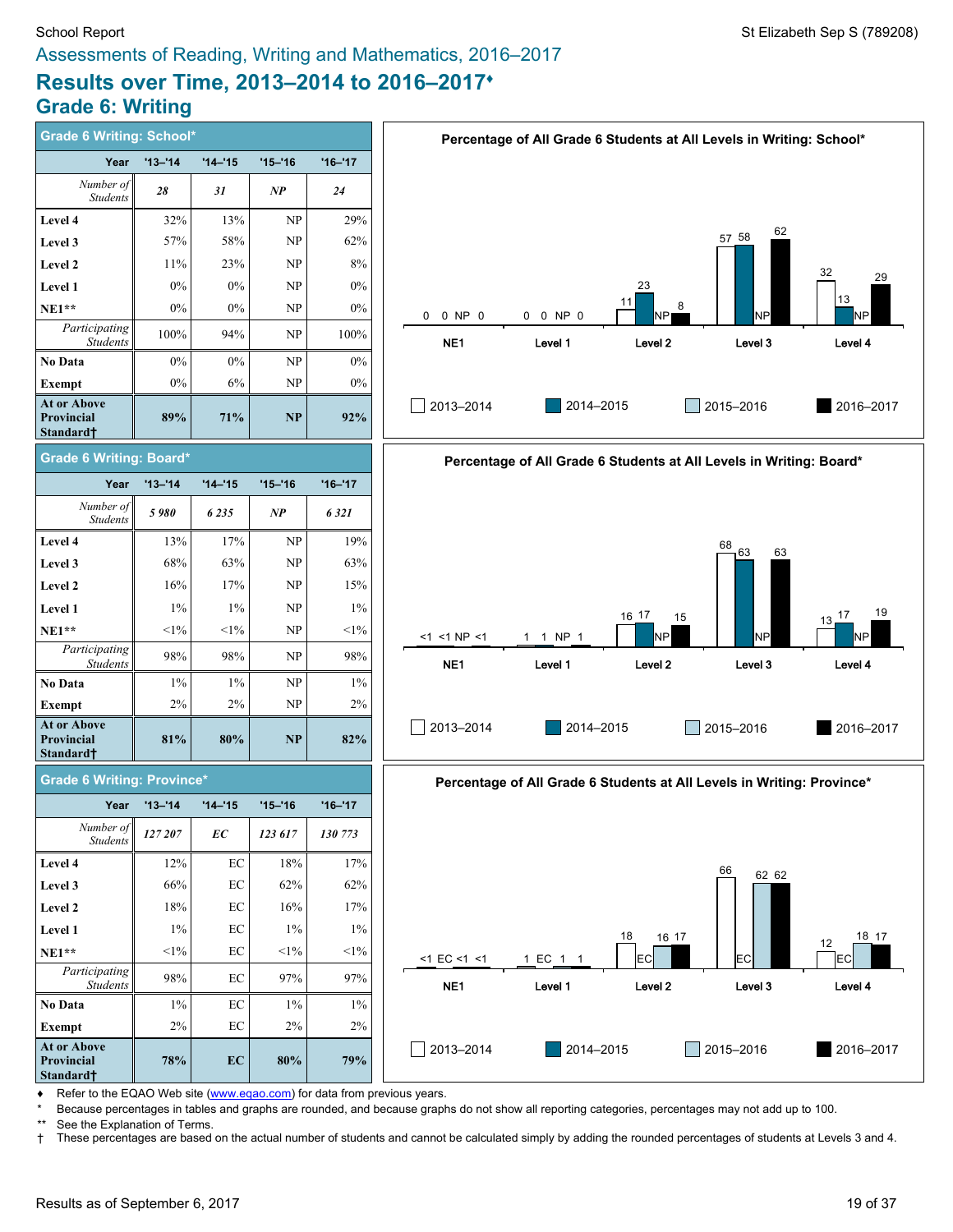# **Results over Time, 2013–2014 to 2016–2017♦ Grade 6: Mathematics**

| <b>Grade 6 Mathematics: School*</b>                              |             |            |             |             |  |  |  |  |
|------------------------------------------------------------------|-------------|------------|-------------|-------------|--|--|--|--|
| Year                                                             | $'13 - 14$  | $'14 - 15$ | $'15 - '16$ | $'16 - '17$ |  |  |  |  |
| Number of<br><b>Students</b>                                     | 28          | 31         | NP          | 24          |  |  |  |  |
| Level 4                                                          | 32%         | 6%         | NP          | 21%         |  |  |  |  |
| Level 3                                                          | 32%         | 26%        | NP          | 42%         |  |  |  |  |
| <b>Level 2</b>                                                   | 25%         | 35%        | NP          | 25%         |  |  |  |  |
| <b>Level 1</b>                                                   | 11%         | 26%        | NP          | 12%         |  |  |  |  |
| $NE1**$                                                          | $0\%$       | 0%         | NP          | $0\%$       |  |  |  |  |
| Participating<br><b>Students</b>                                 | 100%        | 94%        | NP          | 100%        |  |  |  |  |
| <b>No Data</b>                                                   | $0\%$       | $0\%$      | NP          | $0\%$       |  |  |  |  |
| <b>Exempt</b>                                                    | 0%          | 6%         | NP          | $0\%$       |  |  |  |  |
| <b>At or Above</b><br><b>Provincial</b><br>Standard <sup>+</sup> | 64%         | 32%        | <b>NP</b>   | 62%         |  |  |  |  |
| Grade 6 Mathematics: Board*                                      |             |            |             |             |  |  |  |  |
| Year                                                             | $'13 - '14$ | $'14 - 15$ | $'15 - '16$ | $'16 - '17$ |  |  |  |  |
| Number of<br><b>Students</b>                                     | 5986        | 6233       | NP          | 6321        |  |  |  |  |
| Level 4                                                          | 12%         | 15%        | NP          | 12%         |  |  |  |  |
| Level 3                                                          | 42%         | 37%        | NP          | 37%         |  |  |  |  |
| Level 2                                                          | 31%         | 31%        | NP          | 31%         |  |  |  |  |
| <b>Level 1</b>                                                   | 13%         | 15%        | NP          | 18%         |  |  |  |  |
| $NE1**$                                                          | $<1\%$      | $<1\%$     | NP          | $<1\%$      |  |  |  |  |
| Participating<br><b>Students</b>                                 | 98%         | 98%        | NP          | 98%         |  |  |  |  |
| No Data                                                          | $1\%$       | $1\%$      | NP          | $1\%$       |  |  |  |  |
| Exempt                                                           | 2%          | 2%         | NP          | 2%          |  |  |  |  |
| <b>At or Above</b><br><b>Provincial</b><br>Standard†             | 53%         | 52%        | <b>NP</b>   | 48%         |  |  |  |  |
| <b>Grade 6 Mathematics: Province*</b>                            |             |            |             |             |  |  |  |  |
| Year                                                             | $'13 - '14$ | $'14 - 15$ | $'15 - 16$  | $'16 - '17$ |  |  |  |  |
| Number of<br><b>Students</b>                                     | 127 286     | EC         | 123 666     | 130 652     |  |  |  |  |
| Level 4                                                          | 13%         | EС         | 13%         | 12%         |  |  |  |  |
| Level 3                                                          | 42%         | EC         | 37%         | 37%         |  |  |  |  |
| Level 2                                                          | 30%         | EC         | 31%         | 30%         |  |  |  |  |
| Level 1                                                          | 13%         | EС         | 16%         | 17%         |  |  |  |  |
| <b>NE1**</b>                                                     | $<$ 1%      | EC         | $<$ 1%      | $1\%$       |  |  |  |  |
| Participating<br><b>Students</b>                                 | 98%         | EC         | 97%         | 97%         |  |  |  |  |





**Percentage of All Grade 6 Students at All Levels in Mathematics: Province\***



Refer to the EQAO Web site [\(www.eqao.com](http://www.eqao.com/)) for data from previous years.

**54% EC 50% 50%**

**No Data** 1% EC 1% 1% **Exempt** 2% EC 2% 2%

\* Because percentages in tables and graphs are rounded, and because graphs do not show all reporting categories, percentages may not add up to 100.

**At or Above Provincial Standard†**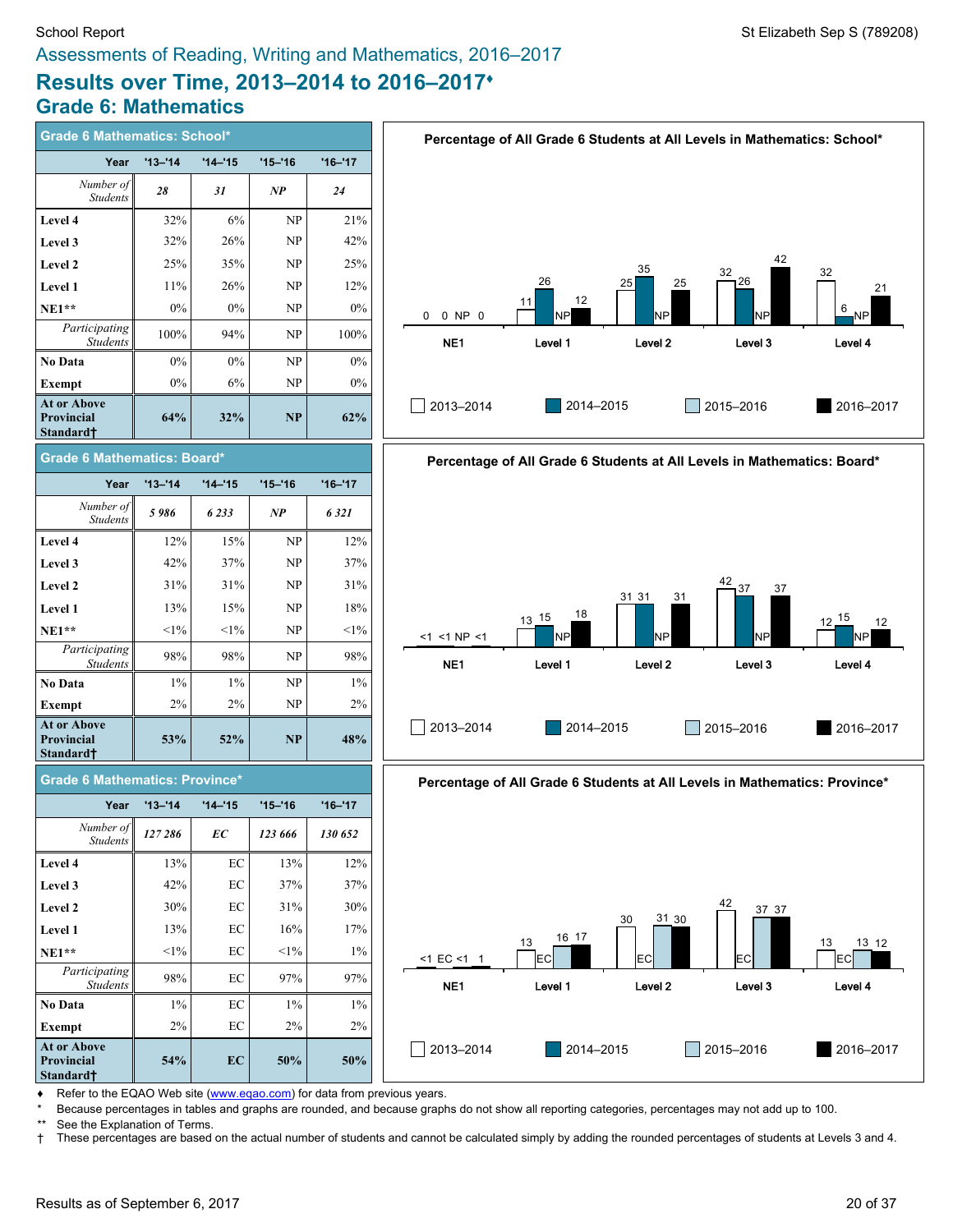

\* Includes only students for whom gender data were available.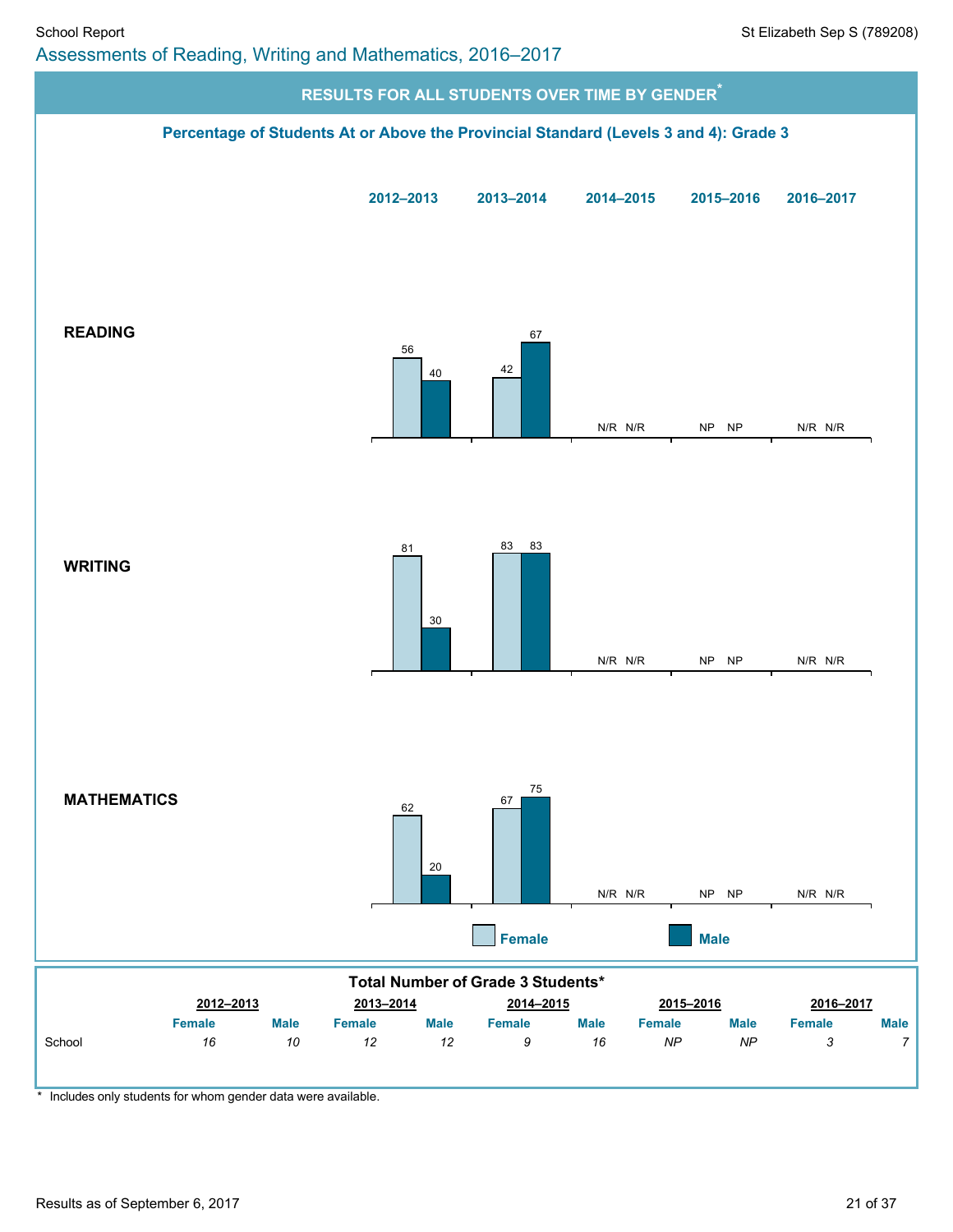

\* Includes only students for whom gender data were available.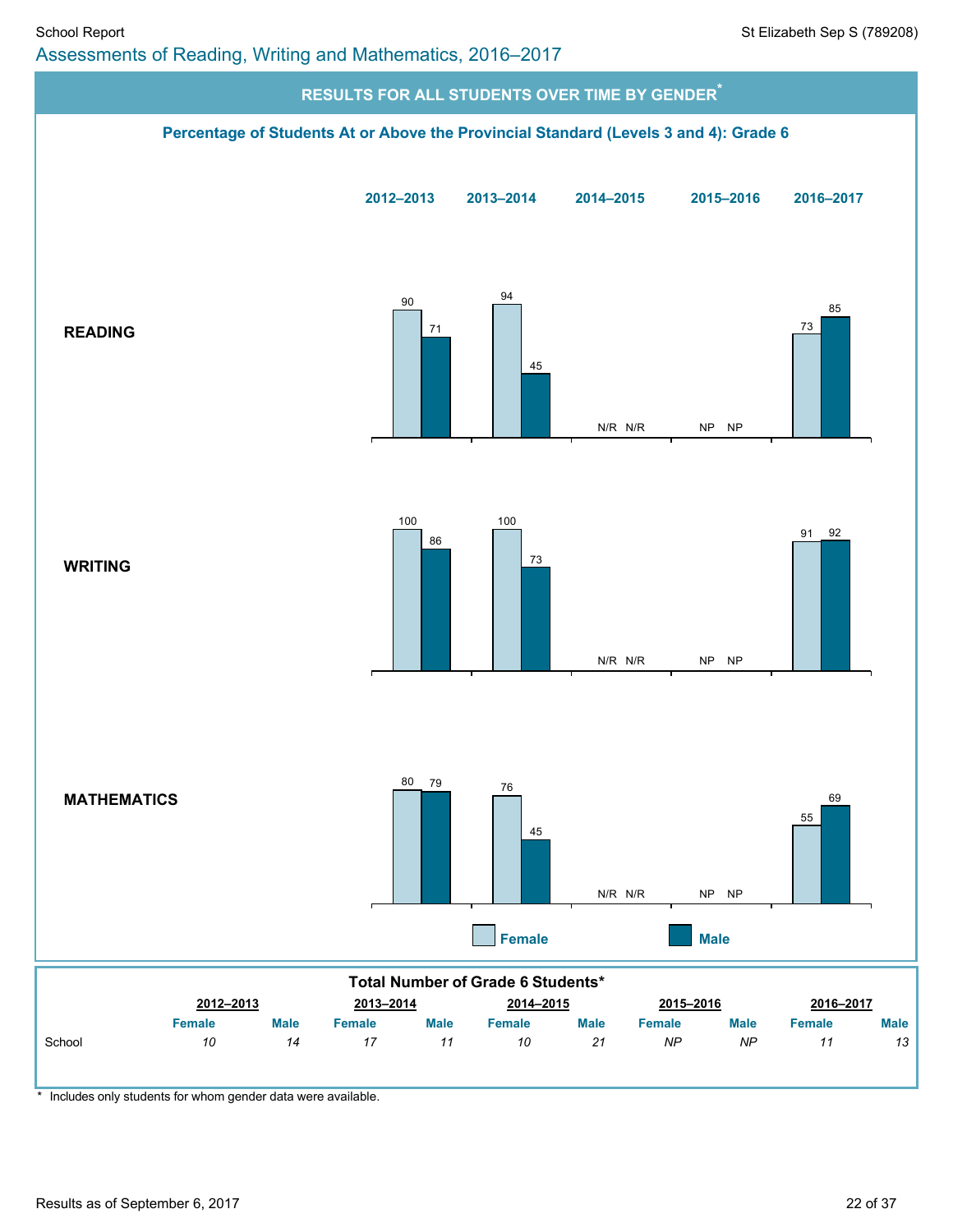### School Report School Report Superintendent Sep S (789208) Assessments of Reading, Writing and Mathematics, 2016–2017

|                                                     | STUDENT QUESTIONNAIRE RESULTS FOR SCHOOL: GRADE 3 (# = 10) |                                                                       |
|-----------------------------------------------------|------------------------------------------------------------|-----------------------------------------------------------------------|
| <b>Never</b>                                        | <b>Sometimes</b><br>Most of the time                       |                                                                       |
| <b>STUDENT ENGAGEMENT</b><br>About reading:         | Percentage of Students*                                    | <b>Number of</b><br>students who<br>answered<br>"most of<br>the time" |
| I like to read.                                     | 40<br>60                                                   | $\overline{4}$                                                        |
| I am a good reader.                                 | 40<br>60                                                   | 6                                                                     |
| I am able to understand difficult reading passages. | 70<br>30                                                   | 3                                                                     |
| I do my best when I do reading activities in class. | 40<br>60                                                   | 6                                                                     |
| <b>STUDENT ENGAGEMENT</b><br>About writing:         |                                                            |                                                                       |
| I like to write.                                    | 50<br>50                                                   | 5                                                                     |
| I am a good writer.                                 | 60<br>40                                                   | $\overline{4}$                                                        |
| I am able to communicate my ideas in writing.       | 10<br>80<br>10 <sup>°</sup>                                | 1                                                                     |
| I do my best when I do writing activities in class. | 20<br>80                                                   | 8                                                                     |
| COGNITIVE STRATEGIES USED IN LANGUAGE               |                                                            |                                                                       |
| I make sure I understand what I am reading.         | 10 <sup>1</sup><br>90                                      | 9                                                                     |
| I organize my ideas before I start to write.        | 10<br>30<br>60                                             | 6                                                                     |
| I edit my writing to make it better.                | 60<br>40                                                   | 4                                                                     |
| I check my writing for spelling and grammar.        | 10<br>40<br>50                                             | 5                                                                     |

\* Percentages may not add up to 100, due to rounding or to missing responses. Where there is no number in a bar, the percentage of responses is smaller than four.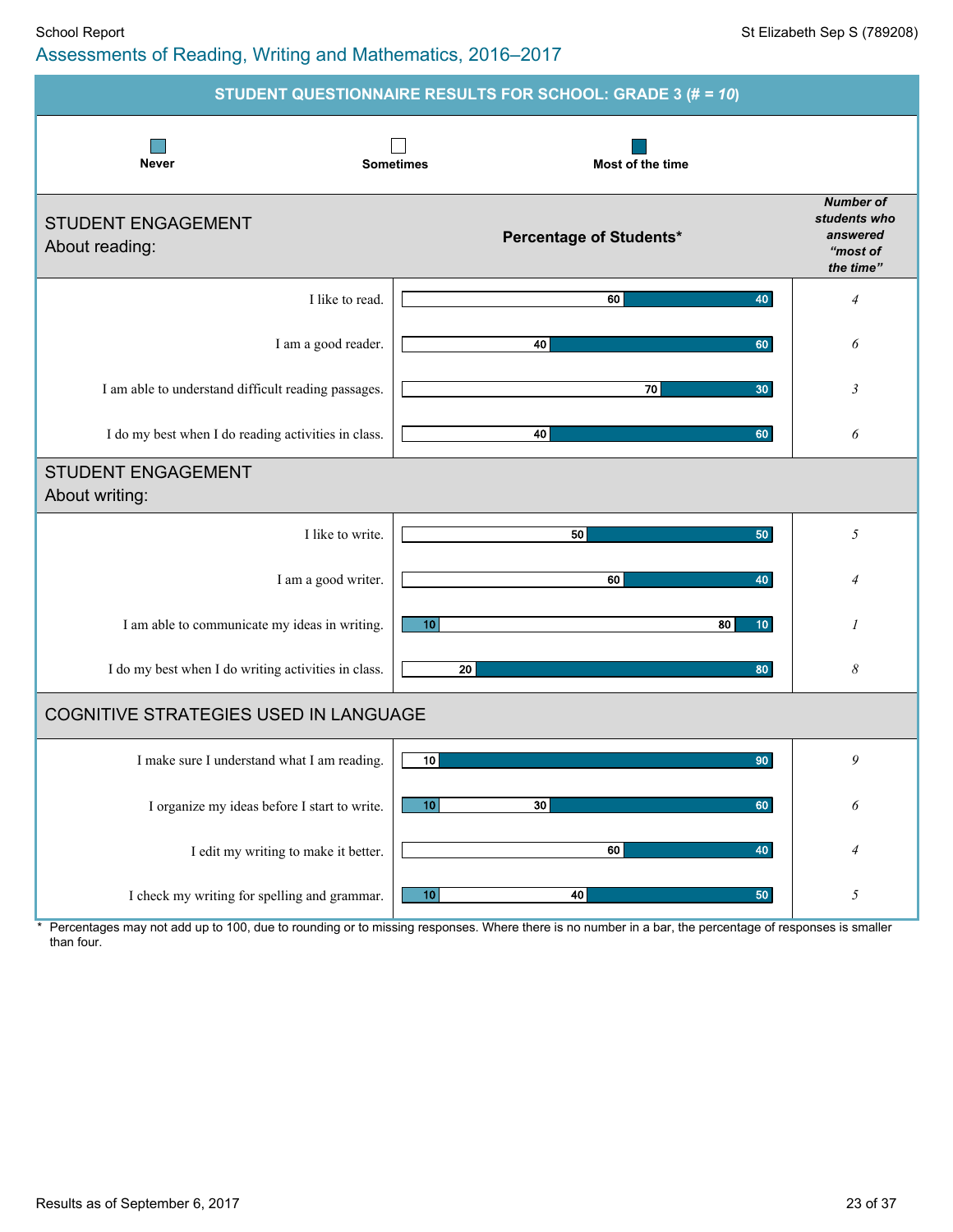### School Report School Report Superintendent Sep S (789208) Assessments of Reading, Writing and Mathematics, 2016–2017

|                                                                                                     | STUDENT QUESTIONNAIRE RESULTS FOR SCHOOL: GRADE 3 (# = 10)  |                                                                                    |
|-----------------------------------------------------------------------------------------------------|-------------------------------------------------------------|------------------------------------------------------------------------------------|
| <b>Never</b>                                                                                        | <b>Sometimes</b><br>Most of the time                        |                                                                                    |
| <b>STUDENT ENGAGEMENT</b><br>About mathematics:                                                     | Percentage of Students*                                     | <b>Number of</b><br>students who<br>answered<br>"most of<br>the time"              |
| I like mathematics.                                                                                 | 40<br>60                                                    | 6                                                                                  |
| I am good at mathematics.                                                                           | 50<br>10 <sup>1</sup><br>40                                 | $\overline{4}$                                                                     |
| I am able to answer difficult mathematics questions.                                                | 80<br>20                                                    | $\overline{c}$                                                                     |
| I do my best when I do mathematics activities in class.                                             | 20<br>80                                                    | 8                                                                                  |
| <b>COGNITIVE STRATEGIES USED IN MATHEMATICS</b><br>When I am working on a mathematics problem,      |                                                             |                                                                                    |
| I read over the problem first to make sure I know what I am<br>supposed to do.                      | 40<br>60                                                    | 6                                                                                  |
| I think about the steps I will use to solve the problem.                                            | 40<br>60                                                    | 6                                                                                  |
| <b>Never</b><br>1 or 2 times a month                                                                | 1 to 3 times a week<br>Every day or almost every day        |                                                                                    |
| <b>READING OUTSIDE SCHOOL</b><br>How often do you read the following<br>when you are not at school? | <b>Percentage of Students*</b>                              | <b>Number of</b><br>students who<br>answered<br>"every day or<br>almost every day" |
| Stories or novels                                                                                   | 90<br>10                                                    | $\mathcal I$                                                                       |
| Comics                                                                                              | 10<br>40<br>40<br>10                                        | 4                                                                                  |
| Books, newspapers, magazines or Web sites for information                                           | 10<br>50<br>20<br>$\overline{20}$                           | $\overline{c}$                                                                     |
| E-mail, text or instant messages                                                                    | 10<br>20 <sub>l</sub><br>50<br>20                           | $\overline{c}$                                                                     |
| Any other type of reading material                                                                  | 50<br>30 <sup>°</sup><br>10 <sub>1</sub><br>10 <sub>1</sub> | 3                                                                                  |

\* Percentages may not add up to 100, due to rounding or to missing responses. Where there is no number in a bar, the percentage of responses is smaller than four.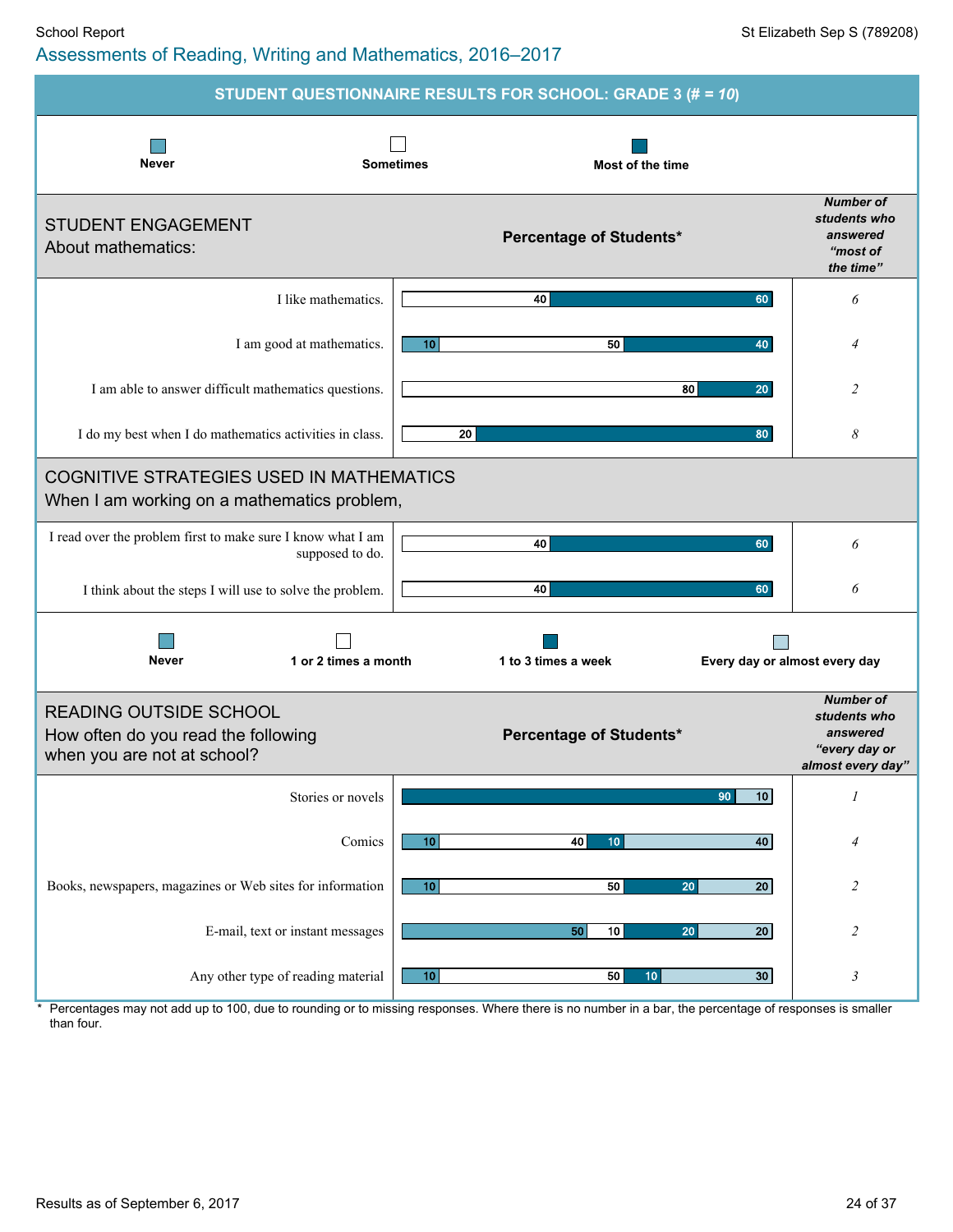|                                                                                                                                     | STUDENT QUESTIONNAIRE RESULTS FOR SCHOOL: GRADE 3 (# = 10) |                       |          |                                |                                    |    |                                                                                    |
|-------------------------------------------------------------------------------------------------------------------------------------|------------------------------------------------------------|-----------------------|----------|--------------------------------|------------------------------------|----|------------------------------------------------------------------------------------|
| <b>Never</b>                                                                                                                        | 1 or 2 times a month                                       | 1 to 3 times a week   |          |                                |                                    |    | Every day or almost every day                                                      |
| <b>WRITING OUTSIDE SCHOOL</b><br>How often do you write the following (using<br>paper or a computer) when you are not at<br>school? |                                                            |                       |          | <b>Percentage of Students*</b> |                                    |    | <b>Number of</b><br>students who<br>answered<br>"every day or<br>almost every day" |
|                                                                                                                                     | Stories                                                    | 20                    | 30       |                                | 30                                 | 20 | $\overline{c}$                                                                     |
|                                                                                                                                     | Journal entries                                            | 10 <sub>1</sub>       |          | 50                             | 30                                 | 10 | 1                                                                                  |
| E-mail, text or instant messages                                                                                                    |                                                            |                       |          | 70                             | 10                                 | 20 | 2                                                                                  |
|                                                                                                                                     | Letters                                                    |                       | 30       |                                | 60                                 | 10 | $\mathcal{I}$                                                                      |
| <b>OUT-OF-SCHOOL ACTIVITIES</b><br>How often do you do the following when you<br>are not at school?                                 |                                                            |                       |          |                                |                                    |    |                                                                                    |
| I participate in art, music or drama activities.                                                                                    |                                                            |                       | 40       |                                | 40<br>10 <sub>1</sub>              | 10 | 1                                                                                  |
| I participate in after-school clubs.                                                                                                |                                                            |                       | 50       |                                | 30 <sup>2</sup><br>10 <sup>°</sup> | 10 |                                                                                    |
| I participate in sports or other physical activities.                                                                               |                                                            |                       | 30<br>20 |                                | 30                                 | 20 | $\overline{c}$                                                                     |
| PARENTAL ENGAGEMENT<br>How often do you and a parent, a guardian or<br>another adult who lives with you do the following?           |                                                            |                       |          |                                |                                    |    |                                                                                    |
| We talk about the activities I do in school.                                                                                        |                                                            | 10                    | 30       |                                |                                    | 60 | 6                                                                                  |
| We talk about the reading and writing work I do in school.                                                                          |                                                            | 20                    | 20       | 30                             |                                    | 30 | $\mathfrak{Z}$                                                                     |
| We talk about the mathematics work I do in school.                                                                                  |                                                            | 10 <sup>1</sup><br>10 |          | 50                             |                                    | 30 | 3                                                                                  |
|                                                                                                                                     | We read together.                                          |                       | 30<br>20 | 10 <sub>1</sub>                | 30 <sub>2</sub>                    |    | 3                                                                                  |
|                                                                                                                                     | We look at my school agenda.                               | 20                    |          |                                | 70                                 |    | $\boldsymbol{7}$                                                                   |
|                                                                                                                                     | We use a computer together.                                |                       | 40       | 20                             |                                    | 40 | $\overline{4}$                                                                     |

Percentages may not add up to 100, due to rounding or to missing responses. Where there is no number in a bar, the percentage of responses is smaller than four.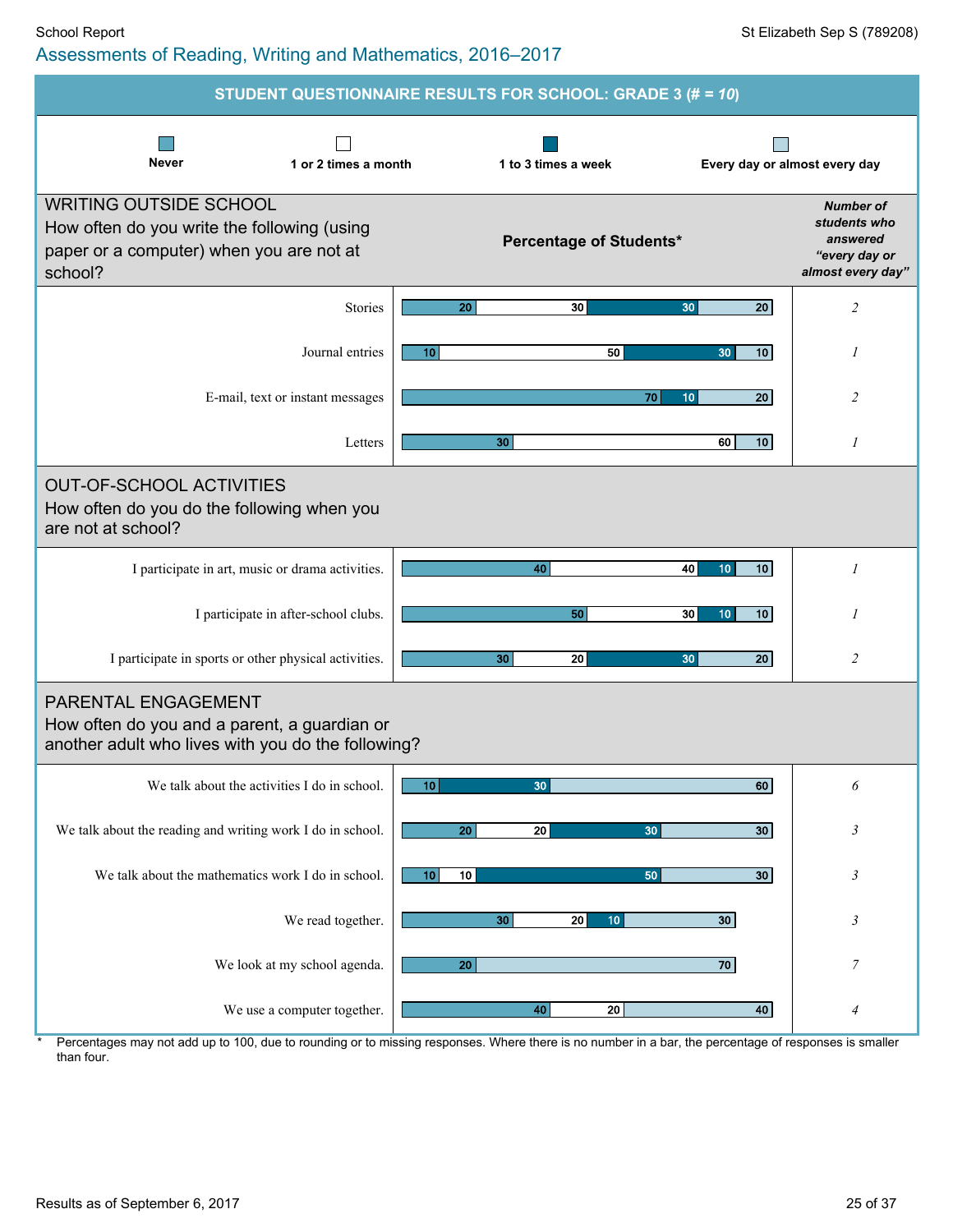| STUDENT QUESTIONNAIRE RESULTS FOR SCHOOL: GRADE 3 (# = 10)                                         |                                                                                                                                                             |                                                                                       |  |  |  |  |  |  |  |
|----------------------------------------------------------------------------------------------------|-------------------------------------------------------------------------------------------------------------------------------------------------------------|---------------------------------------------------------------------------------------|--|--|--|--|--|--|--|
| 0 programs<br>1 program                                                                            | 2 or 3 programs                                                                                                                                             | 4 programs or more                                                                    |  |  |  |  |  |  |  |
| <b>SCREEN TIME (TELEVISION)</b><br>On a school day, how many TV programs do<br>you normally watch? | Percentage of Students*                                                                                                                                     | <b>Number of</b><br>students who<br>answered<br>"4 programs or<br>more"               |  |  |  |  |  |  |  |
| Before school                                                                                      | 10 <sub>1</sub><br>10<br>40<br>40                                                                                                                           | 1                                                                                     |  |  |  |  |  |  |  |
| After school                                                                                       | 30<br>60<br>10                                                                                                                                              | 6                                                                                     |  |  |  |  |  |  |  |
| <b>SCHOOLS ATTENDED</b><br>How many schools did you attend before<br>this one?                     | Percentage of Students*                                                                                                                                     | <b>Number of</b><br><b>students</b>                                                   |  |  |  |  |  |  |  |
| Only this school                                                                                   | 50                                                                                                                                                          | 5                                                                                     |  |  |  |  |  |  |  |
| 1 other school                                                                                     | 40                                                                                                                                                          | 4                                                                                     |  |  |  |  |  |  |  |
| 2 other schools                                                                                    | 10                                                                                                                                                          | 1                                                                                     |  |  |  |  |  |  |  |
| 3 other schools                                                                                    |                                                                                                                                                             | $\theta$                                                                              |  |  |  |  |  |  |  |
| 4 other schools or more                                                                            |                                                                                                                                                             | $\theta$                                                                              |  |  |  |  |  |  |  |
| <b>Only English/</b><br><b>Mostly English</b>                                                      | Mostly another language (or other languages)/<br>Another language (or other languages)<br>Only another language (or other languages)<br>as often as English |                                                                                       |  |  |  |  |  |  |  |
| <b>LANGUAGES SPOKEN</b>                                                                            | <b>Percentage of Students*</b>                                                                                                                              | <b>Number of</b><br>students who<br>answered<br>"only English" or<br>"mostly English" |  |  |  |  |  |  |  |
| Languages student speaks at home                                                                   | 30<br>20<br>50                                                                                                                                              | $\sqrt{2}$                                                                            |  |  |  |  |  |  |  |
| Languages in which people speak to student at home                                                 | 50<br>30<br>20 <sub>2</sub>                                                                                                                                 | $\sqrt{2}$                                                                            |  |  |  |  |  |  |  |

\* Percentages may not add up to 100, due to rounding or to missing responses. Where there is no number in a bar, the percentage of responses is smaller than four.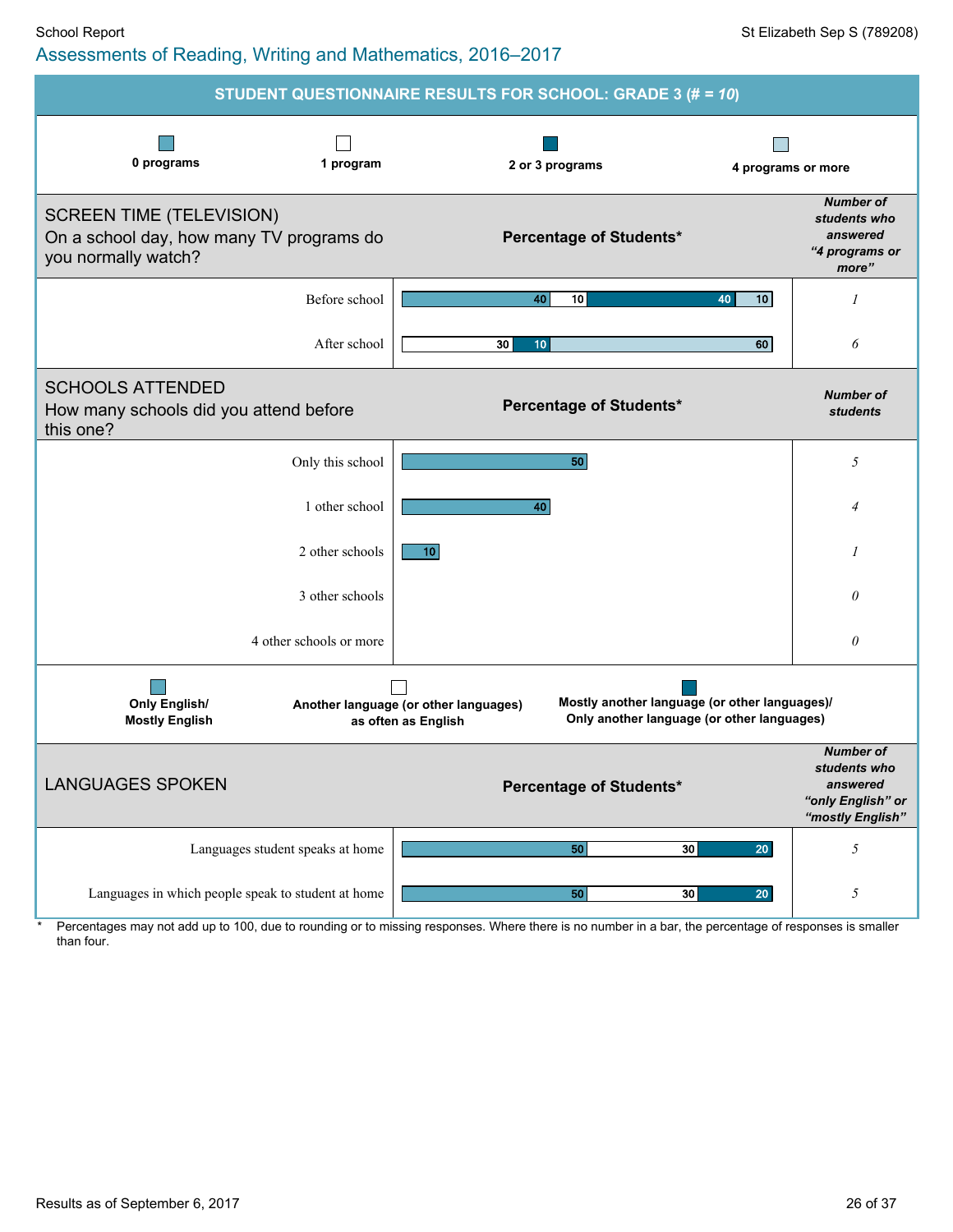|                                                                                                                                                                        |                                                         | <b>School</b>           |                       |                                                         | <b>Board</b>                  |                        |                      | <b>Province</b>            |                    |
|------------------------------------------------------------------------------------------------------------------------------------------------------------------------|---------------------------------------------------------|-------------------------|-----------------------|---------------------------------------------------------|-------------------------------|------------------------|----------------------|----------------------------|--------------------|
| <b>GRADE 3: STUDENT QUESTIONNAIRE</b><br><b>RESULTS FOR SCHOOL, BOARD AND</b><br>PROVINCE (all students, female, male)                                                 | $\overline{H} = 10$<br>₹                                | Female*<br>$(\# = N/R)$ | $(\# = N/R)$<br>Male* | 5918)<br>$\rm H$<br>₹<br>巷                              | 2 950)<br>Female*<br>ПI.<br>巷 | $(\# = 2968)$<br>Male* | $= 127977$<br>₹<br>巷 | $= 62 721$<br>Female*<br>巷 | $= 65256$<br>Male* |
| <b>STUDENT ENGAGEMENT</b><br><b>About reading:</b>                                                                                                                     | Percentage of students who answered "most of the time"+ |                         |                       |                                                         |                               |                        |                      |                            |                    |
| I like to read.                                                                                                                                                        | 40%                                                     | N/R                     | N/R                   | 43%                                                     | 46%                           | 40%                    | 46%                  | 51%                        | 40%                |
| I am a good reader.                                                                                                                                                    | 60%                                                     | N/R                     | N/R                   | 60%                                                     | 61%                           | 59%                    | 63%                  | 65%                        | 62%                |
| I am able to understand difficult reading passages.                                                                                                                    | 30%                                                     | N/R                     | N/R                   | 28%                                                     | 25%                           | 31%                    | 30%                  | 28%                        | 32%                |
| I do my best when I do reading activities in class.                                                                                                                    | 60%                                                     | N/R                     | N/R                   | 69%                                                     | 73%                           | 65%                    | 73%                  | 77%                        | 68%                |
| <b>STUDENT ENGAGEMENT</b><br><b>About writing:</b>                                                                                                                     | Percentage of students who answered "most of the time"+ |                         |                       |                                                         |                               |                        |                      |                            |                    |
| I like to write.                                                                                                                                                       | 50%                                                     | N/R                     | N/R                   | 46%                                                     | 50%                           | 42%                    | 47%                  | 54%                        | 40%                |
| I am a good writer.                                                                                                                                                    | 40%                                                     | N/R                     | N/R                   | 43%                                                     | 49%                           | 38%                    | 49%                  | 55%                        | 42%                |
| I am able to communicate my ideas in writing.                                                                                                                          | 10%                                                     | N/R                     | N/R                   | 40%                                                     | 40%                           | 39%                    | 43%                  | 45%                        | 42%                |
| I do my best when I do writing activities in class.                                                                                                                    | 80%                                                     | N/R                     | N/R                   | 66%                                                     | 70%                           | 61%                    | 68%                  | 73%                        | 63%                |
| <b>COGNITIVE STRATEGIES USED IN</b><br><b>LANGUAGE</b>                                                                                                                 | Percentage of students who answered "most of the time"+ |                         |                       |                                                         |                               |                        |                      |                            |                    |
| I make sure I understand what I am reading.                                                                                                                            | 90%                                                     | N/R                     | N/R                   | 62%                                                     | 65%                           | 60%                    | 65%                  | 67%                        | 62%                |
| I organize my ideas before I start to write.                                                                                                                           | 60%                                                     | N/R                     | N/R                   | 41%                                                     | 44%                           | 37%                    | 40%                  | 44%                        | 36%                |
| I edit my writing to make it better.                                                                                                                                   | 40%                                                     | N/R                     | N/R                   | 37%                                                     | 41%                           | 33%                    | 40%                  | 45%                        | 36%                |
| I check my writing for spelling and grammar.                                                                                                                           | 50%                                                     | N/R                     | N/R                   | 43%                                                     | 46%                           | 40%                    | 44%                  | 48%                        | 40%                |
| <b>STUDENT ENGAGEMENT</b><br><b>About mathematics:</b>                                                                                                                 |                                                         |                         |                       | Percentage of students who answered "most of the time"+ |                               |                        |                      |                            |                    |
| I like mathematics.                                                                                                                                                    | 60%                                                     | N/R                     | N/R                   | 59%                                                     | 54%                           | 64%                    | 58%                  | 53%                        | 63%                |
| I am good at mathematics.                                                                                                                                              | 40%                                                     | N/R                     | N/R                   | 52%                                                     | 46%                           | 58%                    | 56%                  | 49%                        | 62%                |
| I am able to answer difficult mathematics questions.                                                                                                                   | 20%                                                     | N/R                     | N/R                   | 34%                                                     | 27%                           | 40%                    | 38%                  | 31%                        | 46%                |
| I do my best when I do mathematics activities in class.                                                                                                                | 80%                                                     | N/R                     | N/R                   | 75%                                                     | 76%                           | 74%                    | 77%                  | 78%                        | 75%                |
| <b>COGNITIVE STRATEGIES USED IN</b><br><b>MATHEMATICS</b><br>Percentage of students who answered "most of the time"+<br>When I am working on a mathematics<br>problem, |                                                         |                         |                       |                                                         |                               |                        |                      |                            |                    |
| I read over the problem first to make sure I know what I<br>am supposed to do.                                                                                         | 60%                                                     | N/R                     | N/R                   | 63%                                                     | 66%                           | 60%                    | 67%                  | 72%                        | 63%                |
| I think about the steps I will use to solve the problem.                                                                                                               | 60%                                                     | N/R                     | N/R                   | 44%                                                     | 47%                           | 42%                    | 49%                  | 51%                        | 47%                |
| Includes only students for whom gender data were available.                                                                                                            |                                                         |                         |                       |                                                         |                               |                        |                      |                            |                    |

† Other response options were "never" and "sometimes".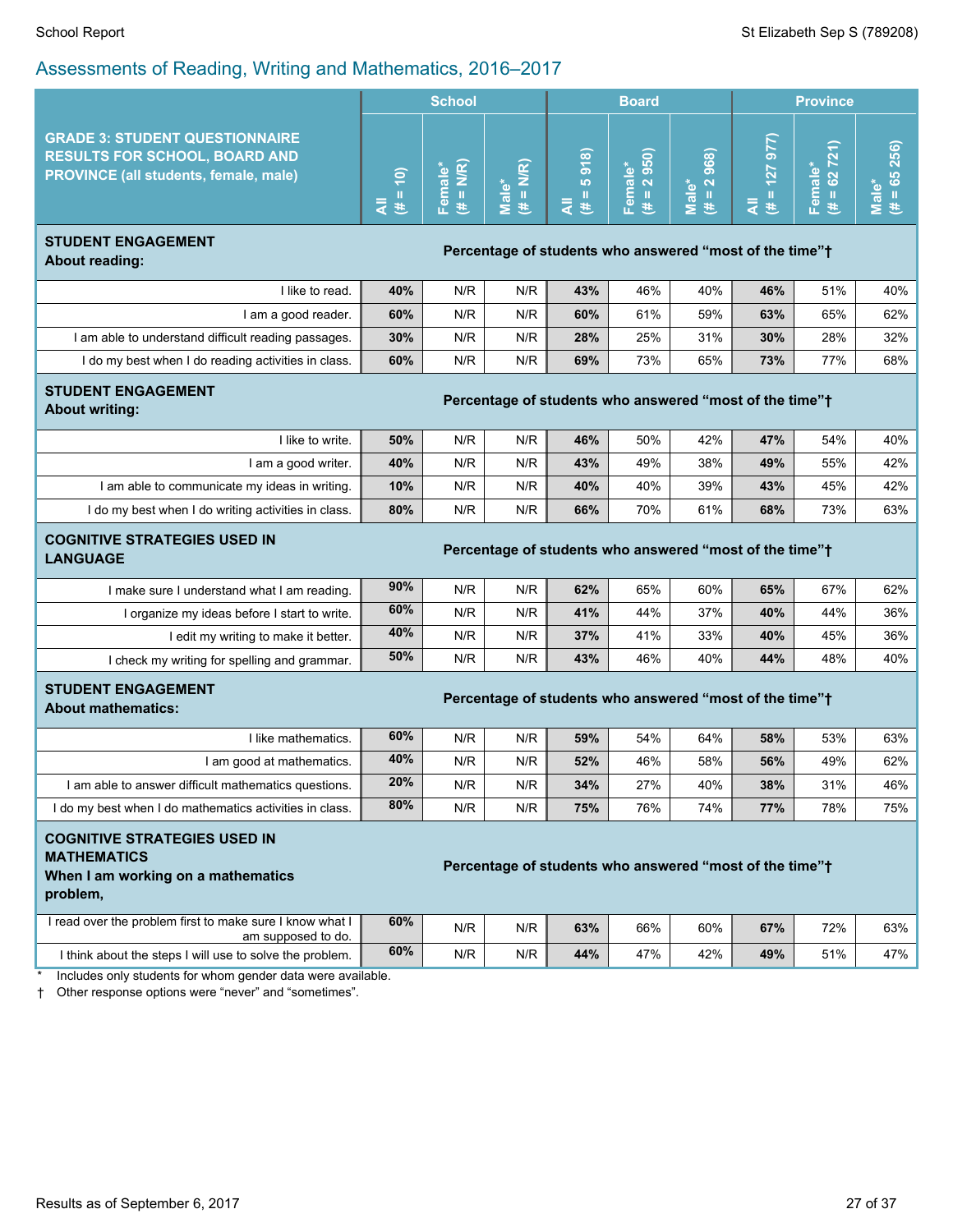#### School Report St Elizabeth Sep S (789208) Assessments of Reading, Writing and Mathematics, 2016–2017

|                                                                                                                               |                        | <b>School</b> |   | <b>Board</b>                                                      |                                                    |                                               | <b>Province</b> |                                     |                   |
|-------------------------------------------------------------------------------------------------------------------------------|------------------------|---------------|---|-------------------------------------------------------------------|----------------------------------------------------|-----------------------------------------------|-----------------|-------------------------------------|-------------------|
| <b>GRADE 3: STUDENT QUESTIONNAIRE</b><br><b>RESULTS FOR SCHOOL, BOARD AND</b><br><b>PROVINCE (all students, female, male)</b> | $\widetilde{e}$<br>द ≛ |               | ಹ | $\widehat{\infty}$<br>$\overline{\delta}$<br>LO <sup>1</sup><br>苤 | l a<br>10<br><b>d</b><br>െ<br>$\sigma$ $\sim$<br>Φ | ၜ<br>$\mathbf{c}$<br>െ<br>$\sim$<br>Ya N<br>Б | ō.<br>Ñ<br>⋿    | $\overline{\phantom{0}}$<br>w<br>a. | 256)<br><b>LC</b> |

#### **READING OUTSIDE SCHOOL How often do you read the following when you are not at school?**

**Percentage of students who answered "every day or almost every day"<sup>+</sup>** 

| Stories or novels                                            | 10% | N/R | N/R | 33% | 36% | 30% | 38% | 42% | 33% |
|--------------------------------------------------------------|-----|-----|-----|-----|-----|-----|-----|-----|-----|
| Comics                                                       | 40% | N/R | N/R | 22% | 18% | 26% | 19% | 15% | 23% |
| Books, newspapers, magazines or Web sites for<br>information | 20% | N/R | N/R | 20% | 22% | 18% | 20% | 21% | 19% |
| E-mails, text or instant messages                            | 20% | N/R | N/R | 22% | 23% | 20% | 23% | 25% | 20% |
| Any other type of reading material                           | 30% | N/R | N/R | 31% | 33% | 30% | 31% | 35% | 28% |

#### **WRITING OUTSIDE SCHOOL**

**How often do you write the following (using paper or a computer) when you are not at school?**

| Percentage of students who answered "every day or almost every day"† |  |
|----------------------------------------------------------------------|--|
|                                                                      |  |

| Stories                           | 20% | N/R | N/R | 17% | 20% | 15% | 17% | 20% | 14%    |
|-----------------------------------|-----|-----|-----|-----|-----|-----|-----|-----|--------|
| Journal entries                   | 10% | N/R | N/R | 13% | 17% | 9%  | 13% | 17% | $9\%$  |
| E-mails, text or instant messages | 20% | N/R | N/R | 21% | 23% | 19% | 21% | 24% | 19%    |
| ∟etters                           | 10% | N/R | N/R | 13% | 14% | 12% | 11% | 13% | $10\%$ |

#### **OUT-OF-SCHOOL ACTIVITIES**

**How often do you do the following when you are not at school?**

#### **Percentage of students who answered "every day or almost every day"<sup>+</sup>**

I participate in art, music or drama activities. **10%** N/R N/R **23%** 29% 29% 18% 23% 29% 17% I participate in after-school clubs. **10%** N/R N/R **15%** 15% 16% **13%** 14% 13% I participate in sports or other physical activities. **20%** N/R N/R 38% 32% 32% 43% 39% 33% 44%

#### **PARENTAL ENGAGEMENT**

**How often do you and a parent, a guardian or another adult who lives with you do the following?**

#### **Percentage of students who answered "every day or almost every day"<sup>+</sup>**

| We talk about the activities I do in school.                  | 60% | N/R | N/R | 55% | 58% | 52% | 54% | 58% | 49%    |
|---------------------------------------------------------------|-----|-----|-----|-----|-----|-----|-----|-----|--------|
| We talk about the reading and writing work I do in<br>school. | 30% | N/R | N/R | 34% | 37% | 31% | 33% | 36% | $29\%$ |
| We talk about the mathematics work I do in school.            | 30% | N/R | N/R | 40% | 41% | 39% | 36% | 39% | $34\%$ |
| We read together.                                             | 30% | N/R | N/R | 27% | 29% | 25% | 27% | 29% | 25%    |
| We look at my school agenda.                                  | 70% | N/R | N/R | 47% | 46% | 48% | 46% | 47% | 45%    |
| We use a computer together.                                   | 40% | N/R | N/R | 17% | 17% | 17% | 15% | 15% | $16\%$ |

Includes only students for whom gender data were available.

† Other response options were "never", "1 or 2 times a month" and "1 to 3 times a week."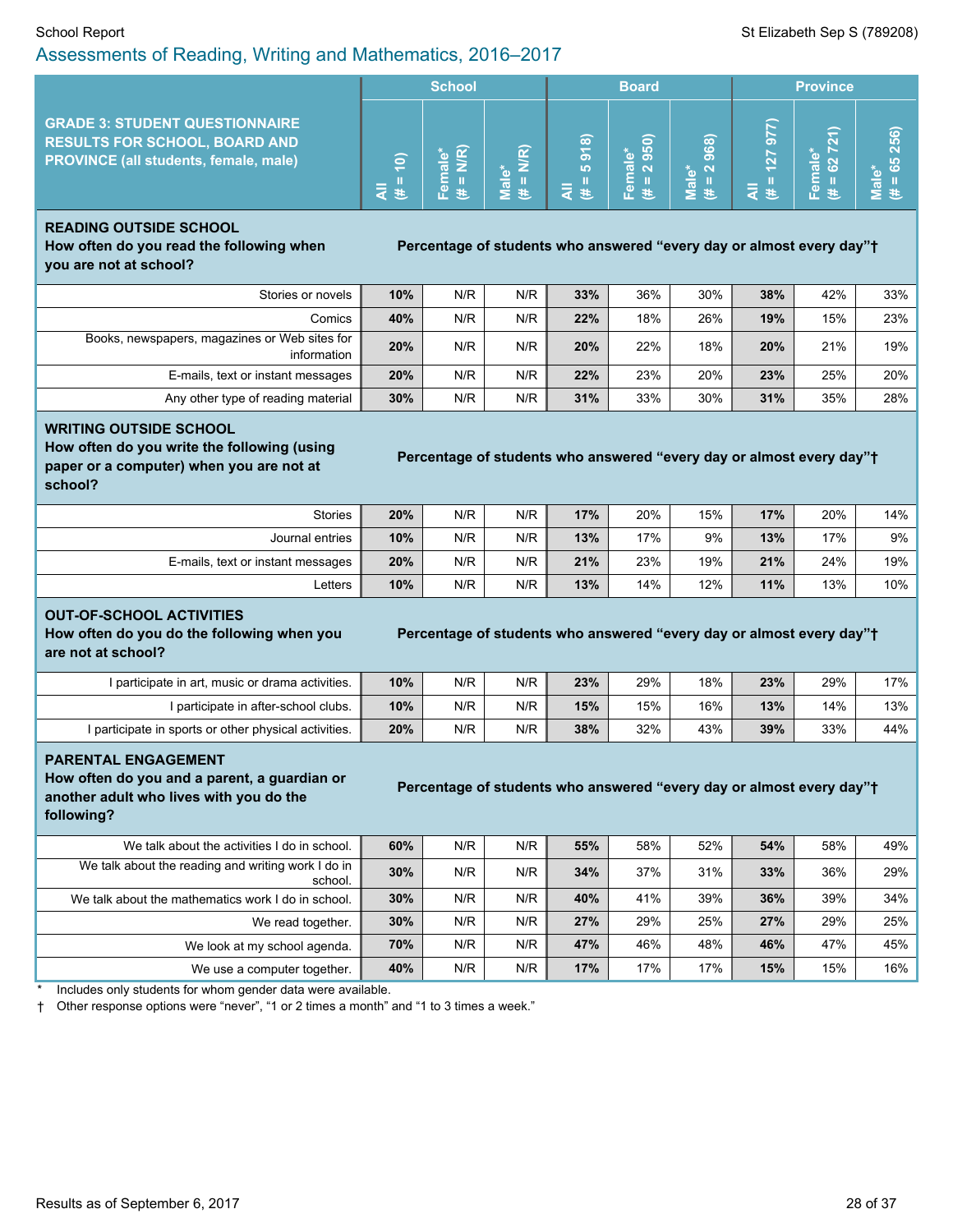|                                                                                                                               |                                                                       | <b>School</b>           |                       |                                   | <b>Board</b>                    |                                  |                  | <b>Province</b>        |                      |  |
|-------------------------------------------------------------------------------------------------------------------------------|-----------------------------------------------------------------------|-------------------------|-----------------------|-----------------------------------|---------------------------------|----------------------------------|------------------|------------------------|----------------------|--|
| <b>GRADE 3: STUDENT QUESTIONNAIRE</b><br><b>RESULTS FOR SCHOOL, BOARD AND</b><br><b>PROVINCE (all students, female, male)</b> | $(# = 10)$<br>$\bar{a}$                                               | $(\# = N/R)$<br>Female* | Male*<br>$(\# = N/R)$ | 5918<br>$\rm H$<br>$\bar{a}$<br>巷 | 2950)<br>Female*<br>$\,$ H<br>巷 | 2968)<br>Male*<br>$\rm{II}$<br>巷 | $= 127977$<br>ミミ | $H = 62721$<br>Female* | $# = 65256$<br>Male* |  |
| <b>SCREEN TIME (TELEVISION)</b><br>On a school day, how many TV programs do<br>you normally watch?                            | Percentage of students who answered "4 programs or more" <sup>+</sup> |                         |                       |                                   |                                 |                                  |                  |                        |                      |  |
| Before school                                                                                                                 | 10%                                                                   | N/R                     | N/R                   | 9%                                | 7%                              | 11%                              | 10%              | 8%                     | 13%                  |  |
| After school                                                                                                                  | 60%                                                                   | N/R                     | N/R                   | 44%                               | 42%                             | 46%                              | 41%              | 38%                    | 43%                  |  |
| <b>SCHOOLS ATTENDED</b><br>How many schools did you attend before this<br>one?                                                | Percentage of students:                                               |                         |                       |                                   |                                 |                                  |                  |                        |                      |  |
| Only this school/1 other school                                                                                               | 90%                                                                   | N/R                     | N/R                   | 81%                               | 82%                             | 80%                              | 77%              | 78%                    | 77%                  |  |
| 2 other schools/3 other schools                                                                                               | 10%                                                                   | N/R                     | N/R                   | 13%                               | 12%                             | 13%                              | 16%              | 16%                    | 16%                  |  |
| 4 other schools or more                                                                                                       | 0%                                                                    | N/R                     | N/R                   | 3%                                | 3%                              | 3%                               | 4%               | 4%                     | 4%                   |  |
| <b>LANGUAGES STUDENTS SPEAK AT HOME</b>                                                                                       |                                                                       |                         |                       |                                   | Percentage of students:         |                                  |                  |                        |                      |  |
| Only English/Mostly English                                                                                                   | 50%                                                                   | N/R                     | N/R                   | 58%                               | 55%                             | 61%                              | 71%              | 70%                    | 72%                  |  |
| Another language (or other languages) as often as<br>English                                                                  | 30%                                                                   | N/R                     | N/R                   | 23%                               | 25%                             | 21%                              | 16%              | 17%                    | 15%                  |  |
| Mostly another language (or other languages)/<br>Only another language (or other languages)                                   | 20%                                                                   | N/R                     | N/R                   | 16%                               | 17%                             | 15%                              | 11%              | 11%                    | 11%                  |  |
| <b>LANGUAGES SPOKEN TO STUDENTS AT</b><br><b>HOME</b>                                                                         |                                                                       |                         |                       |                                   | Percentage of students‡         |                                  |                  |                        |                      |  |
| Only English/Mostly English                                                                                                   | 50%                                                                   | N/R                     | N/R                   | 48%                               | 45%                             | 50%                              | 65%              | 64%                    | 66%                  |  |
| Another language (or other languages) as often as<br>English                                                                  | 30%                                                                   | N/R                     | N/R                   | 21%                               | 23%                             | 20%                              | 13%              | 14%                    | 13%                  |  |
| Mostly another language (or other languages)/<br>Only another language (or other languages)                                   | 20%                                                                   | N/R                     | N/R                   | 26%                               | 27%                             | 25%                              | 17%              | 17%                    | 17%                  |  |

\* Includes only students for whom gender data were available.

† Other response options were "0 programs", "1 program" and "2 or 3 programs".

‡ Percentages may not add up to 100, due to rounding or to missing responses.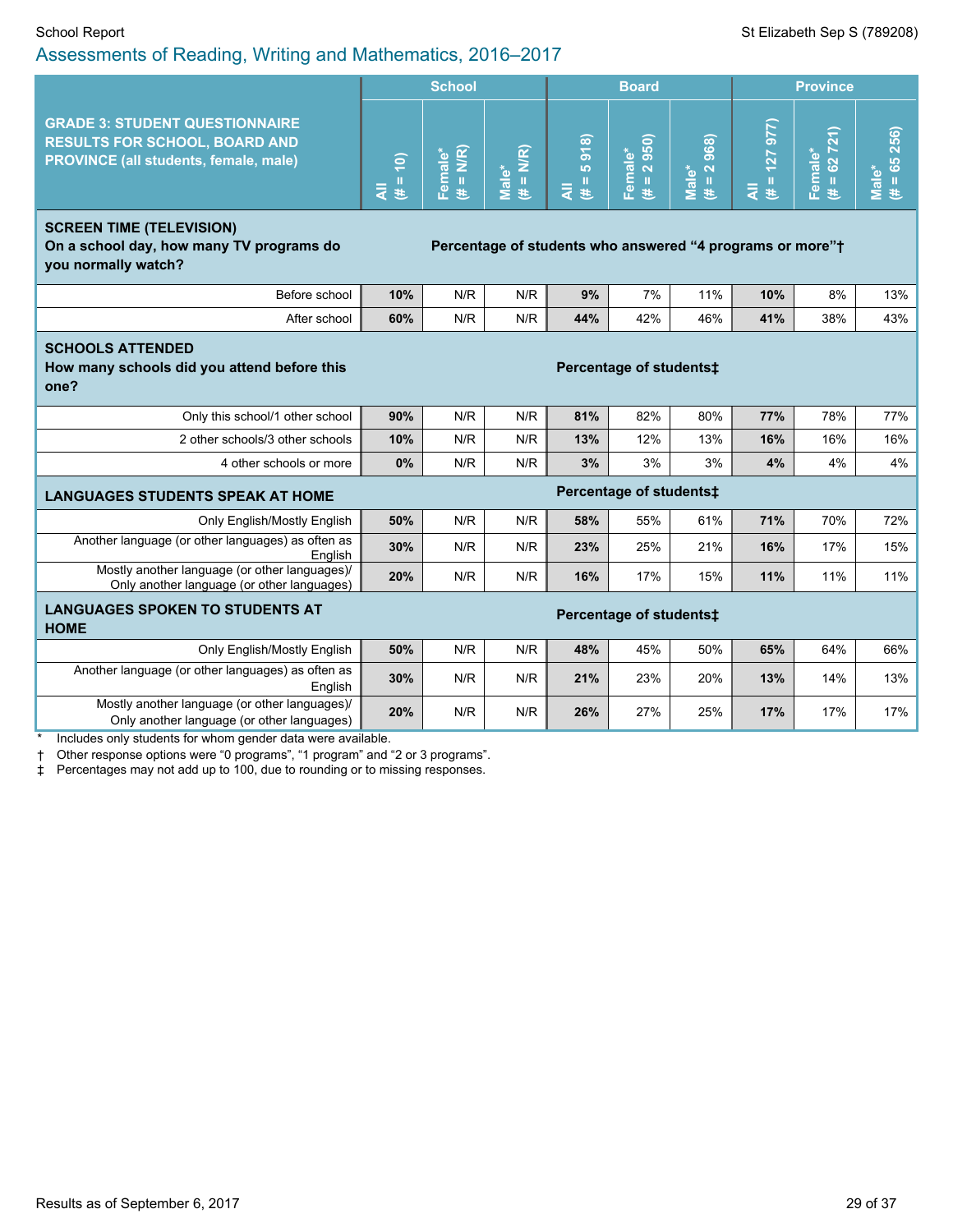### School Report School Report Superintendent Sep S (789208) Assessments of Reading, Writing and Mathematics, 2016–2017

|                                                     | STUDENT QUESTIONNAIRE RESULTS FOR SCHOOL: GRADE 6 (# = 24) |                                                                       |
|-----------------------------------------------------|------------------------------------------------------------|-----------------------------------------------------------------------|
| <b>Never</b>                                        | <b>Sometimes</b><br>Most of the time                       |                                                                       |
| <b>STUDENT ENGAGEMENT</b><br>About reading:         | Percentage of Students*                                    | <b>Number of</b><br>students who<br>answered<br>"most of<br>the time" |
| I like to read.                                     | 33<br>67                                                   | $\boldsymbol{\mathcal{S}}$                                            |
| I am a good reader.                                 | 33<br>67                                                   | 16                                                                    |
| I am able to understand difficult reading passages. | 79<br>21                                                   | 5                                                                     |
| I do my best when I do reading activities in class. | 25<br>71<br>$\vert$ 4                                      | 17                                                                    |
| <b>STUDENT ENGAGEMENT</b><br>About writing:         |                                                            |                                                                       |
| I like to write.                                    | 12<br>71<br>17 <sub>2</sub>                                | 4                                                                     |
| I am a good writer.                                 | 8<br>54<br>38                                              | 9                                                                     |
| I am able to communicate my ideas in writing.       | 12<br>$83 \mid 4$                                          | 1                                                                     |
| I do my best when I do writing activities in class. | 42<br>54<br>$\overline{4}$                                 | 13                                                                    |
| <b>COGNITIVE STRATEGIES USED IN LANGUAGE</b>        |                                                            |                                                                       |
| I make sure I understand what I am reading.         | 46<br>54                                                   | 13                                                                    |
| I organize my ideas before I start to write.        | 42<br>8<br>50                                              | 12                                                                    |
| I edit my writing to make it better.                | 17<br>62<br>21                                             | 5                                                                     |
| I check my writing for spelling and grammar.        | $\boldsymbol{8}$<br>67<br>25                               | 6                                                                     |

\* Percentages may not add up to 100, due to rounding or to missing responses. Where there is no number in a bar, the percentage of responses is smaller than four.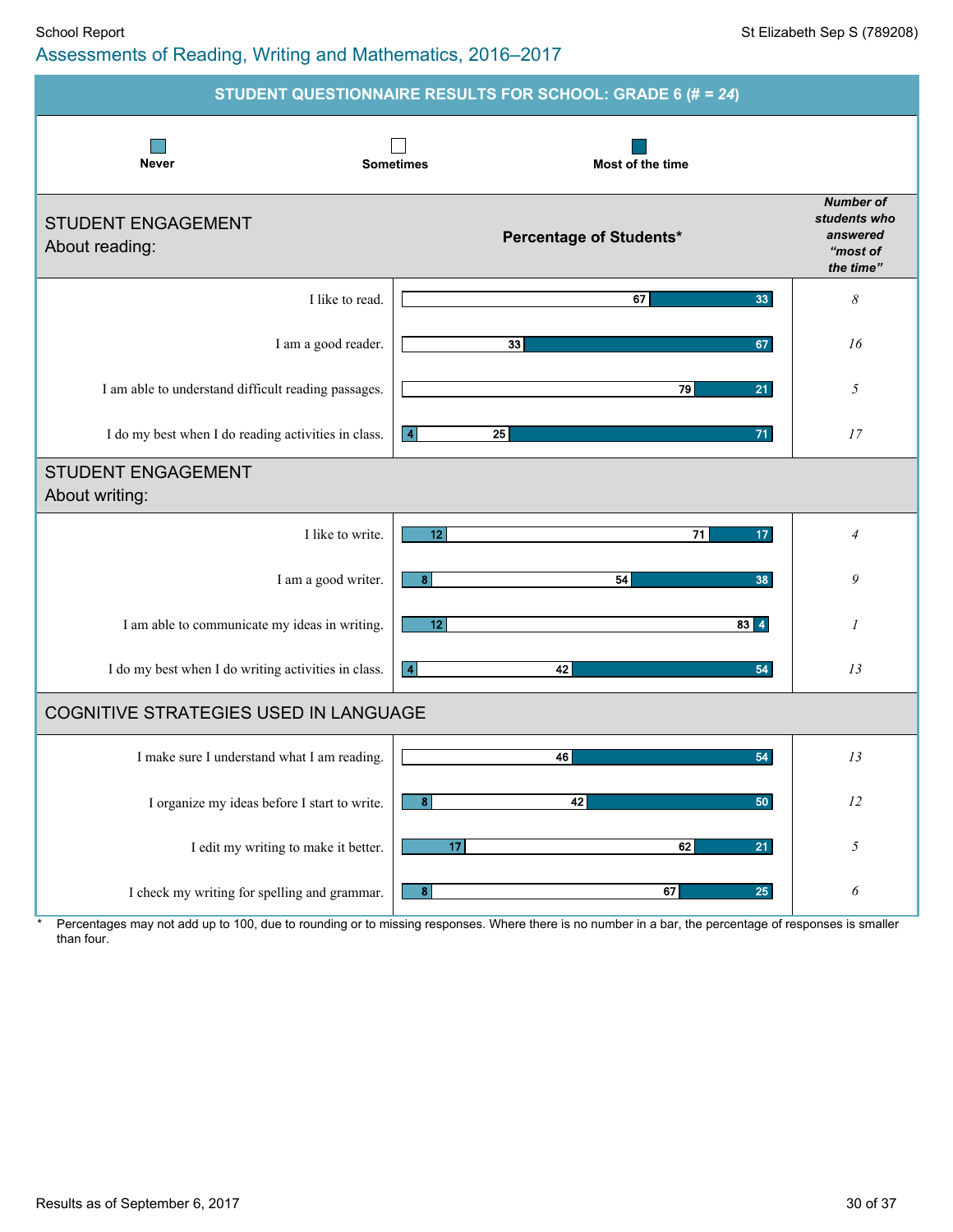### School Report School Report Superintendent Sep S (789208) Assessments of Reading, Writing and Mathematics, 2016–2017

|                                                                                                     | STUDENT QUESTIONNAIRE RESULTS FOR SCHOOL: GRADE 6 (# = 24) |                                                                                    |
|-----------------------------------------------------------------------------------------------------|------------------------------------------------------------|------------------------------------------------------------------------------------|
| <b>Never</b>                                                                                        | <b>Sometimes</b><br><b>Most of the time</b>                |                                                                                    |
| <b>STUDENT ENGAGEMENT</b><br>About mathematics:                                                     | Percentage of Students*                                    | <b>Number of</b><br>students who<br>answered<br>"most of<br>the time"              |
| I like mathematics.                                                                                 | 12<br>29<br>58                                             | 14                                                                                 |
| I am good at mathematics.                                                                           | 62<br>33<br>$\vert 4 \vert$                                | 8                                                                                  |
| I am able to answer difficult mathematics questions.                                                | 75<br>21<br>  4                                            | 5                                                                                  |
| I do my best when I do mathematics activities in class.                                             | 38<br>$\vert$ 4<br>58                                      | 14                                                                                 |
| <b>COGNITIVE STRATEGIES USED IN MATHEMATICS</b><br>When I am working on a mathematics problem,      |                                                            |                                                                                    |
| I read over the problem first to make sure I know what I am<br>supposed to do.                      | $\boxed{4}$<br>42<br>54                                    | 13                                                                                 |
| I think about the steps I will use to solve the problem.                                            | 12<br>42<br>46                                             | 11                                                                                 |
| <b>Never</b><br>1 or 2 times a month                                                                | 1 to 3 times a week<br>Every day or almost every day       |                                                                                    |
| <b>READING OUTSIDE SCHOOL</b><br>How often do you read the following<br>when you are not at school? | <b>Percentage of Students*</b>                             | <b>Number of</b><br>students who<br>answered<br>"every day or<br>almost every day" |
| Stories or novels                                                                                   | 33<br>$\overline{21}$<br>12 <sub>1</sub><br>33             | $\sqrt{2}$                                                                         |
| Comics                                                                                              | 29<br>25<br>8<br>38                                        | $\overline{c}$                                                                     |
| Books, newspapers, magazines or Web sites for information                                           | $\overline{21}$<br>38<br>12 <sub>2</sub><br>29             | 7                                                                                  |
| E-mail, text or instant messages                                                                    | 17<br>$\overline{17}$<br>38<br>29                          | 9                                                                                  |
| Any other type of reading material                                                                  | 25 <sub>1</sub><br>33<br>12<br>29                          | $\mathfrak{Z}$                                                                     |

Percentages may not add up to 100, due to rounding or to missing responses. Where there is no number in a bar, the percentage of responses is smaller than four.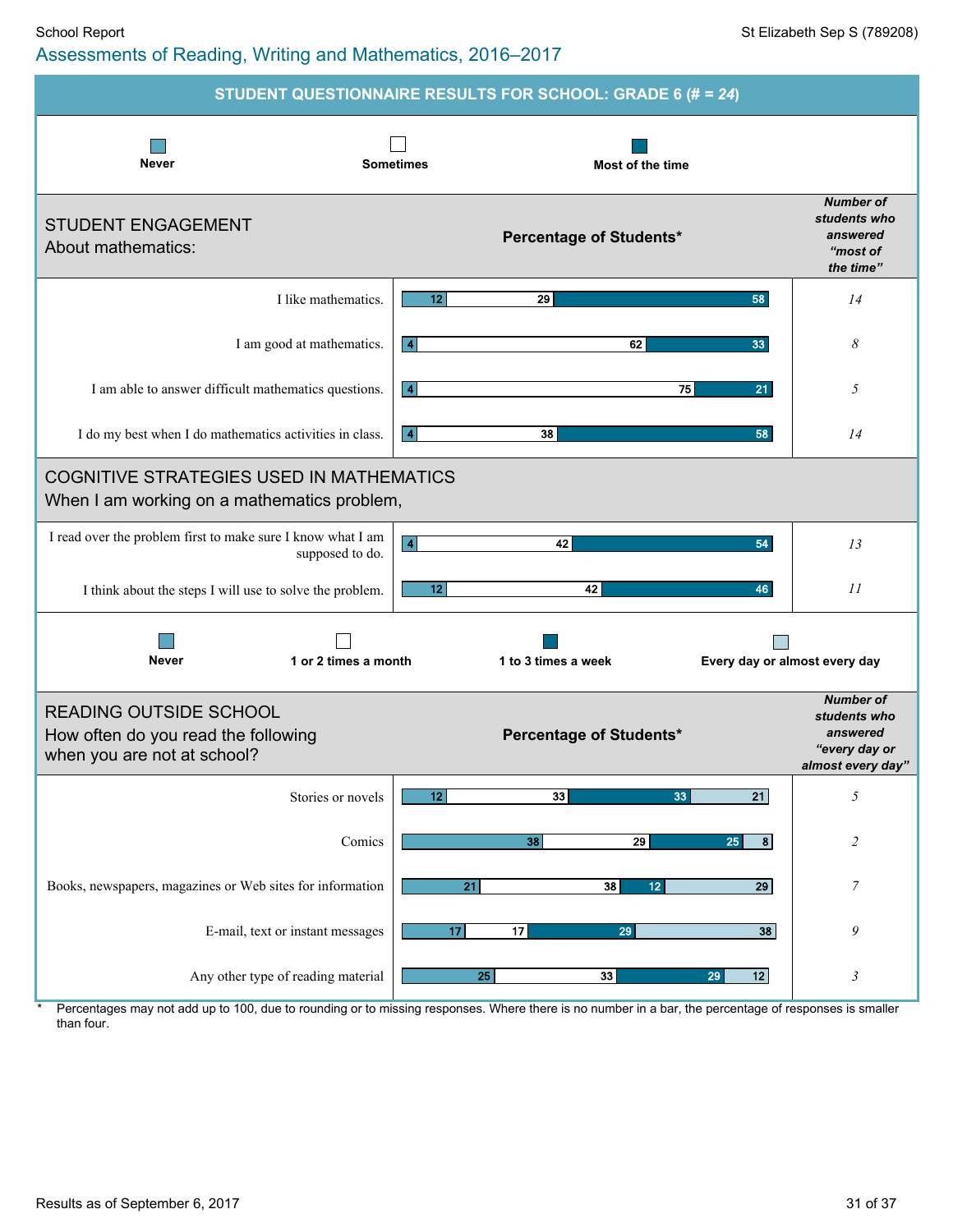|                                                                                                                                     | STUDENT QUESTIONNAIRE RESULTS FOR SCHOOL: GRADE 6 (# = 24) |                                                                                    |
|-------------------------------------------------------------------------------------------------------------------------------------|------------------------------------------------------------|------------------------------------------------------------------------------------|
| <b>Never</b><br>1 or 2 times a month                                                                                                | 1 to 3 times a week                                        | Every day or almost every day                                                      |
| <b>WRITING OUTSIDE SCHOOL</b><br>How often do you write the following (using<br>paper or a computer) when you are not at<br>school? | Percentage of Students*                                    | <b>Number of</b><br>students who<br>answered<br>"every day or<br>almost every day" |
| <b>Stories</b>                                                                                                                      | 33<br>$17$ $4$<br>46                                       | 1                                                                                  |
| Journal entries                                                                                                                     | 46<br>33<br>12<br>8                                        | 3                                                                                  |
| E-mail, text or instant messages                                                                                                    | 21<br>12<br>38                                             | 29<br>$\overline{7}$                                                               |
| Letters                                                                                                                             | 71<br>17<br>8 <sub>o</sub>                                 | $\theta$                                                                           |
| <b>OUT-OF-SCHOOL ACTIVITIES</b><br>How often do you do the following when you<br>are not at school?                                 |                                                            |                                                                                    |
| I participate in art, music or drama activities.                                                                                    | 33<br>25<br>33                                             | 8 <sup>1</sup><br>$\overline{c}$                                                   |
| I participate in after-school clubs.                                                                                                | 67<br>8<br>$17$ 4                                          | 1                                                                                  |
| I participate in sports or other physical activities.                                                                               | 17<br>17<br>29<br>33                                       | 8                                                                                  |
| PARENTAL ENGAGEMENT<br>How often do you and a parent, a guardian or<br>another adult who lives with you do the following?           |                                                            |                                                                                    |
| We talk about the activities I do in school.                                                                                        | 12<br>54<br>33                                             | 13                                                                                 |
| We talk about the reading and writing work I do in school.                                                                          | 29<br>17<br>33                                             | 21<br>$\sqrt{2}$                                                                   |
| We talk about the mathematics work I do in school.                                                                                  | 29<br>29                                                   | 42<br>10                                                                           |
| We read together.                                                                                                                   | 54<br>21<br>12<br>12                                       | $\mathfrak{Z}$                                                                     |
| We look at my school agenda.                                                                                                        | $\overline{21}$<br>50<br>12 <sub>12</sub>                  | 17<br>4                                                                            |
| We use a computer together.                                                                                                         | 33 <sup>5</sup><br>$\overline{21}$<br>29                   | 17<br>$\overline{4}$                                                               |

\* Percentages may not add up to 100, due to rounding or to missing responses. Where there is no number in a bar, the percentage of responses is smaller than four.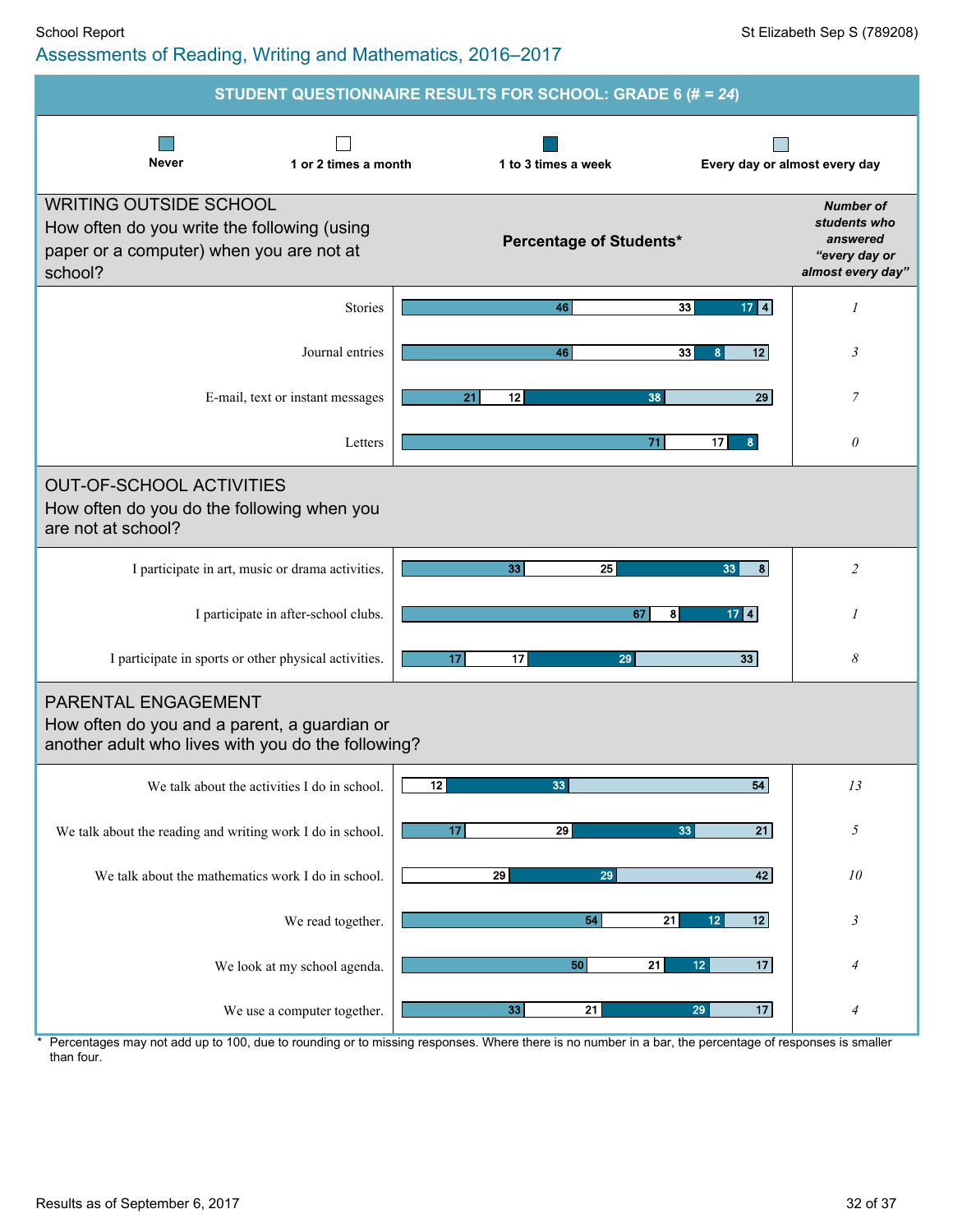### School Report St Elizabeth Sep S (789208) Assessments of Reading, Writing and Mathematics, 2016–2017



Percentages may not add up to 100, due to rounding or to missing responses. Where there is no number in a bar, the percentage of responses is smaller than four.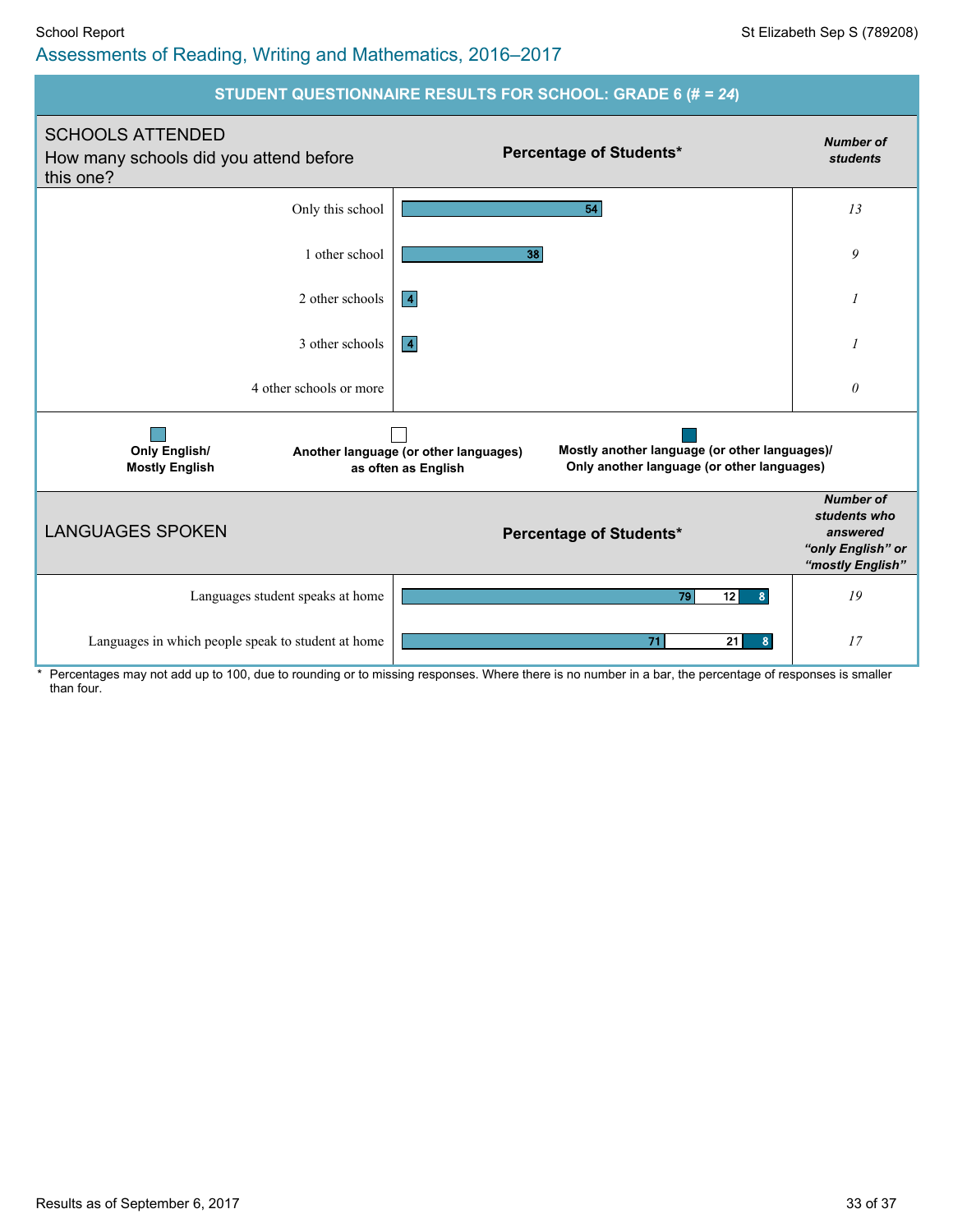|                                                                                                                               | <b>School</b>                    |    |              | <b>Board</b>           |                                                        |                | <b>Province</b>         |                                |               |
|-------------------------------------------------------------------------------------------------------------------------------|----------------------------------|----|--------------|------------------------|--------------------------------------------------------|----------------|-------------------------|--------------------------------|---------------|
| <b>GRADE 6: STUDENT QUESTIONNAIRE</b><br><b>RESULTS FOR SCHOOL, BOARD AND</b><br><b>PROVINCE (all students, female, male)</b> | ډ<br>$\mathbf{\tilde{N}}$<br>そ を | п. | ၐ<br>۴ò<br>ಹ | (25)<br>$\bullet$<br>巷 | ര<br>ာ<br>െ<br>Ф<br>$\overline{5}$ $\overline{6}$<br>ᇰ | ெ<br>*ౖ ෆ<br>高 | 022)<br>126<br>$=$<br>医 | C<br>ᢛ<br>ъ<br><b>CO</b><br>π. | $\widehat{5}$ |

#### **STUDENT ENGAGEMENT About reading: Percentage** of students who answered "most of the time"<sup>+</sup> About reading:

| like to read.                                       | 33% | 36% | 31% | 37% | 45% | 30% | 45% | 53% | 37% |
|-----------------------------------------------------|-----|-----|-----|-----|-----|-----|-----|-----|-----|
| I am a good reader.                                 | 67% | 45% | 85% | 63% | 66% | 61% | 68% | 71% | 64% |
| I am able to understand difficult reading passages. | 21% | 18% | 23% | 38% | 37% | 38% | 42% | 41% | 43% |
| I do my best when I do reading activities in class. | 71% | 73% | 69% | 71% | 75% | 67% | 73% | 78% | 68% |

#### **STUDENT ENGAGEMENT**

**About writing: About writing: Percentage** of students who answered "most of the time"<sup>†</sup>

| I like to write.                                    | 17% | 18% | 15% | 37% | 47% | 28% | 40% | 51% | 28% |
|-----------------------------------------------------|-----|-----|-----|-----|-----|-----|-----|-----|-----|
| I am a good writer.                                 | 38% | 27% | 46% | 38% | 44% | 33% | 42% | 50% | 34% |
| I am able to communicate my ideas in writing.       | 4%  | 0%  | 8%  | 45% | 49% | 41% | 48% | 53% | 44% |
| I do my best when I do writing activities in class. | 54% | 64% | 46% | 68% | 73% | 62% | 69% | 75% | 63% |
|                                                     |     |     |     |     |     |     |     |     |     |

#### **COGNITIVE STRATEGIES USED IN LANGUAGE Percentage** of **students** who answered "most of the time"<sup>+</sup><br>LANGUAGE

| I make sure I understand what I am reading.  | 54% | 55% | 54% | 70% | 73% | 67% | 72% | 75% | 68% |
|----------------------------------------------|-----|-----|-----|-----|-----|-----|-----|-----|-----|
| I organize my ideas before I start to write. | 50% | 45% | 54% | 31% | 36% | 27% | 31% | 36% | 27% |
| l edit my writing to make it better.         | 21% | 27% | 15% | 44% | 50% | 38% | 47% | 54% | 40% |
| I check my writing for spelling and grammar. | 25% | 9%  | 38% | 50% | 54% | 46% | 50% | 56% | 45% |

# **STUDENT ENGAGEMENT**

# **About** mathematics: *Percentage* of students who answered "most of the time"<sup>+</sup> About mathematics:

| I like mathematics.                                     | 58% | 45% | 69% | 52% | 44% | 60% | 51% | 43% | 58% |
|---------------------------------------------------------|-----|-----|-----|-----|-----|-----|-----|-----|-----|
| I am good at mathematics.                               | 33% | 27% | 38% | 53% | 47% | 59% | 53% | 46% | 61% |
| I am able to answer difficult mathematics questions.    | 21% | 9%  | 31% | 37% | 28% | 44% | 40% | 31% | 48% |
| I do my best when I do mathematics activities in class. | 58% | 55% | 62% | 76% | 77% | 75% | 77% | 77% | 77% |

# **COGNITIVE STRATEGIES USED IN MATHEMATICS When I am working on a mathematics**

#### **Percentage of students who answered "most of the time"** $\dagger$

**problem,**

| I read over the problem first to make sure I know what I<br>am supposed to do. | 54% | 64% | 46% | 76% | 81% | 72% | 80% | 84% | 76% |
|--------------------------------------------------------------------------------|-----|-----|-----|-----|-----|-----|-----|-----|-----|
| I think about the steps I will use to solve the problem.                       | 46% | 55% | 38% | 49% | 52% | 47% | 52% | 54% | 51% |

Includes only students for whom gender data were available.

† Other response options were "never" and "sometimes".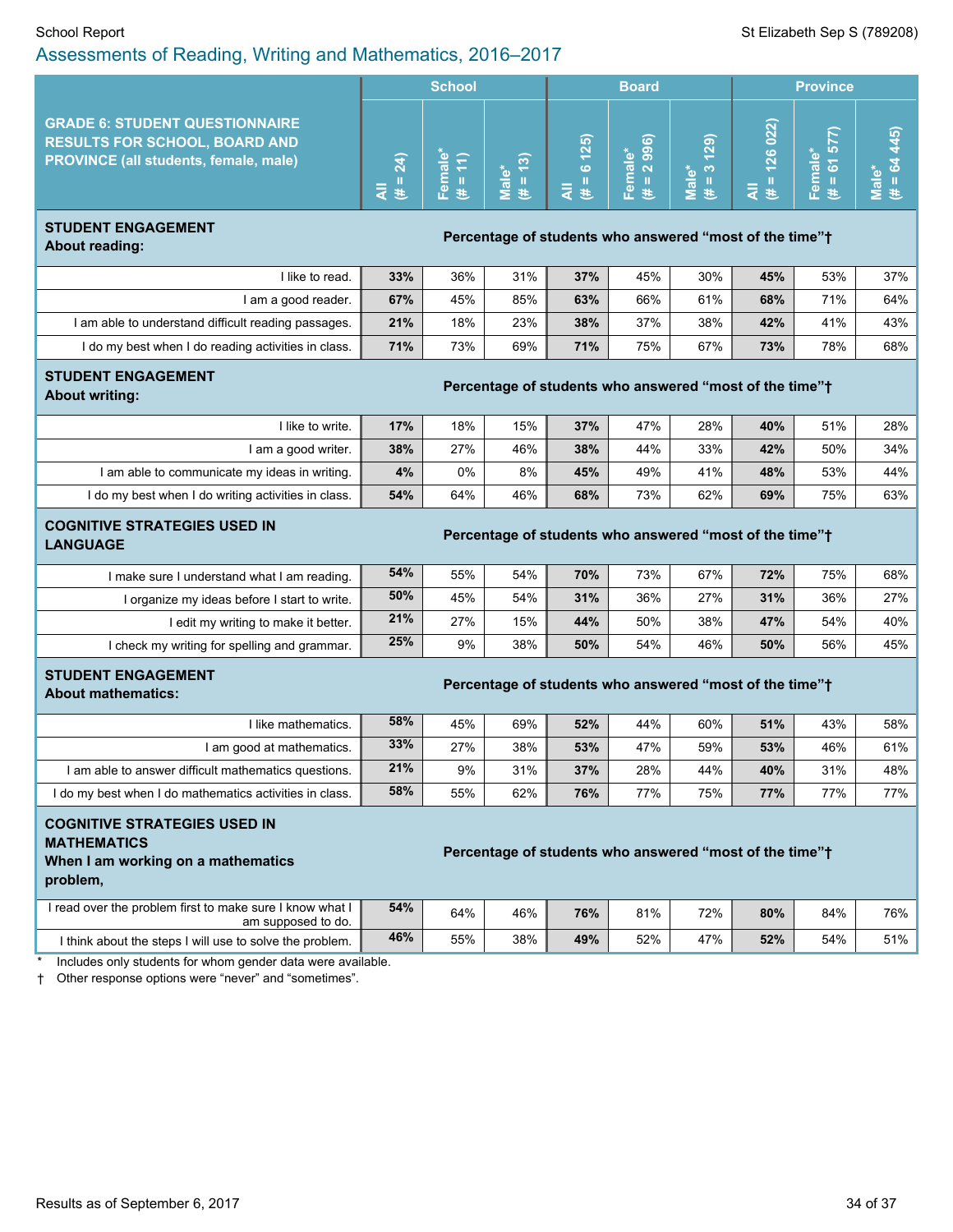#### School Report St Elizabeth Sep S (789208) Assessments of Reading, Writing and Mathematics, 2016–2017

|                                                                                                                               | <b>School</b>         |              | <b>Board</b>                           |                        |                                                                                          | <b>Province</b> |                       |                                     |                     |
|-------------------------------------------------------------------------------------------------------------------------------|-----------------------|--------------|----------------------------------------|------------------------|------------------------------------------------------------------------------------------|-----------------|-----------------------|-------------------------------------|---------------------|
| <b>GRADE 6: STUDENT QUESTIONNAIRE</b><br><b>RESULTS FOR SCHOOL, BOARD AND</b><br><b>PROVINCE (all students, female, male)</b> | $\overline{a}$<br>ਟ ≛ | т<br>π.<br>ъ | ၐ<br>ര<br>$\overline{\mathbf{c}}$<br>巷 | (25)<br>$\bullet$<br>巷 | $\widehat{\boldsymbol{\omega}}$<br>စ<br>$\omega$<br>െ<br>$\sigma$ $\sim$<br>em<br>O<br>æ | ெ<br>*లో<br>旨   | 022)<br>126<br>Е<br>æ | ᠆<br>ю<br><b>CO</b><br>w.<br>高<br>푠 | $\widehat{5}$<br>ĸο |

# **READING OUTSIDE SCHOOL How often do you read the following when**

**Percentage of students who answered "every day or almost every day"<sup>+</sup>** 

**you are not at school?**

| Stories or novels                                            | 21% | 18% | 23% | 24% | 30% | 18% | 29% | 35% | 23% |
|--------------------------------------------------------------|-----|-----|-----|-----|-----|-----|-----|-----|-----|
| Comics                                                       | 8%  | 18% | 0%  | 14% | 11% | 16% | 12% | 10% | 15% |
| Books, newspapers, magazines or Web sites for<br>information | 29% | 45% | 15% | 24% | 25% | 22% | 24% | 25% | 24% |
| E-mail, text or instant messages                             | 38% | 45% | 31% | 55% | 63% | 48% | 56% | 64% | 49% |
| Any other type of reading material                           | 12% | 18% | 8%  | 24% | 28% | 21% | 27% | 29% | 24% |

#### **WRITING OUTSIDE SCHOOL**

**How often do you write the following (using paper or a computer) when you are not at school?**

|  |  | Percentage of students who answered "every day or almost every day"† |  |
|--|--|----------------------------------------------------------------------|--|
|  |  |                                                                      |  |

| <b>Stories</b>                   | 4%    | 0%  | 8%    | 7%  | 8%  | 5%  | 7%  | 8%  | $5\%$ |
|----------------------------------|-------|-----|-------|-----|-----|-----|-----|-----|-------|
| Journal entries                  | 12%   | 9%  | 15%   | 7%  | 10% | 4%  | 7%  | 10% | $4\%$ |
| E-mail, text or instant messages | 29%   | 27% | 31%   | 51% | 59% | 43% | 53% | 61% | 45%   |
| ∟etters                          | $0\%$ | 0%  | $0\%$ | 4%  | 4%  | 4%  | 3%  | 4%  | $3\%$ |

#### **OUT-OF-SCHOOL ACTIVITIES**

**How often do you do the following when you are not at school?**

#### **Percentage of students who answered "every day or almost every day"<sup>+</sup>**

I participate in art, music or drama activities. **8%** 18% 0% **15%** 20% 10% **15%** 20% 11% I participate in after-school clubs. **4%** 9% 0% **10%** 11% 10% **10%** 10% 9% I participate in sports or other physical activities. **33%** 36% 31% **37%** 31% 42% **42%** 35% 48%

#### **PARENTAL ENGAGEMENT**

**How often do you and a parent, a guardian or another adult who lives with you do the following?**

#### **Percentage of students who answered "every day or almost every day"<sup>+</sup>**

| We talk about the activities I do in school.                  | 54% | 64% | 46% | 53% | 57% | 50% | 56% | 59% | $53\%$ |
|---------------------------------------------------------------|-----|-----|-----|-----|-----|-----|-----|-----|--------|
| We talk about the reading and writing work I do in<br>school. | 21% | 27% | 15% | 29% | 30% | 27% | 31% | 33% | $28\%$ |
| We talk about the mathematics work I do in school.            | 42% | 36% | 46% | 38% | 40% | 37% | 39% | 41% | $37\%$ |
| We read together.                                             | 12% | 18% | 8%  | 7%  | 7%  | 7%  | 7%  | 7%  | $7\%$  |
| We look at my school agenda.                                  | 17% | 18% | 15% | 22% | 20% | 24% | 26% | 25% | $26\%$ |
| We use a computer together.                                   | 17% | 9%  | 23% | 11% | 10% | 11% | 10% | 10% | $11\%$ |

Includes only students for whom gender data were available.

† Other response options were "never", "1 or 2 times a month" and "1 to 3 times a week."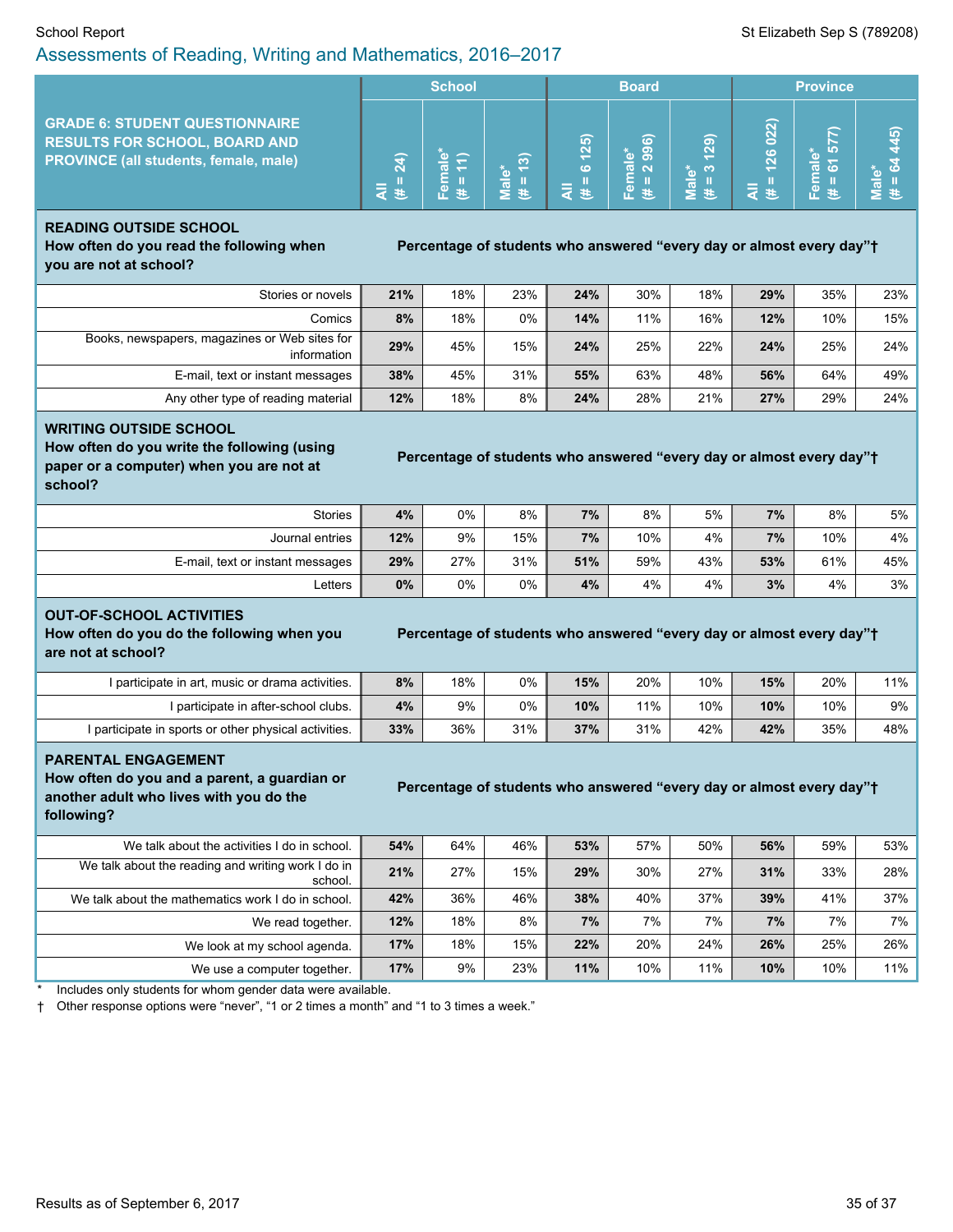|                                                                                                                               | <b>School</b> |                                                     |                                  |                           | <b>Board</b>                  |                                                |                                          | <b>Province</b>        |                      |  |
|-------------------------------------------------------------------------------------------------------------------------------|---------------|-----------------------------------------------------|----------------------------------|---------------------------|-------------------------------|------------------------------------------------|------------------------------------------|------------------------|----------------------|--|
| <b>GRADE 6: STUDENT QUESTIONNAIRE</b><br><b>RESULTS FOR SCHOOL, BOARD AND</b><br><b>PROVINCE (all students, female, male)</b> |               | Female* $(\texttt{\#} = \texttt{11})$<br>$\epsilon$ | $\overline{H}$ = 13)<br>$Male^*$ | 6(125)<br>$\ddot{t}$<br>₹ | 2996)<br>Female*<br>(# = 2 99 | (23)<br>$\infty$<br>Male*<br>$\mathbf{H}$<br>巷 | 126 022<br>$\overline{4}$ $\overline{4}$ | $# = 61577$<br>Female* | $# = 64445$<br>Male* |  |
| <b>SCHOOLS ATTENDED</b><br>How many schools did you attend before this<br>one?                                                |               |                                                     |                                  |                           | Percentage of students:       |                                                |                                          |                        |                      |  |
| Only this school/1 other school                                                                                               | 92%           | 82%                                                 | 100%                             | 77%                       | 77%                           | 76%                                            | 69%                                      | 69%                    | 68%                  |  |
| 2 other schools/3 other schools                                                                                               | 8%            | 18%                                                 | 0%                               | 17%                       | 16%                           | 17%                                            | 22%                                      | 22%                    | 22%                  |  |
| 4 other schools or more                                                                                                       | 0%            | 0%                                                  | 0%                               | 3%                        | 4%                            | 3%                                             | 6%                                       | 6%                     | 6%                   |  |
| <b>LANGUAGES STUDENTS SPEAK AT HOME</b>                                                                                       |               |                                                     | Percentage of students‡          |                           |                               |                                                |                                          |                        |                      |  |
| Only English/Mostly English                                                                                                   | 79%           | 73%                                                 | 85%                              | 61%                       | 61%                           | 62%                                            | 72%                                      | 72%                    | 73%                  |  |
| Another language (or other languages) as often as<br>English                                                                  | 12%           | 18%                                                 | 8%                               | 23%                       | 24%                           | 21%                                            | 16%                                      | 17%                    | 15%                  |  |
| Mostly another language (or other languages)/<br>Only another language (or other languages)                                   | 8%            | 9%                                                  | 8%                               | 12%                       | 12%                           | 12%                                            | 8%                                       | 8%                     | 9%                   |  |
| <b>LANGUAGES SPOKEN TO STUDENTS AT</b><br>Percentage of students:<br><b>HOME</b>                                              |               |                                                     |                                  |                           |                               |                                                |                                          |                        |                      |  |
| Only English/Mostly English                                                                                                   | 71%           | 64%                                                 | 77%                              | 49%                       | 47%                           | 50%                                            | 66%                                      | 66%                    | 66%                  |  |
| Another language (or other languages) as often as<br>English                                                                  | 21%           | 27%                                                 | 15%                              | 24%                       | 25%                           | 23%                                            | 14%                                      | 15%                    | 14%                  |  |
| Mostly another language (or other languages)/<br>Only another language (or other languages)                                   | 8%            | 9%                                                  | 8%                               | 23%                       | 24%                           | 22%                                            | 15%                                      | 15%                    | 16%                  |  |
| Includes only students for whom gender data were available.                                                                   |               |                                                     |                                  |                           |                               |                                                |                                          |                        |                      |  |

† Other response options were "none", "about half an hour", "about 1 hour" and "about 2 hours".

‡ Percentages may not add up to 100, due to rounding or to missing responses.